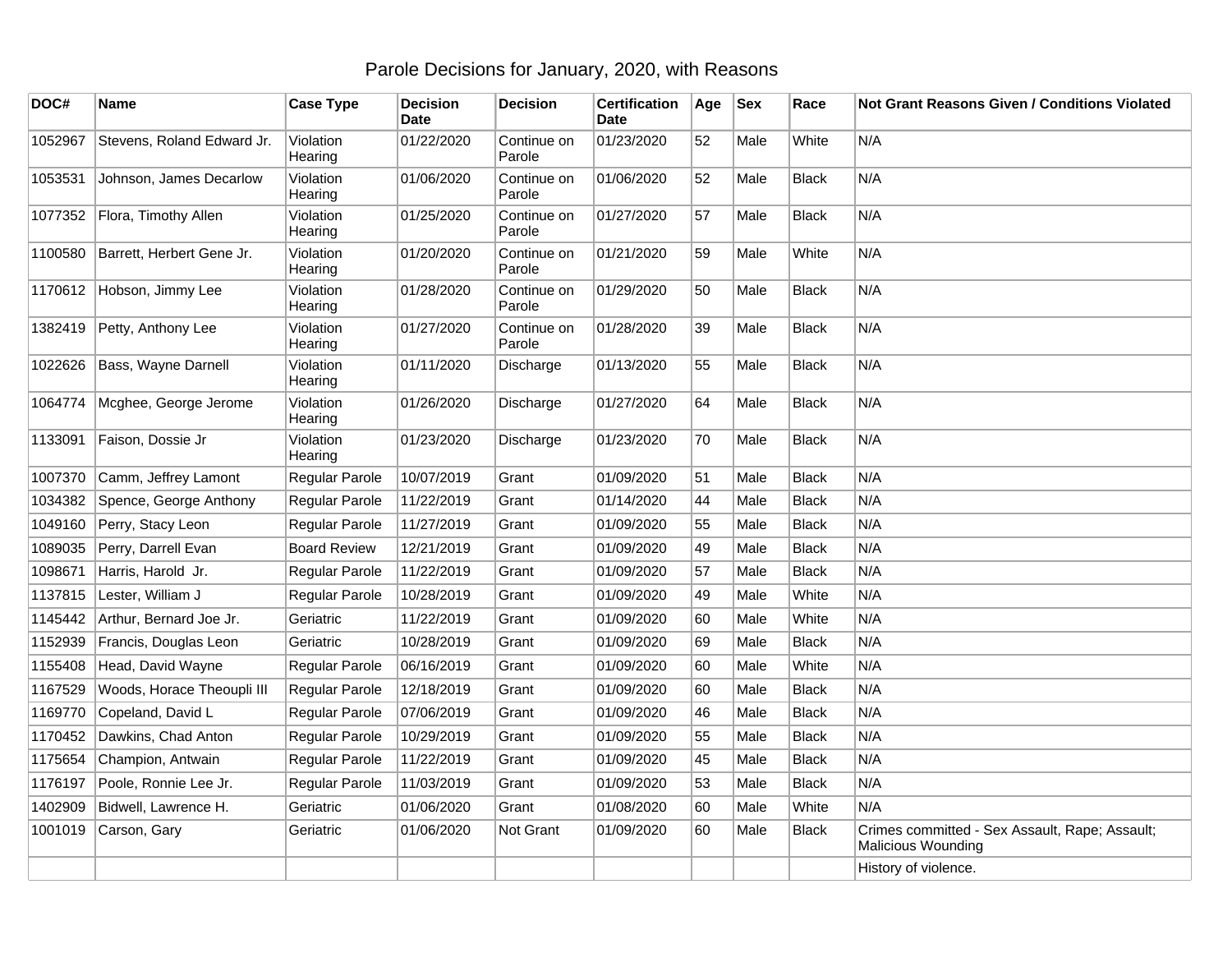| DOC#    | <b>Name</b>           | <b>Case Type</b>      | <b>Decision</b><br><b>Date</b> | <b>Decision</b>  | <b>Certification</b><br>Date | Age | <b>Sex</b> | Race         | <b>Not Grant Reasons Given / Conditions Violated</b>                                                                                                  |
|---------|-----------------------|-----------------------|--------------------------------|------------------|------------------------------|-----|------------|--------------|-------------------------------------------------------------------------------------------------------------------------------------------------------|
| 1001019 | Carson, Gary          | Geriatric             | 01/06/2020                     | Not Grant        | 01/09/2020                   | 60  | Male       | <b>Black</b> | Release at this time would diminish seriousness of<br>crime                                                                                           |
|         |                       |                       |                                |                  |                              |     |            |              | Serious nature and circumstances of your offense(s).                                                                                                  |
|         |                       |                       |                                |                  |                              |     |            |              | Your prior failure(s) and/or convictions while under<br>community supervision indicate that you are unlikely<br>to comply with conditions of release. |
| 1001734 | Nelson, James E III   | Regular Parole        | 01/20/2020                     | Not Grant        | 01/24/2020                   | 67  | Male       | White        | Crimes committed - Aggravated Sexual Battery;<br>Aggravated Sexual Battery; Forcible Sodomy                                                           |
|         |                       |                       |                                |                  |                              |     |            |              | Serious nature and circumstances of your offense(s).                                                                                                  |
|         |                       |                       |                                |                  |                              |     |            |              | The Board considers you to be a risk to the<br>community.                                                                                             |
|         |                       |                       |                                |                  |                              |     |            |              | Your prior failure(s) and/or convictions while under<br>community supervision indicate that you are unlikely<br>to comply with conditions of release. |
| 1002366 | Clark, Randal Wayne   | <b>Regular Parole</b> | 01/13/2020                     | <b>Not Grant</b> | 01/13/2020                   | 58  | Male       | White        | History of violence.                                                                                                                                  |
|         |                       |                       |                                |                  |                              |     |            |              | Release at this time would diminish seriousness of<br>crime                                                                                           |
|         |                       |                       |                                |                  |                              |     |            |              | Serious nature and circumstances of your offense(s).                                                                                                  |
|         |                       |                       |                                |                  |                              |     |            |              | The Board concludes that you should serve more of<br>your sentence prior to release on parole.                                                        |
|         |                       |                       |                                |                  |                              |     |            |              | The Board considers you to be a risk to the<br>community.                                                                                             |
| 1002937 | Gooding, Gary Louis   | Regular Parole        | 01/19/2020                     | <b>Not Grant</b> | 01/22/2020                   | 62  | Male       | <b>Black</b> | Other                                                                                                                                                 |
|         |                       |                       |                                |                  |                              |     |            |              | Serious nature and circumstances of your offense(s).                                                                                                  |
|         |                       |                       |                                |                  |                              |     |            |              | The Board considers you to be a risk to the<br>community.                                                                                             |
|         |                       |                       |                                |                  |                              |     |            |              | Your prior failure(s) and/or convictions while under<br>community supervision indicate that you are unlikely<br>to comply with conditions of release. |
| 1003218 | Early, Isham Mckinley | <b>Regular Parole</b> | 01/29/2020                     | <b>Not Grant</b> | 01/31/2020                   | 66  | Male       | Black        | Considering your offense and your institutional<br>records, the Board concludes that you should serve<br>more of your sentence before being paroled.  |
|         |                       |                       |                                |                  |                              |     |            |              | Crimes committed - Kidnap/Abduct; Sex Assault,<br>Rape; Forcible Sodomy                                                                               |
|         |                       |                       |                                |                  |                              |     |            |              | Your prior failure(s) and/or convictions while under<br>community supervision indicate that you are unlikely<br>to comply with conditions of release. |
| 1003759 | Campos, Carlos Antoni | Regular Parole        | 01/21/2020                     | <b>Not Grant</b> | 01/24/2020                   | 57  | Male       | White        | Crimes committed - Attempted Capital Murder;<br>Flight-Escape                                                                                         |
|         |                       |                       |                                |                  |                              |     |            |              | Release at this time would diminish seriousness of<br>crime                                                                                           |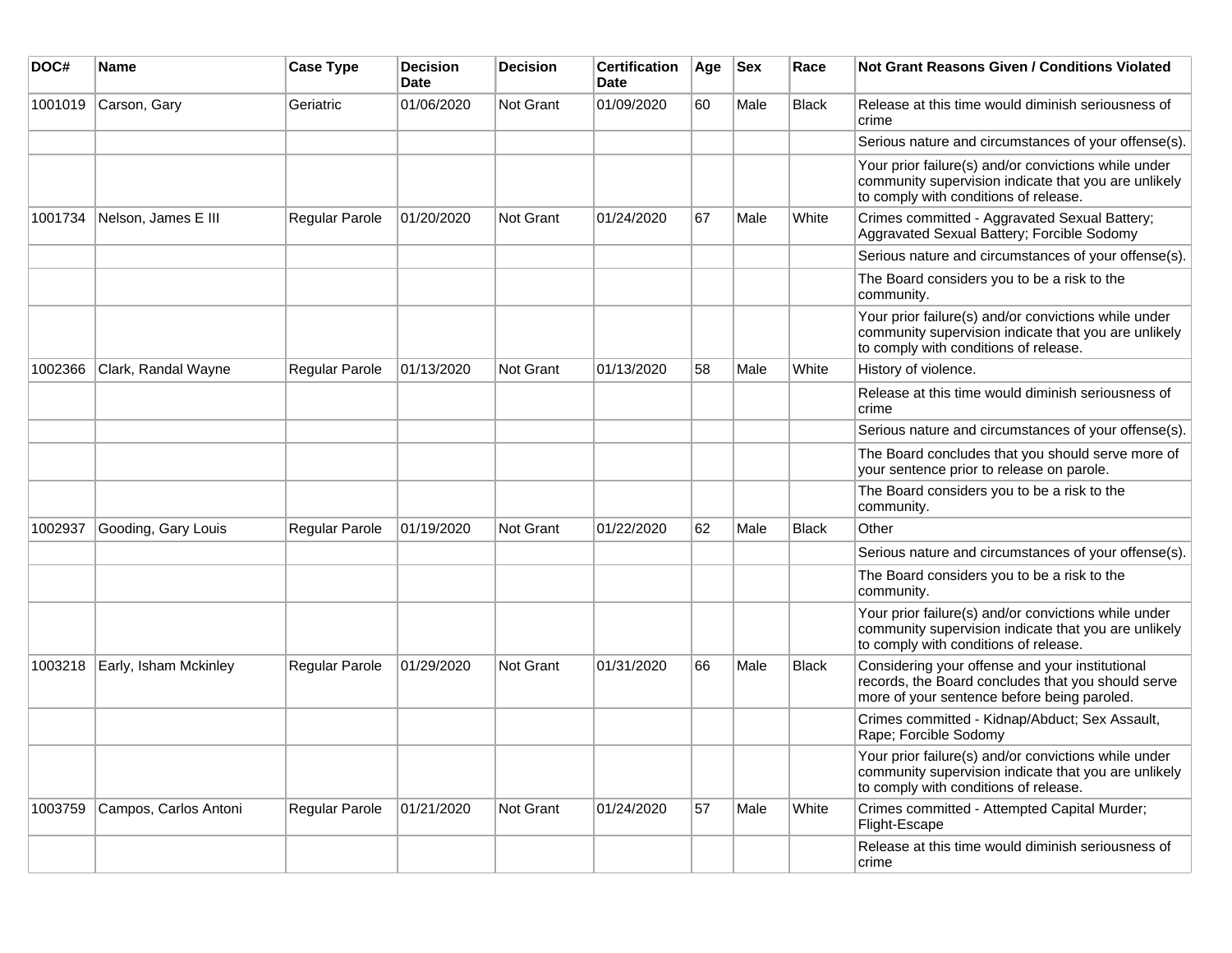| DOC#    | Name                       | <b>Case Type</b> | <b>Decision</b><br>Date | <b>Decision</b>  | <b>Certification</b><br>Date | Age | Sex  | Race         | <b>Not Grant Reasons Given / Conditions Violated</b>                                                                                                  |
|---------|----------------------------|------------------|-------------------------|------------------|------------------------------|-----|------|--------------|-------------------------------------------------------------------------------------------------------------------------------------------------------|
| 1003759 | Campos, Carlos Antoni      | Regular Parole   | 01/21/2020              | Not Grant        | 01/24/2020                   | 57  | Male | White        | Serious nature and circumstances of your offense(s).                                                                                                  |
| 1003836 | Nijm-Smith, Nadir Farid    | Geriatric        | 01/16/2020              | Not Grant        | 01/22/2020                   | 72  | Male | Black        | Considering your offense and your institutional<br>records, the Board concludes that you should serve<br>more of your sentence before being paroled.  |
|         |                            |                  |                         |                  |                              |     |      |              | Conviction of a new crime while incarcerated                                                                                                          |
|         |                            |                  |                         |                  |                              |     |      |              | Release at this time would diminish seriousness of<br>crime                                                                                           |
|         |                            |                  |                         |                  |                              |     |      |              | Serious nature and circumstances of your offense(s).                                                                                                  |
|         |                            |                  |                         |                  |                              |     |      |              | You need to show a longer period of stable<br>adjustment.                                                                                             |
| 1004307 | Walker, Gary Robert        | Geriatric        | 01/06/2020              | <b>Not Grant</b> | 01/06/2020                   | 66  | Male | <b>Black</b> | Crimes committed - Robbery; Burglary; Sodomy                                                                                                          |
|         |                            |                  |                         |                  |                              |     |      |              | Other                                                                                                                                                 |
|         |                            |                  |                         |                  |                              |     |      |              | Release at this time would diminish seriousness of<br>crime                                                                                           |
|         |                            |                  |                         |                  |                              |     |      |              | Serious nature and circumstances of your offense(s).                                                                                                  |
|         |                            |                  |                         |                  |                              |     |      |              | Your prior failure(s) and/or convictions while under<br>community supervision indicate that you are unlikely<br>to comply with conditions of release. |
| 1004687 | Armel, Julian Kenneth Jr.  | Regular Parole   | 01/27/2020              | <b>Not Grant</b> | 01/28/2020                   | 71  | Male | White        | Serious nature and circumstances of your offense(s).                                                                                                  |
|         |                            |                  |                         |                  |                              |     |      |              | The Board considers you to be a risk to the<br>community.                                                                                             |
|         |                            |                  |                         |                  |                              |     |      |              | Your prior failure(s) and/or convictions while under<br>community supervision indicate that you are unlikely<br>to comply with conditions of release. |
| 1007672 | Young, Clyde Frank         | Regular Parole   | 01/22/2020              | <b>Not Grant</b> | 01/24/2020                   | 65  | Male | Black        | No Interest in Parole                                                                                                                                 |
| 1008229 | Worrell, Edward Dupree     | Regular Parole   | 01/05/2020              | <b>Not Grant</b> | 01/06/2020                   | 46  | Male | <b>Black</b> | Crimes committed -                                                                                                                                    |
|         |                            |                  |                         |                  |                              |     |      |              | Extensive criminal record                                                                                                                             |
|         |                            |                  |                         |                  |                              |     |      |              | Poor institutional adjustment (for example,<br>motivation/attitude, unfavorable reports, lack of<br>program involvement, etc.)                        |
|         |                            |                  |                         |                  |                              |     |      |              | The Board considers you to be a risk to the<br>community.                                                                                             |
|         |                            |                  |                         |                  |                              |     |      |              | Your prior failure(s) and/or convictions while under<br>community supervision indicate that you are unlikely<br>to comply with conditions of release. |
|         | 1008456 Mills, Kevin Scott | Regular Parole   | 01/22/2020              | Not Grant        | 01/24/2020                   | 54  | Male | Black        | Serious nature and circumstances of your offense(s).                                                                                                  |
|         |                            |                  |                         |                  |                              |     |      |              | The Board considers you to be a risk to the<br>community.                                                                                             |
|         |                            |                  |                         |                  |                              |     |      |              | Your record of institutional infractions indicates a<br>disregard for rules and that you are not ready to<br>conform to society.                      |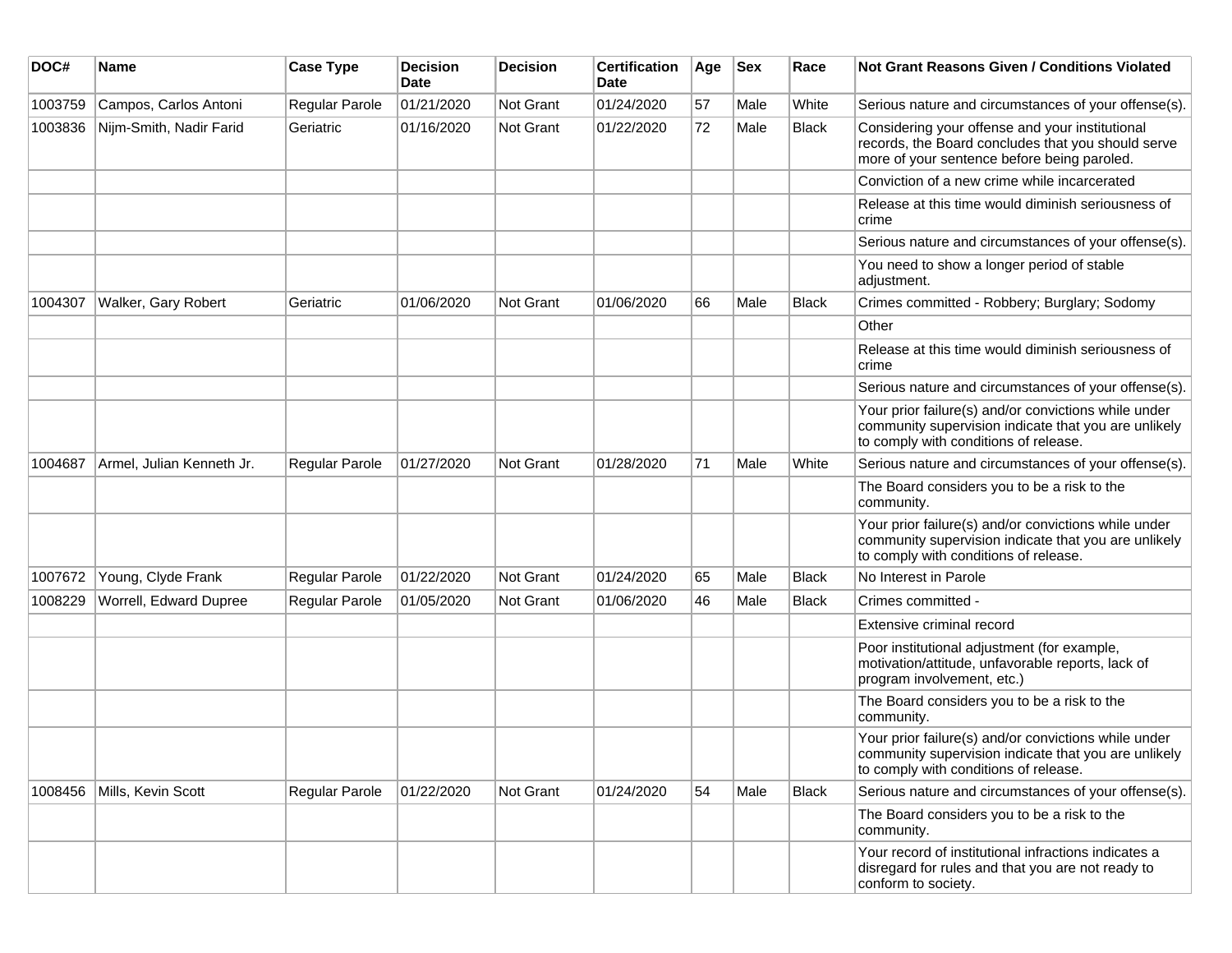| DOC#    | <b>Name</b>               | <b>Case Type</b>      | <b>Decision</b><br><b>Date</b> | <b>Decision</b>  | <b>Certification</b><br>Date | Age | <b>Sex</b> | Race         | <b>Not Grant Reasons Given / Conditions Violated</b>                                                                                                        |
|---------|---------------------------|-----------------------|--------------------------------|------------------|------------------------------|-----|------------|--------------|-------------------------------------------------------------------------------------------------------------------------------------------------------------|
| 1009480 | Turner, Maurice Wayne     | Regular Parole        | 01/06/2020                     | Not Grant        | 01/06/2020                   | 74  | Male       | <b>Black</b> | Crimes committed - Rape: Intercourse By<br>Force/Threat/Intimidation; Burglary; Burglarious<br>Tools: Possession Of                                         |
|         |                           |                       |                                |                  |                              |     |            |              | Extensive criminal record                                                                                                                                   |
|         |                           |                       |                                |                  |                              |     |            |              | Serious nature and circumstances of your offense(s).                                                                                                        |
| 1009865 | Gordon, Milton Robert III | Regular Parole        | 01/20/2020                     | <b>Not Grant</b> | 01/24/2020                   | 48  | Male       | Black        | Considering your offense and your institutional<br>records, the Board concludes that you should serve<br>more of your sentence before being paroled.        |
|         |                           |                       |                                |                  |                              |     |            |              | Poor institutional adjustment (for example,<br>motivation/attitude, unfavorable reports, lack of<br>program involvement, etc.)                              |
| 1010195 | Rashad, Jamil Ali         | Geriatric             | 01/02/2020                     | Not Grant        | 01/06/2020                   | 66  | Male       | Black        | Extensive criminal record                                                                                                                                   |
|         |                           |                       |                                |                  |                              |     |            |              | History of substance abuse.                                                                                                                                 |
|         |                           |                       |                                |                  |                              |     |            |              | You need further participation in institutional work<br>and/or educational programs to indicate your positive<br>progression towards re-entry into society. |
|         |                           |                       |                                |                  |                              |     |            |              | Your prior failure(s) and/or convictions while under<br>community supervision indicate that you are unlikely<br>to comply with conditions of release.       |
| 1010305 | Shanks, Gary O Neal       | Regular Parole        | 01/23/2020                     | <b>Not Grant</b> | 01/24/2020                   | 56  | Male       | White        | Considering your offense and your institutional<br>records, the Board concludes that you should serve<br>more of your sentence before being paroled.        |
|         |                           |                       |                                |                  |                              |     |            |              | History of violence.                                                                                                                                        |
|         |                           |                       |                                |                  |                              |     |            |              | You need to show a longer period of stable<br>adjustment.                                                                                                   |
| 1013342 | Williams, Vance           | <b>Regular Parole</b> | 01/15/2020                     | Not Grant        | 01/16/2020                   | 58  | Male       | <b>Black</b> | Extensive criminal record                                                                                                                                   |
|         |                           |                       |                                |                  |                              |     |            |              | Release at this time would diminish seriousness of<br>crime                                                                                                 |
|         |                           |                       |                                |                  |                              |     |            |              | The Board considers you to be a risk to the<br>community.                                                                                                   |
|         |                           |                       |                                |                  |                              |     |            |              | Your prior failure(s) and/or convictions while under<br>community supervision indicate that you are unlikely<br>to comply with conditions of release.       |
| 1016956 | France, Charles           | Regular Parole        | 01/28/2020                     | Not Grant        | 01/31/2020                   | 53  | Male       | <b>Black</b> | Crimes committed - Forcible Sodomy; Forcible<br>Sodomy; Unlawful Wound/Bodily Injury                                                                        |
|         |                           |                       |                                |                  |                              |     |            |              | Extensive criminal record                                                                                                                                   |
|         |                           |                       |                                |                  |                              |     |            |              | History of violence.                                                                                                                                        |
|         |                           |                       |                                |                  |                              |     |            |              | Poor institutional adjustment (for example,<br>motivation/attitude, unfavorable reports, lack of<br>program involvement, etc.)                              |
|         |                           |                       |                                |                  |                              |     |            |              | Serious nature and circumstances of your offense(s).                                                                                                        |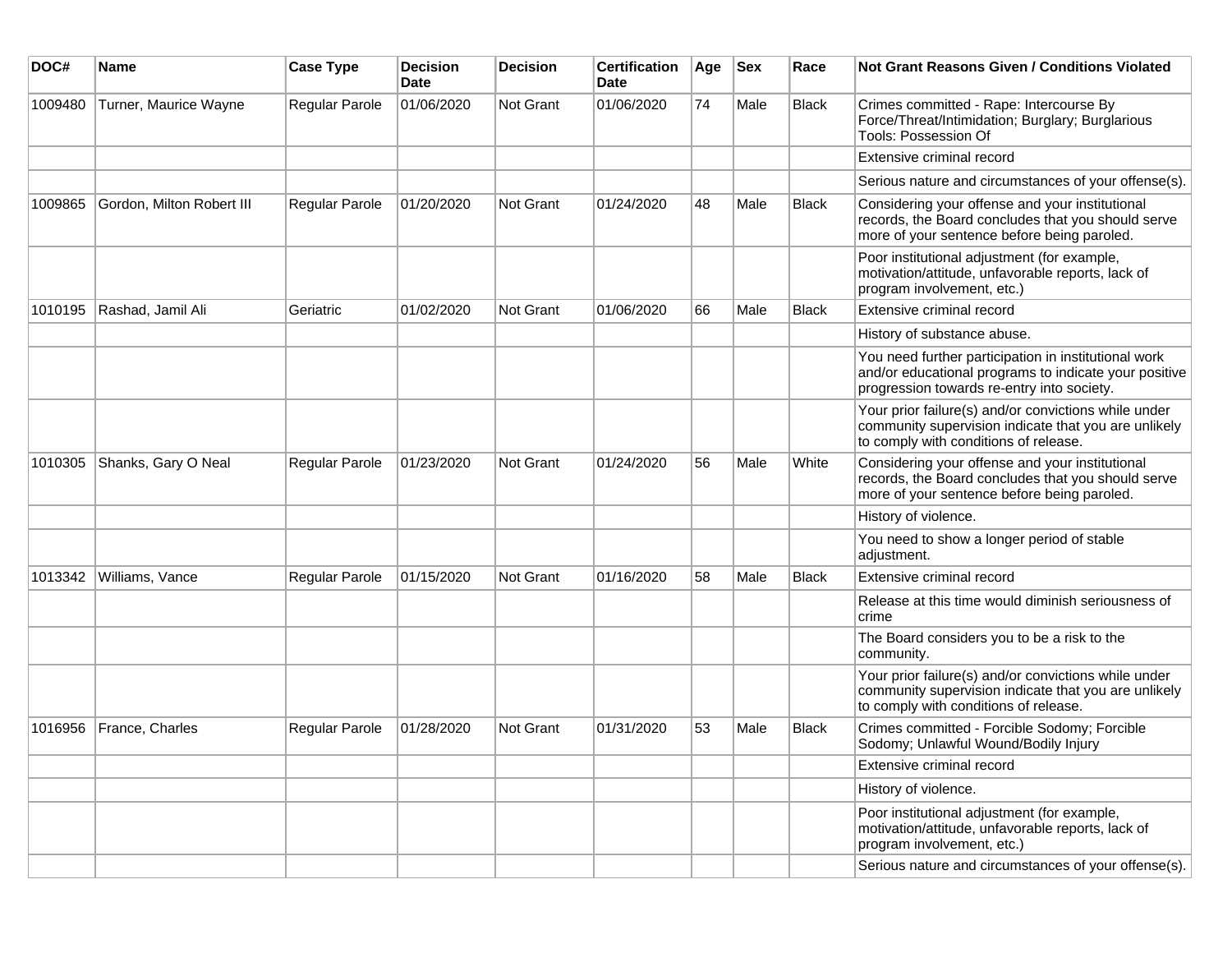| DOC#    | Name                       | <b>Case Type</b>    | <b>Decision</b><br>Date | <b>Decision</b> | <b>Certification</b><br>Date | Age | Sex  | Race         | Not Grant Reasons Given / Conditions Violated                                                                                                         |
|---------|----------------------------|---------------------|-------------------------|-----------------|------------------------------|-----|------|--------------|-------------------------------------------------------------------------------------------------------------------------------------------------------|
| 1016956 | France, Charles            | Regular Parole      | 01/28/2020              | Not Grant       | 01/31/2020                   | 53  | Male | <b>Black</b> | The Board considers you to be a risk to the<br>community.                                                                                             |
| 1017371 | White, Rodney Fernell      | Regular Parole      | 01/17/2020              | Not Grant       | 01/22/2020                   | 54  | Male | Black        | Considering your offense and your institutional<br>records, the Board concludes that you should serve<br>more of your sentence before being paroled.  |
|         |                            |                     |                         |                 |                              |     |      |              | Crimes committed - Sex Assault, Rape; Penetrate<br>W/Inanimate Object; Robbery                                                                        |
| 1017579 | Medina, Paublo Vega        | Regular Parole      | 01/28/2020              | Not Grant       | 01/29/2020                   | 60  | Male | Black        | Crimes committed - Sex Assault, Rape; Malicious<br>Wounding; Statutory Burglary                                                                       |
|         |                            |                     |                         |                 |                              |     |      |              | Release at this time would diminish seriousness of<br>crime                                                                                           |
|         |                            |                     |                         |                 |                              |     |      |              | Serious nature and circumstances of your offense(s).                                                                                                  |
|         |                            |                     |                         |                 |                              |     |      |              | The Board considers you to be a risk to the<br>community.                                                                                             |
|         |                            |                     |                         |                 |                              |     |      |              | Your record of institutional infractions indicates a<br>disregard for rules and that you are not ready to<br>conform to society.                      |
| 1018698 | Rice, Jonny                | Regular Parole      | 01/29/2020              | Not Grant       | 01/31/2020                   | 65  | Male | Black        | Crimes committed - Abduction: To Gain Pecuniary<br>Benefit (Extortion); Robbery: Residence; Public<br>Place: Occupy W/O Consent (Ordinance)           |
|         |                            |                     |                         |                 |                              |     |      |              | Release at this time would diminish seriousness of<br>crime                                                                                           |
|         |                            |                     |                         |                 |                              |     |      |              | Serious nature and circumstances of your offense(s).                                                                                                  |
|         |                            |                     |                         |                 |                              |     |      |              | Your prior failure(s) and/or convictions while under<br>community supervision indicate that you are unlikely<br>to comply with conditions of release. |
|         |                            |                     |                         |                 |                              |     |      |              | Your record indicates a serious disregard for the<br>property rights of others.                                                                       |
| 1018913 | McCain, Dennis Delgado     | <b>Board Review</b> | 01/10/2020              | Not Grant       | 01/10/2020                   | 57  | Male | Black        | Release at this time would diminish seriousness of<br>crime                                                                                           |
|         |                            |                     |                         |                 |                              |     |      |              | Serious nature and circumstances of your offense(s).                                                                                                  |
|         |                            |                     |                         |                 |                              |     |      |              | The Board concludes that you should serve more of<br>your sentence prior to release on parole.                                                        |
| 1018942 | Losh, Franklin Dion        | Regular Parole      | 01/29/2020              | Not Grant       | 01/31/2020                   | 51  | Male | White        | No Interest in Parole                                                                                                                                 |
|         | 1019378   Brown, David Jr. | Regular Parole      | 01/23/2020              | Not Grant       | 01/27/2020                   | 57  | Male | <b>Black</b> | Considering your offense and your institutional<br>records, the Board concludes that you should serve<br>more of your sentence before being paroled.  |
|         |                            |                     |                         |                 |                              |     |      |              | Crimes committed - Sex Assault, Rape; Assault;<br>Burglary                                                                                            |
|         |                            |                     |                         |                 |                              |     |      |              | Serious nature and circumstances of your offense(s).                                                                                                  |
| 1019497 | Scott, Bryant              | Regular Parole      | 01/30/2020              | Not Grant       | 01/31/2020                   | 60  | Male | Black        | Extensive criminal record                                                                                                                             |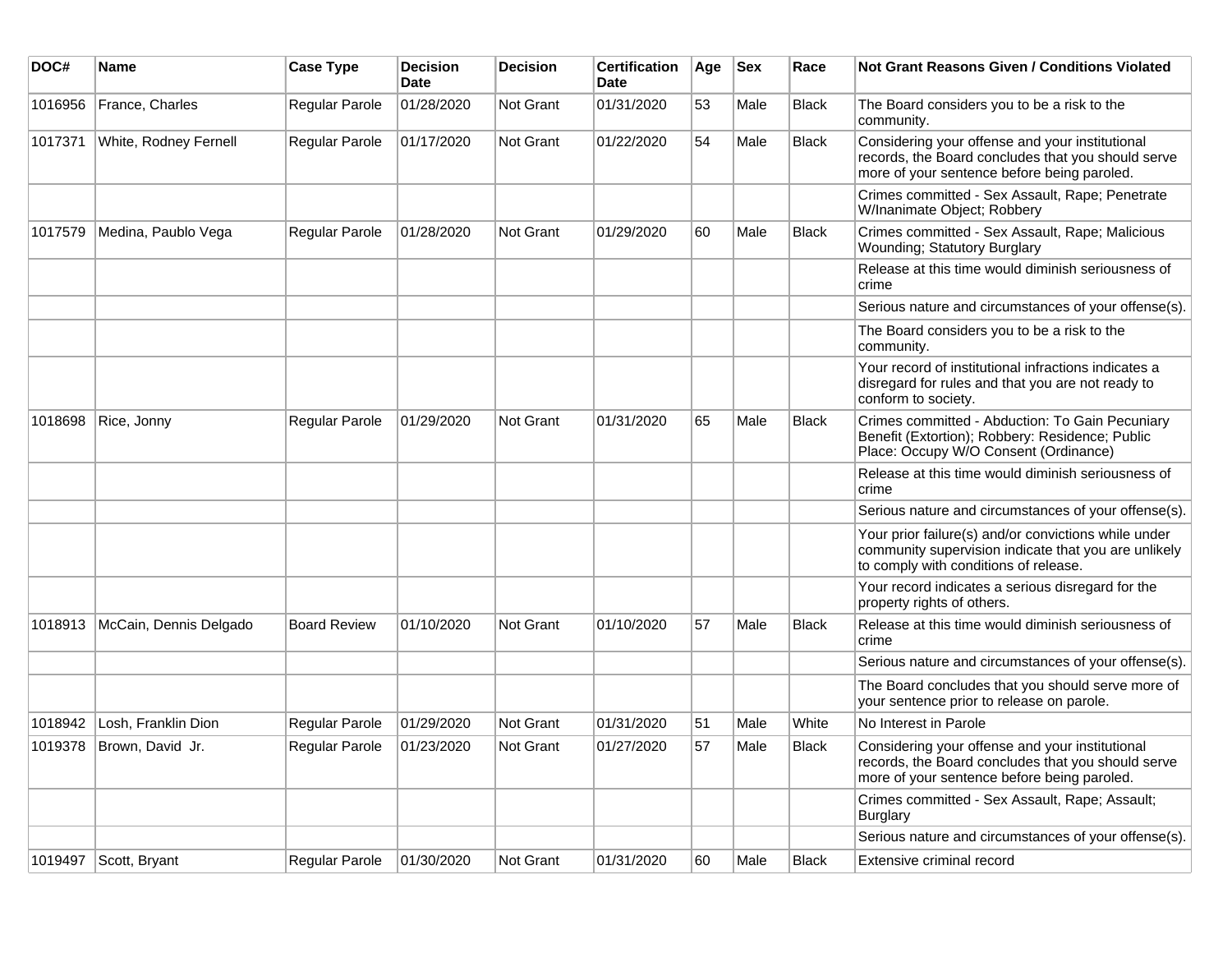| DOC#    | Name                   | <b>Case Type</b>      | <b>Decision</b><br><b>Date</b> | <b>Decision</b>  | <b>Certification</b><br><b>Date</b> | Age | <b>Sex</b> | Race         | <b>Not Grant Reasons Given / Conditions Violated</b>                                                                                                        |
|---------|------------------------|-----------------------|--------------------------------|------------------|-------------------------------------|-----|------------|--------------|-------------------------------------------------------------------------------------------------------------------------------------------------------------|
| 1019497 | Scott, Bryant          | Regular Parole        | 01/30/2020                     | <b>Not Grant</b> | 01/31/2020                          | 60  | Male       | <b>Black</b> | History of violence.                                                                                                                                        |
|         |                        |                       |                                |                  |                                     |     |            |              | Poor institutional adjustment (for example,<br>motivation/attitude, unfavorable reports, lack of<br>program involvement, etc.)                              |
|         |                        |                       |                                |                  |                                     |     |            |              | You need further participation in institutional work<br>and/or educational programs to indicate your positive<br>progression towards re-entry into society. |
|         |                        |                       |                                |                  |                                     |     |            |              | You need to show a longer period of stable<br>adjustment.                                                                                                   |
| 1020562 | Chestnut, David Wayne  | <b>Regular Parole</b> | 01/13/2020                     | Not Grant        | 01/13/2020                          | 64  | Male       | <b>Black</b> | History of violence.                                                                                                                                        |
|         |                        |                       |                                |                  |                                     |     |            |              | Serious nature and circumstances of your offense(s).                                                                                                        |
| 1021456 | Sayers, Jerry David    | Geriatric             | 01/27/2020                     | <b>Not Grant</b> | 01/28/2020                          | 73  | Male       | White        | Crimes committed - Homicide-Attempted; Malicious<br>Wounding; Statutory Burglary                                                                            |
|         |                        |                       |                                |                  |                                     |     |            |              | Serious nature and circumstances of your offense(s).                                                                                                        |
|         |                        |                       |                                |                  |                                     |     |            |              | The Board considers you to be a risk to the<br>community.                                                                                                   |
| 1021467 | Mason, Michael Wayne   | <b>Regular Parole</b> | 01/18/2020                     | <b>Not Grant</b> | 01/22/2020                          | 57  | Male       | White        | Crimes committed - Strangulation: Results In<br>Wounding/Bodily Injury; Assault & Battery - Family<br>Member; Statutory Burglary                            |
|         |                        |                       |                                |                  |                                     |     |            |              | The Board concludes that you should serve more of<br>your sentence prior to release on parole.                                                              |
|         |                        |                       |                                |                  |                                     |     |            |              | The Board considers you to be a risk to the<br>community.                                                                                                   |
| 1024705 | Harper, Linwood Isaac  | Geriatric             | 01/28/2020                     | Not Grant        | 01/31/2020                          | 67  | Male       | <b>Black</b> | Crimes committed - Homicide-2Nd-Degree;<br>Robbery; Robbery                                                                                                 |
|         |                        |                       |                                |                  |                                     |     |            |              | Extensive criminal record                                                                                                                                   |
|         |                        |                       |                                |                  |                                     |     |            |              | History of violence.                                                                                                                                        |
|         |                        |                       |                                |                  |                                     |     |            |              | Your prior failure(s) and/or convictions while under<br>community supervision indicate that you are unlikely<br>to comply with conditions of release.       |
| 1025607 | Seaman, Terrance Wayne | <b>Regular Parole</b> | 01/23/2020                     | Not Grant        | 01/24/2020                          | 76  | Male       | White        | Crimes committed - Aggravated Sexual Battery;<br>Forcible Sodomy; Forcible Sodomy                                                                           |
|         |                        |                       |                                |                  |                                     |     |            |              | Release at this time would diminish seriousness of<br>crime                                                                                                 |
|         |                        |                       |                                |                  |                                     |     |            |              | Serious nature and circumstances of your offense(s).                                                                                                        |
|         |                        |                       |                                |                  |                                     |     |            |              | The Board considers you to be a risk to the<br>community.                                                                                                   |
| 1026947 | Atwell, Daniel Lee     | Geriatric             | 01/20/2020                     | <b>Not Grant</b> | 01/24/2020                          | 60  | Male       | White        | Extensive criminal record                                                                                                                                   |
|         |                        |                       |                                |                  |                                     |     |            |              | Release at this time would diminish seriousness of<br>crime                                                                                                 |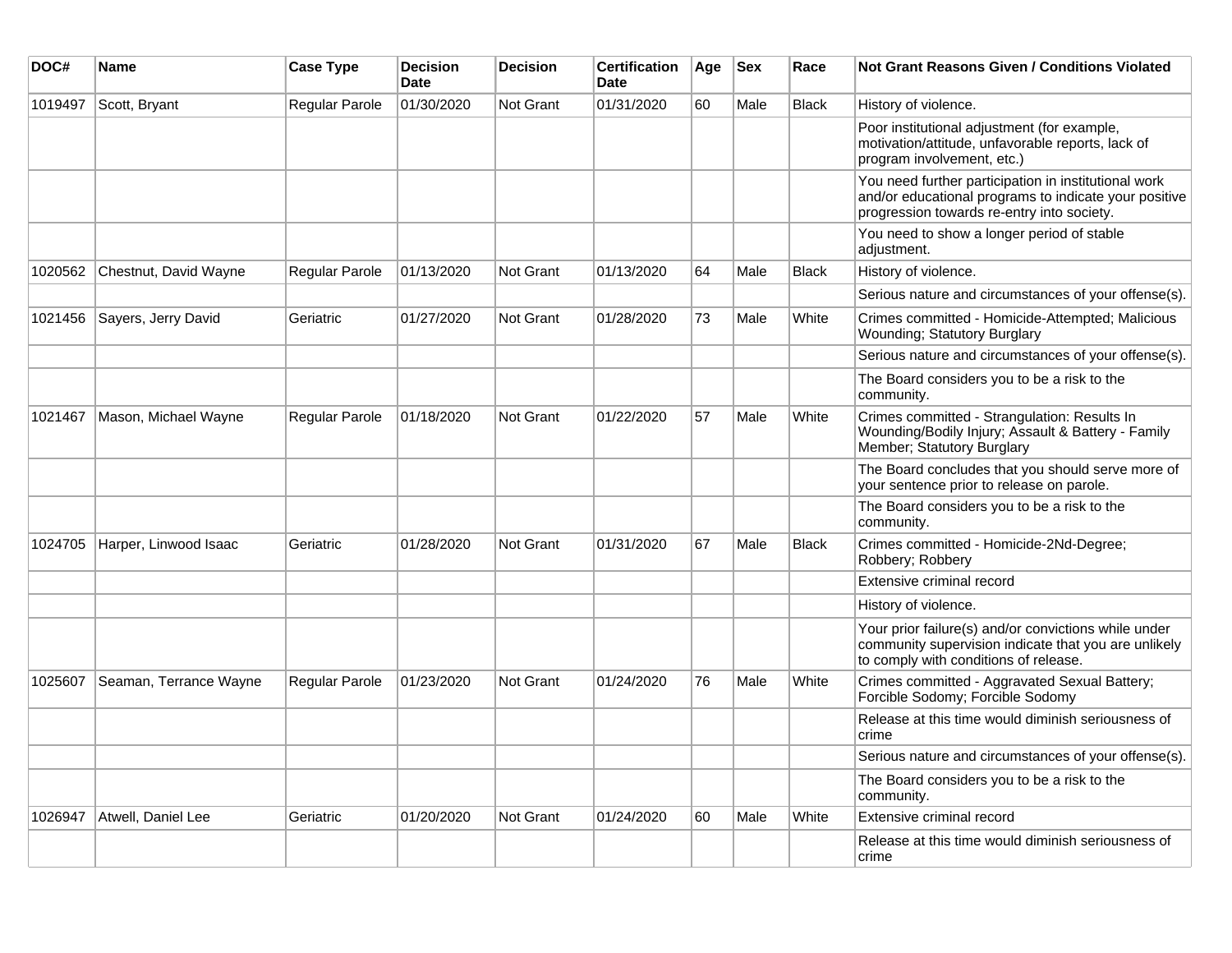| DOC#    | Name                           | <b>Case Type</b>      | <b>Decision</b><br><b>Date</b> | <b>Decision</b>  | <b>Certification</b><br><b>Date</b> | Age | $ $ Sex | Race         | Not Grant Reasons Given / Conditions Violated                                                                                                         |
|---------|--------------------------------|-----------------------|--------------------------------|------------------|-------------------------------------|-----|---------|--------------|-------------------------------------------------------------------------------------------------------------------------------------------------------|
| 1026947 | Atwell, Daniel Lee             | Geriatric             | 01/20/2020                     | <b>Not Grant</b> | 01/24/2020                          | 60  | Male    | White        | The Board concludes that you should serve more of<br>your sentence prior to release on parole.                                                        |
|         |                                |                       |                                |                  |                                     |     |         |              | Your prior failure(s) and/or convictions while under<br>community supervision indicate that you are unlikely<br>to comply with conditions of release. |
| 1027074 | Green, Roger                   | Regular Parole        | 01/24/2020                     | <b>Not Grant</b> | 01/27/2020                          | 55  | Male    | <b>Black</b> | History of substance abuse.                                                                                                                           |
|         |                                |                       |                                |                  |                                     |     |         |              | Serious nature and circumstances of your offense(s).                                                                                                  |
|         |                                |                       |                                |                  |                                     |     |         |              | You need to show a longer period of stable<br>adjustment.                                                                                             |
|         |                                |                       |                                |                  |                                     |     |         |              | Your prior failure(s) and/or convictions while under<br>community supervision indicate that you are unlikely<br>to comply with conditions of release. |
| 1028856 | Steppe, Tony E                 | Regular Parole        | 01/14/2020                     | <b>Not Grant</b> | 01/14/2020                          | 66  | Male    | <b>Black</b> | Crimes committed - Homicide/Murder; Weapon<br>Offense; Crimes Against Person                                                                          |
|         |                                |                       |                                |                  |                                     |     |         |              | Extensive criminal record                                                                                                                             |
|         |                                |                       |                                |                  |                                     |     |         |              | History of violence.                                                                                                                                  |
| 1029009 | Robinson, Wilbert Lee          | Regular Parole        | 01/23/2020                     | <b>Not Grant</b> | 01/27/2020                          | 70  | Male    | <b>Black</b> | Crimes committed - Homicide-1st Degree; Robbery;<br>Robbery                                                                                           |
|         |                                |                       |                                |                  |                                     |     |         |              | Extensive criminal record                                                                                                                             |
|         |                                |                       |                                |                  |                                     |     |         |              | History of violence.                                                                                                                                  |
|         |                                |                       |                                |                  |                                     |     |         |              | Your prior failure(s) and/or convictions while under<br>community supervision indicate that you are unlikely<br>to comply with conditions of release. |
| 1030751 | Cornell, Robert Phillip        | Regular Parole        | 01/21/2020                     | <b>Not Grant</b> | 01/24/2020                          | 59  | Male    | White        | No Interest in Parole                                                                                                                                 |
| 1031513 | <b>Williams, Keith Donnell</b> | Geriatric             | 01/28/2020                     | Not Grant        | 01/31/2020                          | 62  | Male    | <b>Black</b> | Crimes committed - Sex Assault, Rape; Sex Assault,<br>Rape; Sex Assault, Rape                                                                         |
|         |                                |                       |                                |                  |                                     |     |         |              | Serious nature and circumstances of your offense(s).                                                                                                  |
|         |                                |                       |                                |                  |                                     |     |         |              | The Board considers you to be a risk to the<br>community.                                                                                             |
| 1031989 | Lane, Jeffery Tyler            | Regular Parole        | 01/30/2020                     | <b>Not Grant</b> | 01/31/2020                          | 50  | Male    | White        | Release at this time would diminish seriousness of<br>crime                                                                                           |
|         |                                |                       |                                |                  |                                     |     |         |              | Serious nature and circumstances of your offense(s).                                                                                                  |
|         |                                |                       |                                |                  |                                     |     |         |              | The Board concludes that you should serve more of<br>your sentence prior to release on parole.                                                        |
| 1032293 | Tarantole, Andrew Scott        | <b>Regular Parole</b> | 01/06/2020                     | <b>Not Grant</b> | 01/06/2020                          | 53  | Male    | White        | Release at this time would diminish seriousness of<br>crime                                                                                           |
|         |                                |                       |                                |                  |                                     |     |         |              | Serious nature and circumstances of your offense(s).                                                                                                  |
|         |                                |                       |                                |                  |                                     |     |         |              | The Board concludes that you should serve more of<br>your sentence prior to release on parole.                                                        |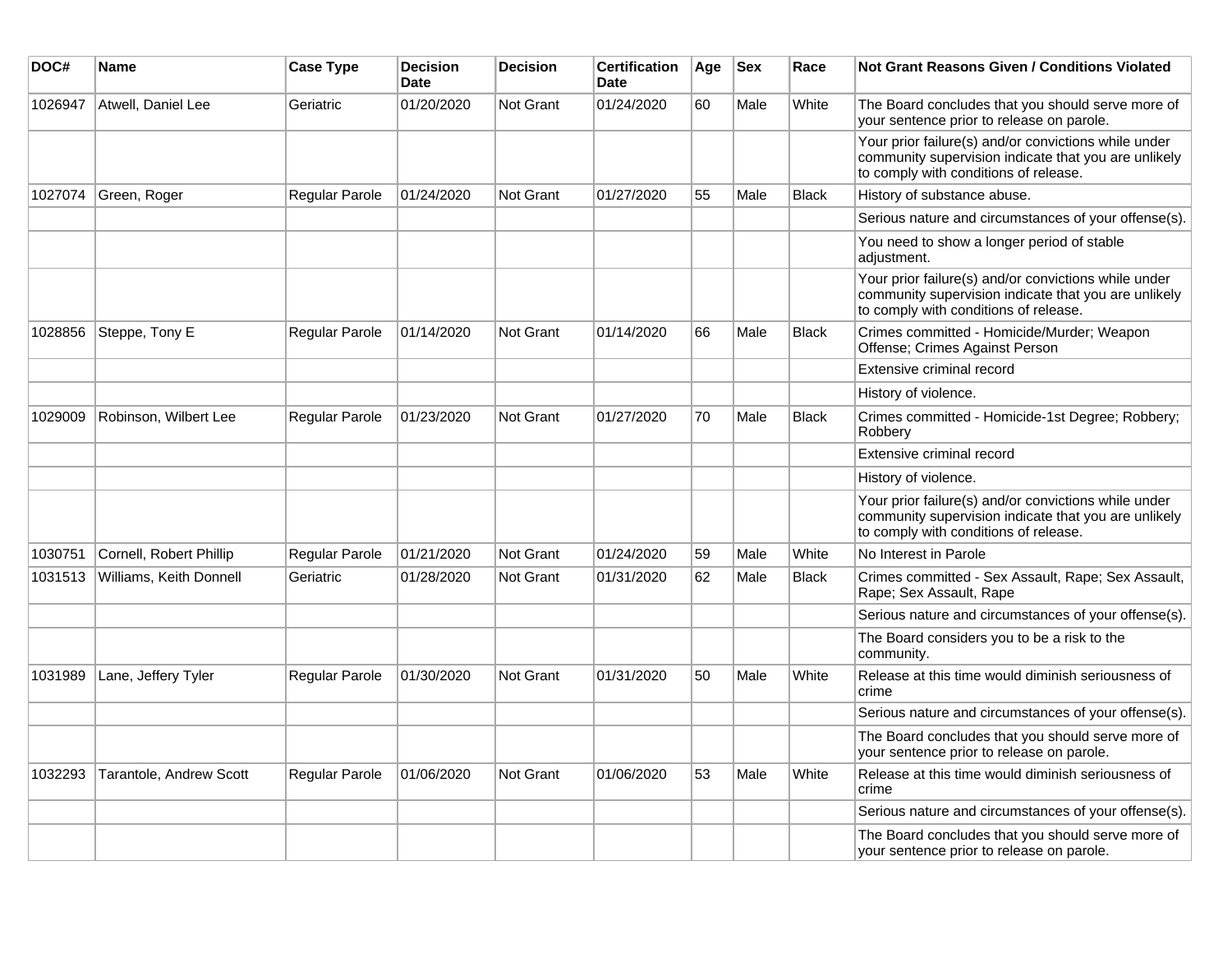| DOC#    | Name                       | <b>Case Type</b>      | <b>Decision</b><br><b>Date</b> | <b>Decision</b>  | <b>Certification</b><br>Date | Age | <b>Sex</b> | Race         | <b>Not Grant Reasons Given / Conditions Violated</b>                                                                                                  |
|---------|----------------------------|-----------------------|--------------------------------|------------------|------------------------------|-----|------------|--------------|-------------------------------------------------------------------------------------------------------------------------------------------------------|
| 1032293 | Tarantole, Andrew Scott    | <b>Regular Parole</b> | 01/06/2020                     | Not Grant        | 01/06/2020                   | 53  | Male       | White        | The Board considers you to be a risk to the<br>community.                                                                                             |
| 1032760 | Hendricks, Clifford Eugene | Regular Parole        | 01/06/2020                     | <b>Not Grant</b> | 01/09/2020                   | 52  | Male       | White        | Crimes committed - Homicide/Murder; Burglary;<br>Larc-Grand                                                                                           |
|         |                            |                       |                                |                  |                              |     |            |              | Release at this time would diminish seriousness of<br>crime                                                                                           |
|         |                            |                       |                                |                  |                              |     |            |              | Serious nature and circumstances of your offense(s).                                                                                                  |
|         |                            |                       |                                |                  |                              |     |            |              | The Board concludes that you should serve more of<br>your sentence prior to release on parole.                                                        |
| 1032793 | Flinn, David A             | Regular Parole        | 01/27/2020                     | <b>Not Grant</b> | 01/28/2020                   | 49  | Male       | White        | History of violence.                                                                                                                                  |
|         |                            |                       |                                |                  |                              |     |            |              | Serious nature and circumstances of your offense(s).                                                                                                  |
|         |                            |                       |                                |                  |                              |     |            |              | The Board considers you to be a risk to the<br>community.                                                                                             |
|         |                            |                       |                                |                  |                              |     |            |              | Your prior failure(s) and/or convictions while under<br>community supervision indicate that you are unlikely<br>to comply with conditions of release. |
| 1033593 | Lankford, Jerry Wayne      | Geriatric             | 01/03/2020                     | Not Grant        | 01/06/2020                   | 69  | Male       | White        | Extensive criminal record                                                                                                                             |
|         |                            |                       |                                |                  |                              |     |            |              | History of substance abuse.                                                                                                                           |
|         |                            |                       |                                |                  |                              |     |            |              | Release at this time would diminish seriousness of<br>crime                                                                                           |
|         |                            |                       |                                |                  |                              |     |            |              | The Board concludes that you should serve more of<br>your sentence prior to release on parole.                                                        |
|         |                            |                       |                                |                  |                              |     |            |              | You need to show a longer period of stable<br>adjustment.                                                                                             |
| 1033989 | Acosta, Rafael Rogel       | <b>Regular Parole</b> | 01/23/2020                     | <b>Not Grant</b> | 01/24/2020                   | 64  | Male       | White        | Conviction of a new crime while incarcerated                                                                                                          |
|         |                            |                       |                                |                  |                              |     |            |              | Crimes committed - Sex Assault, Rape; Sex Asslt-<br>Attempted Rape; Burglary                                                                          |
|         |                            |                       |                                |                  |                              |     |            |              | History of violence.                                                                                                                                  |
|         |                            |                       |                                |                  |                              |     |            |              | Serious nature and circumstances of your offense(s).                                                                                                  |
|         |                            |                       |                                |                  |                              |     |            |              | The Board considers you to be a risk to the<br>community.                                                                                             |
| 1034823 | Smith, Gregory Jerome      | <b>Regular Parole</b> | 01/16/2020                     | <b>Not Grant</b> | 01/22/2020                   | 43  | Male       | <b>Black</b> | Other                                                                                                                                                 |
|         |                            |                       |                                |                  |                              |     |            |              | Poor institutional adjustment (for example,<br>motivation/attitude, unfavorable reports, lack of<br>program involvement, etc.)                        |
|         |                            |                       |                                |                  |                              |     |            |              | Serious nature and circumstances of your offense(s).                                                                                                  |
| 1035178 | Hines, Jamari Jayceon      | <b>Regular Parole</b> | 01/16/2020                     | <b>Not Grant</b> | 01/22/2020                   | 47  | Male       | Black        | Crimes committed - Kidnap/Abduct; Kidnap/Abduct;<br>Forcible Sodomy                                                                                   |
|         |                            |                       |                                |                  |                              |     |            |              | Serious nature and circumstances of your offense(s).                                                                                                  |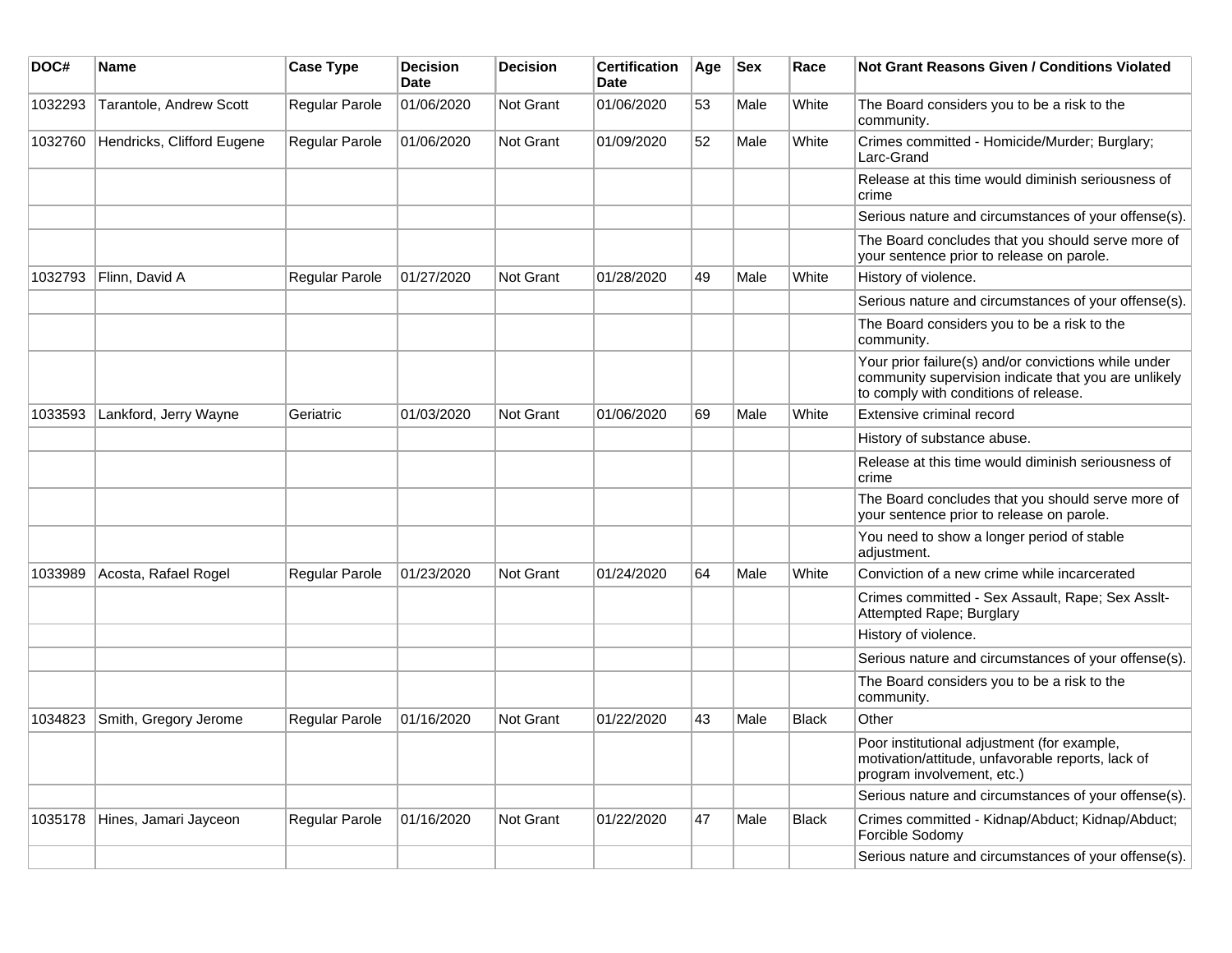| DOC#    | Name                                   | <b>Case Type</b>      | <b>Decision</b><br><b>Date</b> | <b>Decision</b>  | <b>Certification</b><br>Date | Age | <b>Sex</b> | Race  | <b>Not Grant Reasons Given / Conditions Violated</b>                                                                                                  |
|---------|----------------------------------------|-----------------------|--------------------------------|------------------|------------------------------|-----|------------|-------|-------------------------------------------------------------------------------------------------------------------------------------------------------|
| 1036969 | Jennings, Daniel Lorenzo               | Geriatric             | 01/18/2020                     | Not Grant        | 01/22/2020                   | 60  | Male       | Black | Crimes committed - Kidnap/Abduct; Kidnap/Abduct;<br>Kidnap/Abduct                                                                                     |
|         |                                        |                       |                                |                  |                              |     |            |       | The Board considers you to be a risk to the<br>community.                                                                                             |
| 1037101 | Douglas, Lamont O                      | <b>Regular Parole</b> | 01/19/2020                     | <b>Not Grant</b> | 01/22/2020                   | 44  | Male       | Black | Other                                                                                                                                                 |
|         |                                        |                       |                                |                  |                              |     |            |       | Release at this time would diminish seriousness of<br>crime                                                                                           |
|         |                                        |                       |                                |                  |                              |     |            |       | Serious nature and circumstances of your offense(s).                                                                                                  |
|         |                                        |                       |                                |                  |                              |     |            |       | You need to show a longer period of stable<br>adjustment.                                                                                             |
| 1037826 | Hill-Bey, Dock Wayne Antwa<br>Jamailla | Geriatric             | 01/27/2020                     | Not Grant        | 01/28/2020                   | 64  | Male       | Black | Crimes committed - Abduct-No Ransom Or Asslt;<br>Sex Assault, Rape; Sodomy: By Force Or Victim<br>Helplessness                                        |
|         |                                        |                       |                                |                  |                              |     |            |       | Serious nature and circumstances of your offense(s).                                                                                                  |
|         |                                        |                       |                                |                  |                              |     |            |       | Your prior failure(s) and/or convictions while under<br>community supervision indicate that you are unlikely<br>to comply with conditions of release. |
| 1042212 | Noah, Melchizedek Elijah               | Regular Parole        | 01/28/2020                     | Not Grant        | 01/29/2020                   | 63  | Male       | Black | Crimes committed - Malicious Wounding; Abduction:<br>Of Person W/ Intent To Defile                                                                    |
|         |                                        |                       |                                |                  |                              |     |            |       | Release at this time would diminish seriousness of<br>crime                                                                                           |
|         |                                        |                       |                                |                  |                              |     |            |       | Serious nature and circumstances of your offense(s).                                                                                                  |
| 1042513 | Brown, Jay B                           | Regular Parole        | 01/14/2020                     | Not Grant        | 01/16/2020                   | 60  | Male       | Black | Crimes committed - Kidnap/Abduct; Kidnap/Abduct;<br>Kidnap/Abduct                                                                                     |
|         |                                        |                       |                                |                  |                              |     |            |       | Release at this time would diminish seriousness of<br>crime                                                                                           |
|         |                                        |                       |                                |                  |                              |     |            |       | The Board concludes that you should serve more of<br>your sentence prior to release on parole.                                                        |
| 1043338 | Figueroa, Anthony                      | Regular Parole        | 01/06/2020                     | Not Grant        | 01/06/2020                   | 43  | Male       | Black | Crimes committed - Homicide-1st Degree; Use Of<br>Firearm In Felony                                                                                   |
|         |                                        |                       |                                |                  |                              |     |            |       | Poor institutional adjustment (for example,<br>motivation/attitude, unfavorable reports, lack of<br>program involvement, etc.)                        |
|         |                                        |                       |                                |                  |                              |     |            |       | Release at this time would diminish seriousness of<br>crime                                                                                           |
|         |                                        |                       |                                |                  |                              |     |            |       | Serious nature and circumstances of your offense(s).                                                                                                  |
| 1045473 | Mubdi, Ahmad Halim                     | Regular Parole        | 01/07/2020                     | Not Grant        | 01/09/2020                   | 51  | Male       | Black | No Interest in Parole                                                                                                                                 |
| 1047644 | Jones, Darryl Lamont                   | Regular Parole        | 01/26/2020                     | Not Grant        | 01/27/2020                   | 47  | Male       | Black | Crimes committed - Robbery; Robbery; Robbery                                                                                                          |
|         |                                        |                       |                                |                  |                              |     |            |       | Extensive criminal record                                                                                                                             |
|         |                                        |                       |                                |                  |                              |     |            |       | The Board concludes that you should serve more of<br>your sentence prior to release on parole.                                                        |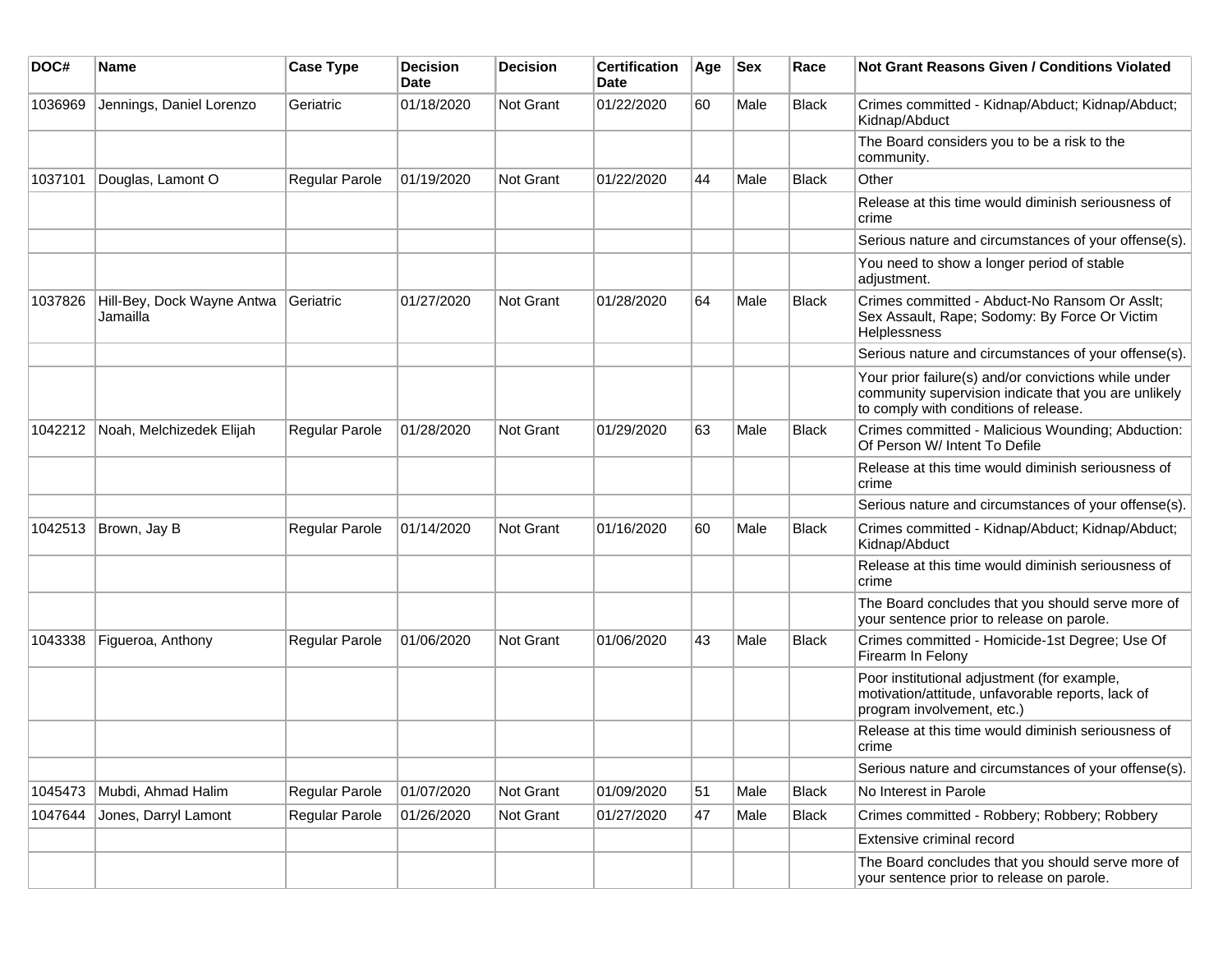| DOC#    | Name                  | <b>Case Type</b>      | <b>Decision</b><br><b>Date</b> | <b>Decision</b>  | <b>Certification</b><br><b>Date</b> | Age | <b>Sex</b> | Race         | <b>Not Grant Reasons Given / Conditions Violated</b>                                                                                                        |
|---------|-----------------------|-----------------------|--------------------------------|------------------|-------------------------------------|-----|------------|--------------|-------------------------------------------------------------------------------------------------------------------------------------------------------------|
| 1048043 | Gonzales, Alvarez E   | Geriatric             | 01/08/2020                     | Not Grant        | 01/09/2020                          | 61  | Male       | <b>Black</b> | No Interest in Parole                                                                                                                                       |
| 1050523 | Ferguson, Leon Pat    | <b>Regular Parole</b> | 01/29/2020                     | Not Grant        | 01/29/2020                          | 59  | Male       | <b>Black</b> | Considering your offense and your institutional<br>records, the Board concludes that you should serve<br>more of your sentence before being paroled.        |
|         |                       |                       |                                |                  |                                     |     |            |              | Crimes committed - Homicide-Capital;<br>Kidnap/Abduct; Kidnap/Abduct                                                                                        |
|         |                       |                       |                                |                  |                                     |     |            |              | Release at this time would diminish seriousness of<br>crime                                                                                                 |
|         |                       |                       |                                |                  |                                     |     |            |              | Serious nature and circumstances of your offense(s).                                                                                                        |
| 1051179 | Mashore, Freddie Jr.  | <b>Board Review</b>   | 01/14/2020                     | <b>Not Grant</b> | 01/16/2020                          | 51  | Male       | <b>Black</b> | Extensive criminal record                                                                                                                                   |
|         |                       |                       |                                |                  |                                     |     |            |              | Other                                                                                                                                                       |
|         |                       |                       |                                |                  |                                     |     |            |              | Release at this time would diminish seriousness of<br>crime                                                                                                 |
|         |                       |                       |                                |                  |                                     |     |            |              | The Board concludes that you should serve more of<br>your sentence prior to release on parole.                                                              |
|         |                       |                       |                                |                  |                                     |     |            |              | You need further participation in institutional work<br>and/or educational programs to indicate your positive<br>progression towards re-entry into society. |
| 1051709 | Shields, Thomas Odell | <b>Regular Parole</b> | 01/15/2020                     | <b>Not Grant</b> | 01/16/2020                          | 73  | Male       | <b>Black</b> | Crimes committed - Sex Assault, Rape; Assault With<br>Intent To Maim; Burglary                                                                              |
|         |                       |                       |                                |                  |                                     |     |            |              | Other                                                                                                                                                       |
| 1051879 | Grace, Perry Donald   | Regular Parole        | 01/26/2020                     | Not Grant        | 01/27/2020                          | 67  | Male       | White        | Conviction of a new crime while incarcerated                                                                                                                |
|         |                       |                       |                                |                  |                                     |     |            |              | Crimes committed - Homicide-1st Degree; Prisoner:<br>Poss Sch III Drug/Marij/Synth; Weapon Offense                                                          |
|         |                       |                       |                                |                  |                                     |     |            |              | Extensive criminal record                                                                                                                                   |
|         |                       |                       |                                |                  |                                     |     |            |              | History of substance abuse.                                                                                                                                 |
|         |                       |                       |                                |                  |                                     |     |            |              | Your prior failure(s) and/or convictions while under<br>community supervision indicate that you are unlikely<br>to comply with conditions of release.       |
| 1053030 | Turner, Ronney        | Geriatric             | 01/26/2020                     | Not Grant        | 01/27/2020                          | 62  | Male       | <b>Black</b> | Crimes committed - Kidnap/Abduct; Kidnap/Abduct;<br>Sex Assault, Rape                                                                                       |
|         |                       |                       |                                |                  |                                     |     |            |              | Serious nature and circumstances of your offense(s).                                                                                                        |
|         |                       |                       |                                |                  |                                     |     |            |              | The Board considers you to be a risk to the<br>community.                                                                                                   |
| 1054180 | Taylor, Steve Mcwayne | Regular Parole        | 01/14/2020                     | <b>Not Grant</b> | 01/16/2020                          | 64  | Male       | <b>Black</b> | Crimes committed - Kidnap/Abduct; Kidnap/Abduct;<br>Kidnap/Abduct                                                                                           |
|         |                       |                       |                                |                  |                                     |     |            |              | Extensive criminal record                                                                                                                                   |
|         |                       |                       |                                |                  |                                     |     |            |              | History of violence.                                                                                                                                        |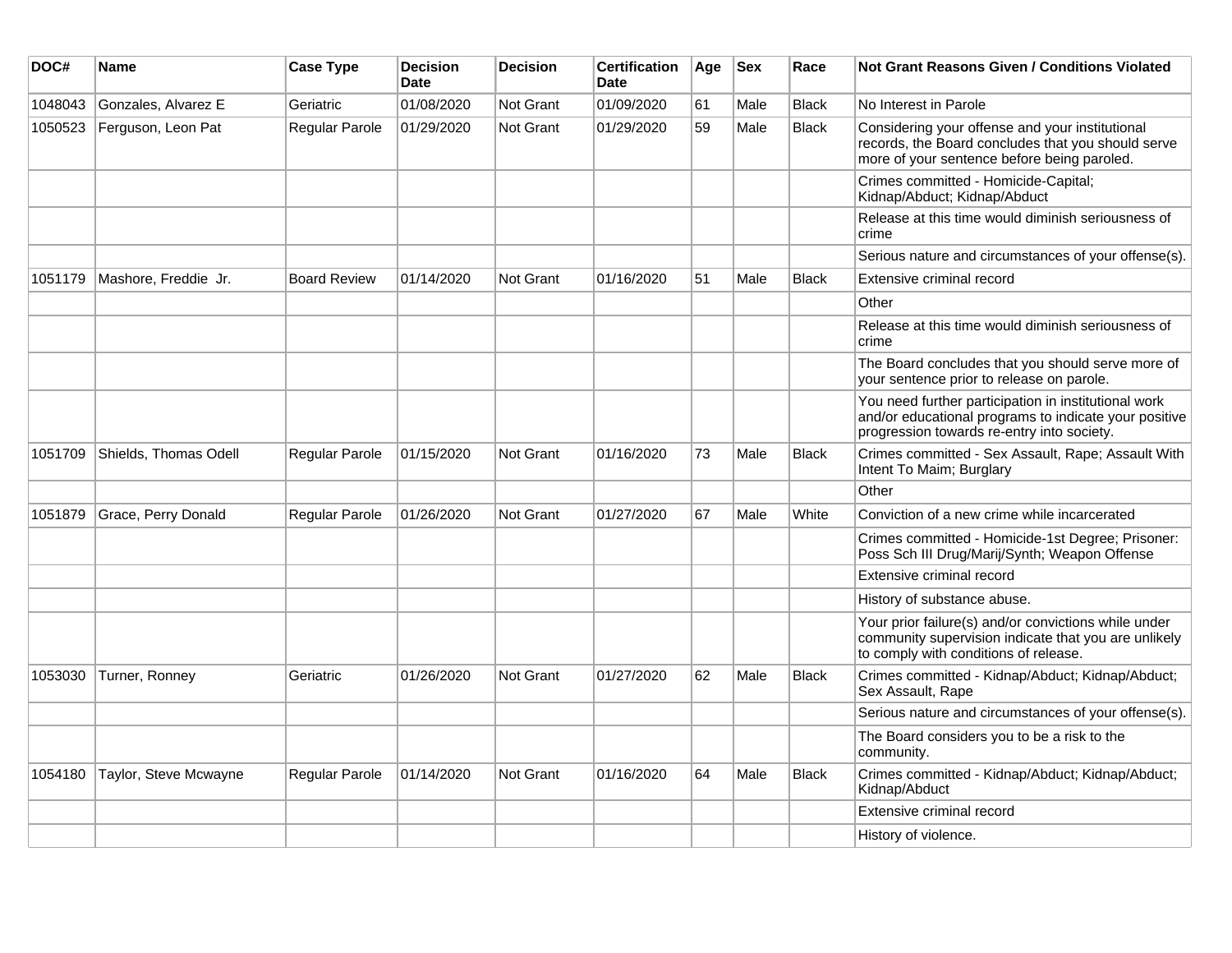| DOC#    | Name                   | <b>Case Type</b>      | <b>Decision</b><br><b>Date</b> | <b>Decision</b>  | <b>Certification</b><br><b>Date</b> | Age | <b>Sex</b> | Race         | <b>Not Grant Reasons Given / Conditions Violated</b>                                                                                                        |
|---------|------------------------|-----------------------|--------------------------------|------------------|-------------------------------------|-----|------------|--------------|-------------------------------------------------------------------------------------------------------------------------------------------------------------|
| 1054180 | Taylor, Steve Mcwayne  | Regular Parole        | 01/14/2020                     | Not Grant        | 01/16/2020                          | 64  | Male       | <b>Black</b> | Your prior failure(s) and/or convictions while under<br>community supervision indicate that you are unlikely<br>to comply with conditions of release.       |
| 1055469 | Booker, Claude Lorenzo | Regular Parole        | 01/19/2020                     | Not Grant        | 01/22/2020                          | 39  | Male       | <b>Black</b> | <b>Extensive criminal record</b>                                                                                                                            |
|         |                        |                       |                                |                  |                                     |     |            |              | Serious nature and circumstances of your offense(s).                                                                                                        |
|         |                        |                       |                                |                  |                                     |     |            |              | You need further participation in institutional work<br>and/or educational programs to indicate your positive<br>progression towards re-entry into society. |
| 1056000 | Vance, Ershell Steven  | Geriatric             | 01/27/2020                     | Not Grant        | 01/28/2020                          | 60  | Male       | White        | Crimes committed - Amphetamine-Sell;<br>Amphetamine-Sell; Amphetamine-Sell                                                                                  |
|         |                        |                       |                                |                  |                                     |     |            |              | Other                                                                                                                                                       |
|         |                        |                       |                                |                  |                                     |     |            |              | Serious nature and circumstances of your offense(s).                                                                                                        |
|         |                        |                       |                                |                  |                                     |     |            |              | The Board concludes that you should serve more of<br>your sentence prior to release on parole.                                                              |
|         |                        |                       |                                |                  |                                     |     |            |              | You need further participation in institutional work<br>and/or educational programs to indicate your positive<br>progression towards re-entry into society. |
| 1056349 | Renfro, Kevin R        | Regular Parole        | 01/06/2020                     | <b>Not Grant</b> | 01/06/2020                          | 69  | Male       | White        | Crimes committed - Rape: Intercourse By<br>Force/Threat/Intimidation; Sodomy: By Force Or<br>Victim Helplessness; Malicious Bodily Injury                   |
|         |                        |                       |                                |                  |                                     |     |            |              | Release at this time would diminish seriousness of<br>crime                                                                                                 |
|         |                        |                       |                                |                  |                                     |     |            |              | Serious nature and circumstances of your offense(s).                                                                                                        |
| 1056492 | Brogan, James Terry    | Geriatric             | 01/29/2020                     | Not Grant        | 01/29/2020                          | 62  | Male       | White        | Crimes committed - Homicide-1st Degree; Homicide-<br>1st Degree; Homicide-1st Degree                                                                        |
|         |                        |                       |                                |                  |                                     |     |            |              | Release at this time would diminish seriousness of<br>crime                                                                                                 |
|         |                        |                       |                                |                  |                                     |     |            |              | Serious nature and circumstances of your offense(s).                                                                                                        |
| 1056830 | Hudak, Michael A       | <b>Regular Parole</b> | 01/15/2020                     | Not Grant        | 01/16/2020                          | 58  | Male       | White        | Crimes committed - Abduct-No Ransom Or Asslt;<br>Abduct-No Ransom Or Asslt; Sex Assault, Rape                                                               |
|         |                        |                       |                                |                  |                                     |     |            |              | Extensive criminal record                                                                                                                                   |
|         |                        |                       |                                |                  |                                     |     |            |              | Release at this time would diminish seriousness of<br>crime                                                                                                 |
|         |                        |                       |                                |                  |                                     |     |            |              | Serious nature and circumstances of your offense(s).                                                                                                        |
| 1057670 | Blackwell, Aldwayne    | <b>Regular Parole</b> | 01/14/2020                     | Not Grant        | 01/14/2020                          | 59  | Male       | <b>Black</b> | Extensive criminal record                                                                                                                                   |
|         |                        |                       |                                |                  |                                     |     |            |              | Poor institutional adjustment (for example,<br>motivation/attitude, unfavorable reports, lack of<br>program involvement, etc.)                              |
|         |                        |                       |                                |                  |                                     |     |            |              | Release at this time would diminish seriousness of<br>crime                                                                                                 |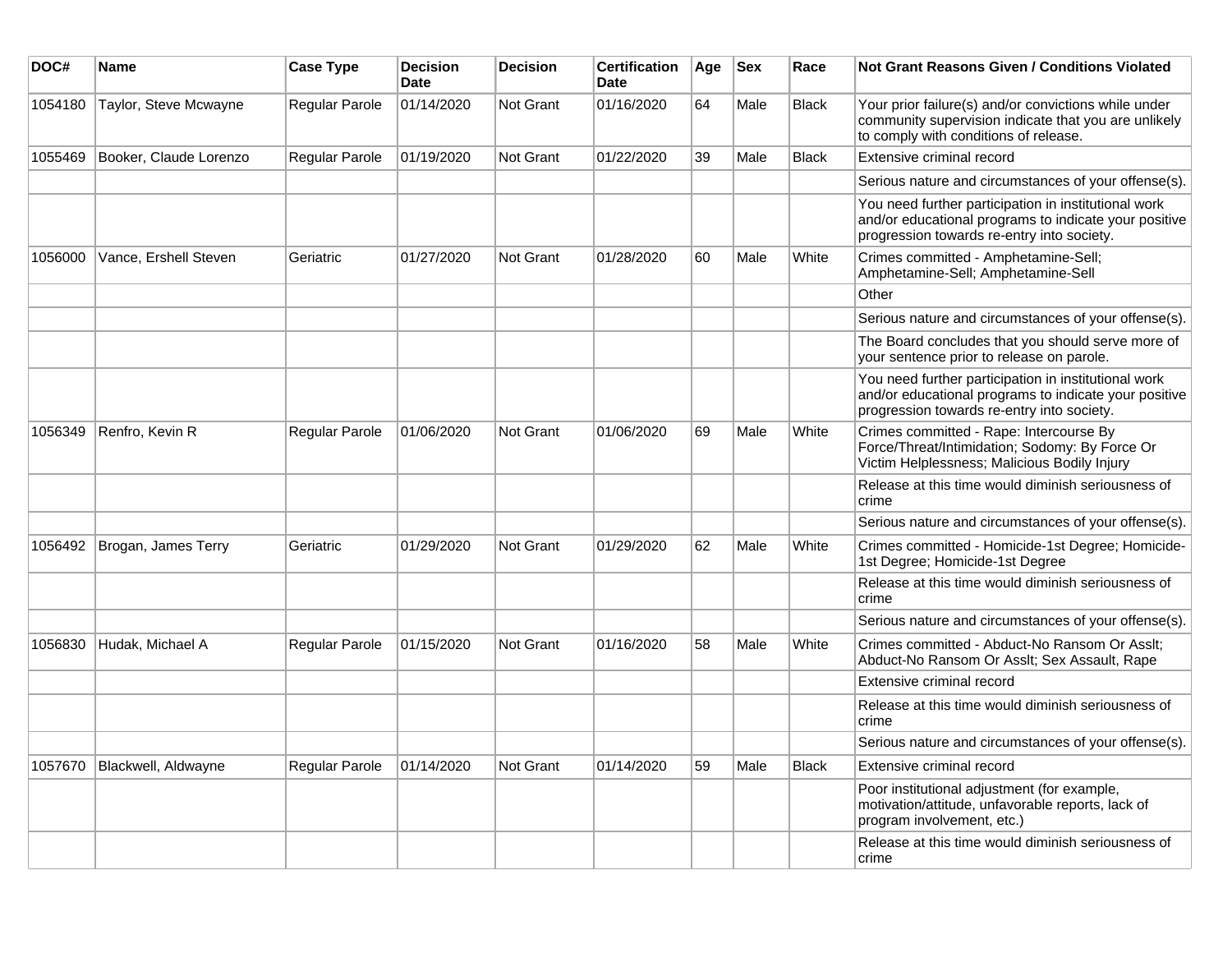| DOC#    | <b>Name</b>           | <b>Case Type</b>    | <b>Decision</b><br>Date | <b>Decision</b>  | <b>Certification</b><br>Date | Age | <b>Sex</b> | Race         | Not Grant Reasons Given / Conditions Violated                                                                                                               |
|---------|-----------------------|---------------------|-------------------------|------------------|------------------------------|-----|------------|--------------|-------------------------------------------------------------------------------------------------------------------------------------------------------------|
| 1057670 | Blackwell, Aldwayne   | Regular Parole      | 01/14/2020              | Not Grant        | 01/14/2020                   | 59  | Male       | <b>Black</b> | You need further participation in institutional work<br>and/or educational programs to indicate your positive<br>progression towards re-entry into society. |
| 1059019 | Hinojosa, Gerardo     | Regular Parole      | 01/14/2020              | Not Grant        | 01/14/2020                   | 62  | Male       | White        | Release at this time would diminish seriousness of<br>crime                                                                                                 |
|         |                       |                     |                         |                  |                              |     |            |              | Serious nature and circumstances of your offense(s).                                                                                                        |
| 1059483 | Hagy, William Ray Jr. | Regular Parole      | 01/15/2020              | Not Grant        | 01/16/2020                   | 59  | Male       | White        | Extensive criminal record                                                                                                                                   |
|         |                       |                     |                         |                  |                              |     |            |              | Serious nature and circumstances of your offense(s).                                                                                                        |
|         |                       |                     |                         |                  |                              |     |            |              | The Board concludes that you should serve more of<br>your sentence prior to release on parole.                                                              |
| 1059557 | Lewis, Leon Leroy     | <b>Board Review</b> | 01/10/2020              | Not Grant        | 01/13/2020                   | 66  | Male       | <b>Black</b> | Release at this time would diminish seriousness of<br>crime                                                                                                 |
|         |                       |                     |                         |                  |                              |     |            |              | Serious nature and circumstances of your offense(s).                                                                                                        |
|         |                       |                     |                         |                  |                              |     |            |              | The Board concludes that you should serve more of<br>your sentence prior to release on parole.                                                              |
|         |                       |                     |                         |                  |                              |     |            |              | You need further participation in institutional work<br>and/or educational programs to indicate your positive<br>progression towards re-entry into society. |
| 1060289 | Gunn, Joe L           | Geriatric           | 01/21/2020              | <b>Not Grant</b> | 01/24/2020                   | 80  | Male       | <b>Black</b> | History of violence.                                                                                                                                        |
|         |                       |                     |                         |                  |                              |     |            |              | Release at this time would diminish seriousness of<br>crime                                                                                                 |
|         |                       |                     |                         |                  |                              |     |            |              | Serious nature and circumstances of your offense(s).                                                                                                        |
| 1060493 | Turner, Anthony J     | Regular Parole      | 01/23/2020              | Not Grant        | 01/27/2020                   | 61  | Male       | <b>Black</b> | Crimes committed - Sex Asslt-Attempted Rape;<br>Robbery; Robbery                                                                                            |
|         |                       |                     |                         |                  |                              |     |            |              | Extensive criminal record                                                                                                                                   |
|         |                       |                     |                         |                  |                              |     |            |              | The Board concludes that you should serve more of<br>your sentence prior to release on parole.                                                              |
| 1061837 | Jones, Jessie Lorenzo | Regular Parole      | 01/05/2020              | <b>Not Grant</b> | 01/06/2020                   | 60  | Male       | Black        | Considering your offense and your institutional<br>records, the Board concludes that you should serve<br>more of your sentence before being paroled.        |
|         |                       |                     |                         |                  |                              |     |            |              | Crimes committed - Kidnap/Abduct; Sex Assault,<br>Rape; Robbery                                                                                             |
|         |                       |                     |                         |                  |                              |     |            |              | History of violence.                                                                                                                                        |
|         |                       |                     |                         |                  |                              |     |            |              | The Board considers you to be a risk to the<br>community.                                                                                                   |
| 1062285 | Maples, William Tommy | Regular Parole      | 01/14/2020              | Not Grant        | 01/16/2020                   | 70  | Male       | White        | Crimes committed - Abduct-No Ransom Or Asslt;<br><b>Contrib Deling Minor</b>                                                                                |
|         |                       |                     |                         |                  |                              |     |            |              | Release at this time would diminish seriousness of<br>crime                                                                                                 |
|         |                       |                     |                         |                  |                              |     |            |              | Serious nature and circumstances of your offense(s).                                                                                                        |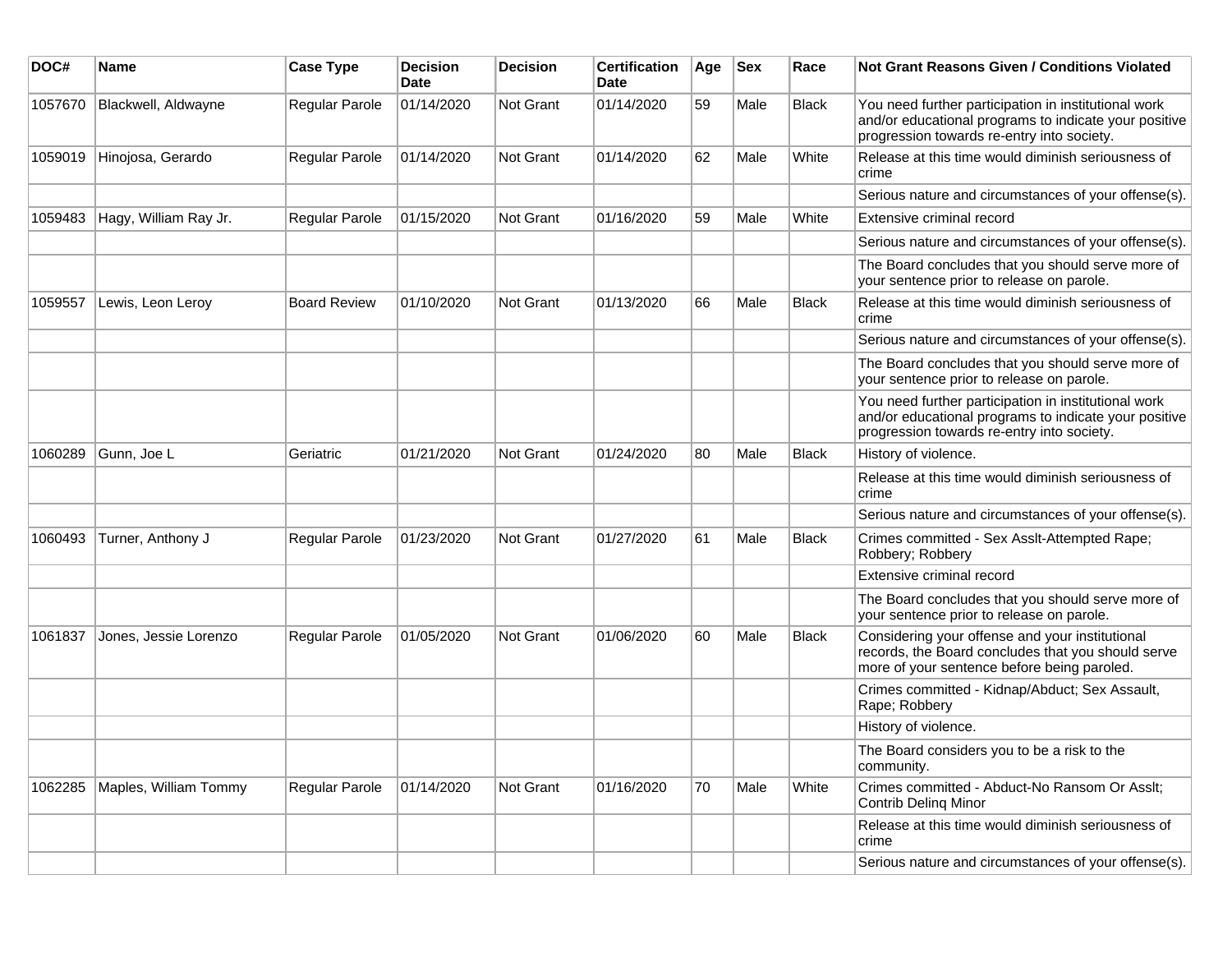| DOC#    | <b>Name</b>              | <b>Case Type</b>      | <b>Decision</b><br>Date | <b>Decision</b> | <b>Certification</b><br><b>Date</b> | Age | <b>Sex</b> | Race         | Not Grant Reasons Given / Conditions Violated                                                                                                               |
|---------|--------------------------|-----------------------|-------------------------|-----------------|-------------------------------------|-----|------------|--------------|-------------------------------------------------------------------------------------------------------------------------------------------------------------|
| 1062506 | Abdul-Aziz, Ameen Sadiq  | <b>Regular Parole</b> | 01/15/2020              | Not Grant       | 01/16/2020                          | 52  | Male       | <b>Black</b> | History of violence.                                                                                                                                        |
|         |                          |                       |                         |                 |                                     |     |            |              | Release at this time would diminish seriousness of<br>crime                                                                                                 |
|         |                          |                       |                         |                 |                                     |     |            |              | You need further participation in institutional work<br>and/or educational programs to indicate your positive<br>progression towards re-entry into society. |
|         |                          |                       |                         |                 |                                     |     |            |              | Your prior failure(s) and/or convictions while under<br>community supervision indicate that you are unlikely<br>to comply with conditions of release.       |
| 1064041 | Inge, Earl David         | Regular Parole        | 01/14/2020              | Not Grant       | 01/15/2020                          | 72  | Male       | White        | Crimes committed - Homicide/Murder; Statutory<br>Burglary                                                                                                   |
|         |                          |                       |                         |                 |                                     |     |            |              | Release at this time would diminish seriousness of<br>crime                                                                                                 |
|         |                          |                       |                         |                 |                                     |     |            |              | Serious nature and circumstances of your offense(s).                                                                                                        |
| 1067601 | Trammell, Charles Henry  | Regular Parole        | 01/23/2020              | Not Grant       | 01/27/2020                          | 61  | Male       | <b>Black</b> | Considering your offense and your institutional<br>records, the Board concludes that you should serve<br>more of your sentence before being paroled.        |
|         |                          |                       |                         |                 |                                     |     |            |              | Conviction of a new crime while incarcerated                                                                                                                |
|         |                          |                       |                         |                 |                                     |     |            |              | Poor institutional adjustment (for example,<br>motivation/attitude, unfavorable reports, lack of<br>program involvement, etc.)                              |
|         |                          |                       |                         |                 |                                     |     |            |              | You need to show a longer period of stable<br>adjustment.                                                                                                   |
|         |                          |                       |                         |                 |                                     |     |            |              | Your record of institutional infractions indicates a<br>disregard for rules and that you are not ready to<br>conform to society.                            |
| 1067606 | Mccray, Jerome           | Regular Parole        | 01/10/2020              | Not Grant       | 01/13/2020                          | 66  | Male       | Black        | Considering your offense and your institutional<br>records, the Board concludes that you should serve<br>more of your sentence before being paroled.        |
|         |                          |                       |                         |                 |                                     |     |            |              | Conviction of a new crime while incarcerated                                                                                                                |
|         |                          |                       |                         |                 |                                     |     |            |              | Serious nature and circumstances of your offense(s).                                                                                                        |
|         |                          |                       |                         |                 |                                     |     |            |              | Your prior failure(s) and/or convictions while under<br>community supervision indicate that you are unlikely<br>to comply with conditions of release.       |
| 1068866 | Az Allah, Born Asiatic   | Regular Parole        | 01/27/2020              | Not Grant       | 01/27/2020                          | 55  | Male       | Black        | Crimes committed - Robbery; Malicious Wounding;<br>Cocaine-Possess                                                                                          |
|         |                          |                       |                         |                 |                                     |     |            |              | Other                                                                                                                                                       |
|         |                          |                       |                         |                 |                                     |     |            |              | You need further participation in institutional work<br>and/or educational programs to indicate your positive<br>progression towards re-entry into society. |
| 1068876 | Robinson, Carlos Raymond | <b>Board Review</b>   | 01/10/2020              | Not Grant       | 01/10/2020                          | 53  | Male       | <b>Black</b> | Conviction of a new crime while incarcerated                                                                                                                |
|         |                          |                       |                         |                 |                                     |     |            |              | Serious nature and circumstances of your offense(s).                                                                                                        |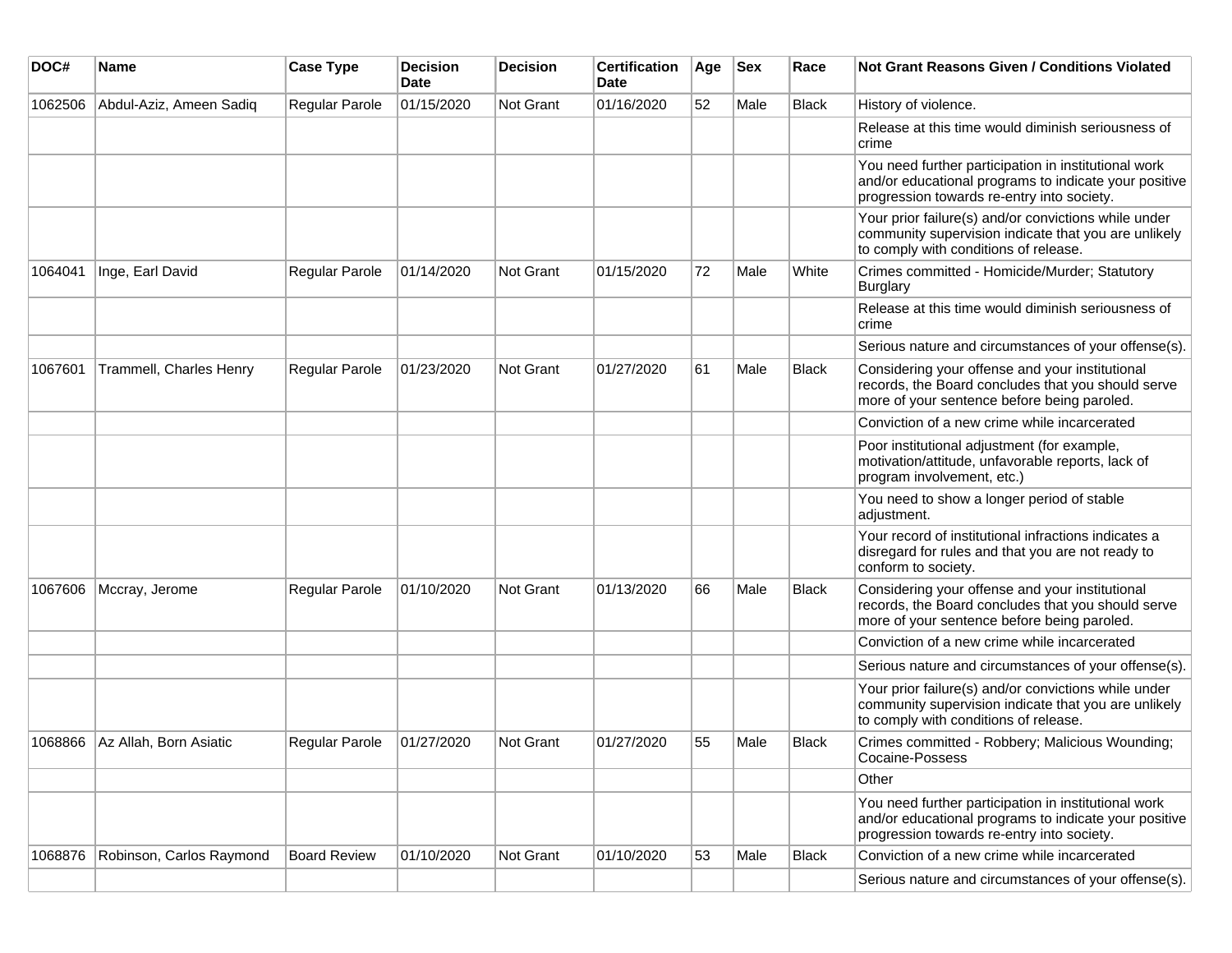| DOC#    | Name                     | <b>Case Type</b>    | <b>Decision</b><br><b>Date</b> | <b>Decision</b>  | <b>Certification</b><br>Date | Age | <b>Sex</b> | Race         | <b>Not Grant Reasons Given / Conditions Violated</b>                                           |
|---------|--------------------------|---------------------|--------------------------------|------------------|------------------------------|-----|------------|--------------|------------------------------------------------------------------------------------------------|
| 1068876 | Robinson, Carlos Raymond | <b>Board Review</b> | 01/10/2020                     | Not Grant        | 01/10/2020                   | 53  | Male       | <b>Black</b> | The Board concludes that you should serve more of<br>your sentence prior to release on parole. |
|         |                          |                     |                                |                  |                              |     |            |              | The Board considers you to be a risk to the<br>community.                                      |
| 1069343 | Owens, Herman Langley    | Regular Parole      | 01/23/2020                     | <b>Not Grant</b> | 01/27/2020                   | 66  | Male       | White        | Crimes committed - Kidnap/Abduct; Robbery;<br>Robbery                                          |
|         |                          |                     |                                |                  |                              |     |            |              | Extensive criminal record                                                                      |
|         |                          |                     |                                |                  |                              |     |            |              | Other                                                                                          |
| 1070441 | Gary, Sylvester          | <b>Board Review</b> | 01/14/2020                     | Not Grant        | 01/14/2020                   | 71  | Male       | <b>Black</b> | Release at this time would diminish seriousness of<br>crime                                    |
|         |                          |                     |                                |                  |                              |     |            |              | Serious nature and circumstances of your offense(s).                                           |
|         |                          |                     |                                |                  |                              |     |            |              | The Board concludes that you should serve more of<br>your sentence prior to release on parole. |
| 1073597 | Brooks, Carl Jerome      | Regular Parole      | 01/06/2020                     | Not Grant        | 01/06/2020                   | 60  | Male       | <b>Black</b> | Crimes committed - Homicide-1st Degree; Burglary;<br>Larc-Grand                                |
|         |                          |                     |                                |                  |                              |     |            |              | Release at this time would diminish seriousness of<br>crime                                    |
|         |                          |                     |                                |                  |                              |     |            |              | The Board considers you to be a risk to the<br>community.                                      |
| 1074663 | Cotton, Irvian           | Regular Parole      | 01/15/2020                     | Not Grant        | 01/16/2020                   | 67  | Male       | <b>Black</b> | Crimes committed - Homicide-1st Degree; Weapon<br>Offense                                      |
|         |                          |                     |                                |                  |                              |     |            |              | The Board concludes that you should serve more of<br>your sentence prior to release on parole. |
| 1075927 | Porter, Herman L         | Regular Parole      | 01/27/2020                     | Not Grant        | 01/28/2020                   | 67  | Male       | <b>Black</b> | Crimes committed - Attempted Capital Murder; Sex<br>Assault, Rape; Forcible Sodomy             |
|         |                          |                     |                                |                  |                              |     |            |              | Extensive criminal record                                                                      |
|         |                          |                     |                                |                  |                              |     |            |              | History of violence.                                                                           |
|         |                          |                     |                                |                  |                              |     |            |              | Release at this time would diminish seriousness of<br>crime                                    |
|         |                          |                     |                                |                  |                              |     |            |              | Serious nature and circumstances of your offense(s).                                           |
| 1076488 | Kellam, Lloyd Alonza     | <b>Board Review</b> | 01/10/2020                     | <b>Not Grant</b> | 01/10/2020                   | 67  | Male       | Black        | History of substance abuse.                                                                    |
|         |                          |                     |                                |                  |                              |     |            |              | History of violence.                                                                           |
|         |                          |                     |                                |                  |                              |     |            |              | Other                                                                                          |
|         |                          |                     |                                |                  |                              |     |            |              | Serious nature and circumstances of your offense(s).                                           |
| 1077499 | Cain, Leroy Dexter       | Regular Parole      | 01/23/2020                     | Not Grant        | 01/27/2020                   | 51  | Male       | <b>Black</b> | Crimes committed - Robbery; Robbery; Robbery                                                   |
|         |                          |                     |                                |                  |                              |     |            |              | History of substance abuse.                                                                    |
|         |                          |                     |                                |                  |                              |     |            |              | History of violence.                                                                           |
| 1078555 | Green, William           | Regular Parole      | 01/19/2020                     | Not Grant        | 01/22/2020                   | 68  | Male       | <b>Black</b> | Crimes committed - Sex Assault, Rape; Aggravated<br><b>Sexual Battery</b>                      |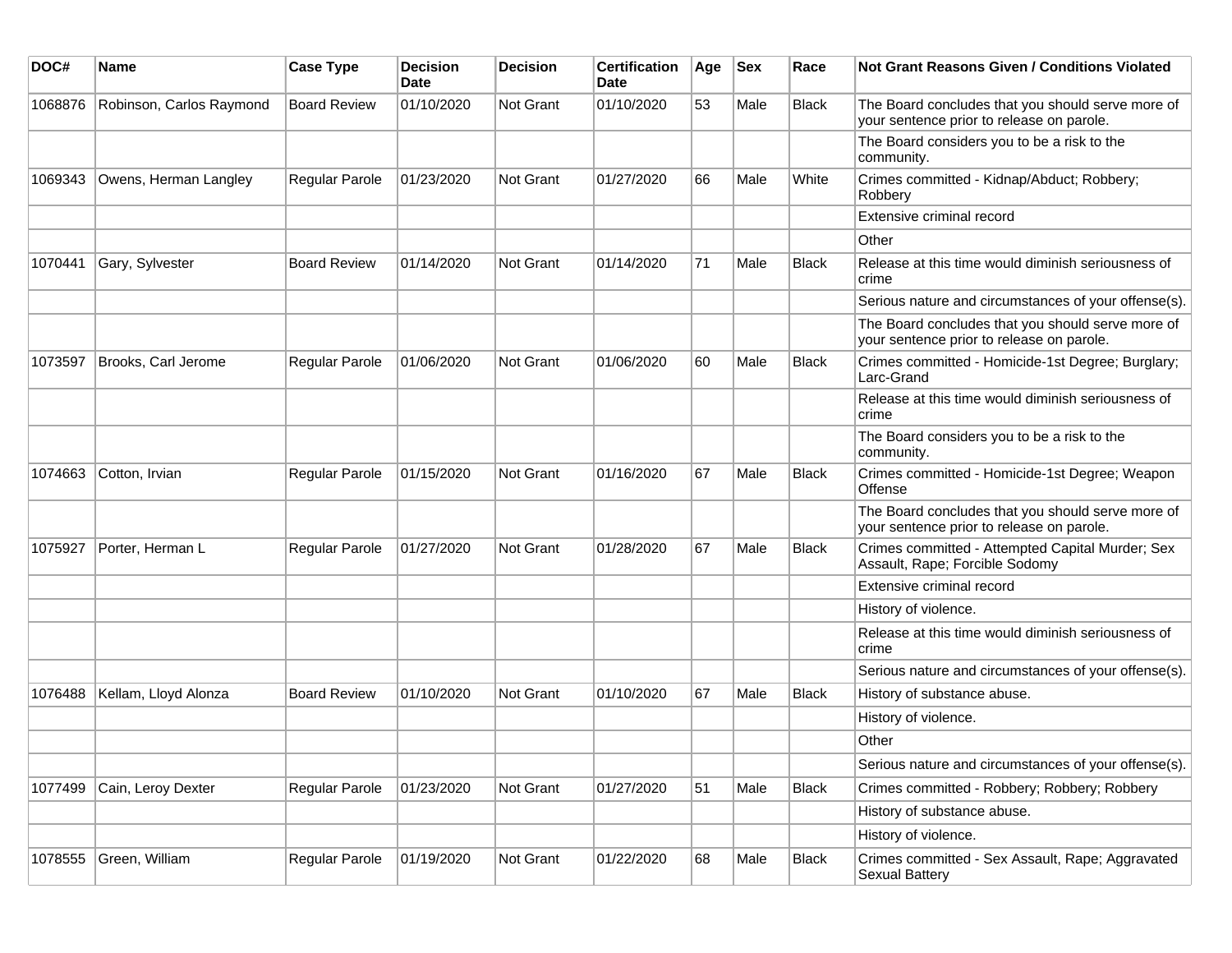| DOC#    | Name                         | <b>Case Type</b> | <b>Decision</b><br><b>Date</b> | <b>Decision</b> | <b>Certification</b><br><b>Date</b> | Age | <b>Sex</b> | Race         | Not Grant Reasons Given / Conditions Violated                                                                                                         |
|---------|------------------------------|------------------|--------------------------------|-----------------|-------------------------------------|-----|------------|--------------|-------------------------------------------------------------------------------------------------------------------------------------------------------|
| 1078555 | Green, William               | Regular Parole   | 01/19/2020                     | Not Grant       | 01/22/2020                          | 68  | Male       | <b>Black</b> | The Board considers you to be a risk to the<br>community.                                                                                             |
| 1079068 | Williams, Milton Clifton Sr. | Geriatric        | 01/19/2020                     | Not Grant       | 01/22/2020                          | 62  | Male       | Black        | Extensive criminal record                                                                                                                             |
|         |                              |                  |                                |                 |                                     |     |            |              | History of violence.                                                                                                                                  |
|         |                              |                  |                                |                 |                                     |     |            |              | Serious nature and circumstances of your offense(s).                                                                                                  |
| 1079518 | Bonds, Ronald David          | Regular Parole   | 01/23/2020                     | Not Grant       | 01/27/2020                          | 61  | Male       | White        | Crimes committed - (Attempted)Capital Murder -<br>Type Not Clear From Record; Abduct-No Ransom Or<br>Asslt; Sex Assault, Rape                         |
|         |                              |                  |                                |                 |                                     |     |            |              | Serious nature and circumstances of your offense(s).                                                                                                  |
| 1079726 | Corbin, Terry William        | Geriatric        | 01/14/2020                     | Not Grant       | 01/16/2020                          | 62  | Male       | White        | Extensive criminal record                                                                                                                             |
|         |                              |                  |                                |                 |                                     |     |            |              | History of substance abuse.                                                                                                                           |
|         |                              |                  |                                |                 |                                     |     |            |              | History of violence.                                                                                                                                  |
|         |                              |                  |                                |                 |                                     |     |            |              | Other                                                                                                                                                 |
|         |                              |                  |                                |                 |                                     |     |            |              | Release at this time would diminish seriousness of<br>crime                                                                                           |
|         |                              |                  |                                |                 |                                     |     |            |              | Serious nature and circumstances of your offense(s).                                                                                                  |
|         |                              |                  |                                |                 |                                     |     |            |              | The Board concludes that you should serve more of<br>your sentence prior to release on parole.                                                        |
|         |                              |                  |                                |                 |                                     |     |            |              | The Board considers you to be a risk to the<br>community.                                                                                             |
| 1081633 | Hendricks, Desi Reynard      | Geriatric        | 01/24/2020                     | Not Grant       | 01/27/2020                          | 64  | Male       | <b>Black</b> | Crimes committed - Rape: Intercourse By<br>Force/Threat/Intimidation; Sodomy: By Force Or<br>Victim Helplessness; Malicious Wounding                  |
|         |                              |                  |                                |                 |                                     |     |            |              | Extensive criminal record                                                                                                                             |
|         |                              |                  |                                |                 |                                     |     |            |              | Serious nature and circumstances of your offense(s).                                                                                                  |
|         |                              |                  |                                |                 |                                     |     |            |              | The Board considers you to be a risk to the<br>community.                                                                                             |
|         |                              |                  |                                |                 |                                     |     |            |              | Your prior failure(s) and/or convictions while under<br>community supervision indicate that you are unlikely<br>to comply with conditions of release. |
| 1082073 | Ralph, Shelton Lee           | Regular Parole   | 01/14/2020                     | Not Grant       | 01/14/2020                          | 53  | Male       | Black        | Release at this time would diminish seriousness of<br>crime                                                                                           |
|         |                              |                  |                                |                 |                                     |     |            |              | Serious nature and circumstances of your offense(s).                                                                                                  |
|         |                              |                  |                                |                 |                                     |     |            |              | The Board concludes that you should serve more of<br>your sentence prior to release on parole.                                                        |
| 1082655 | Harrell, Michael Deangelo    | Regular Parole   | 01/17/2020                     | Not Grant       | 01/22/2020                          | 50  | Male       | <b>Black</b> | Considering your offense and your institutional<br>records, the Board concludes that you should serve<br>more of your sentence before being paroled.  |
|         |                              |                  |                                |                 |                                     |     |            |              | Crimes committed - Homicide/Murder; Assault And<br><b>Battery</b>                                                                                     |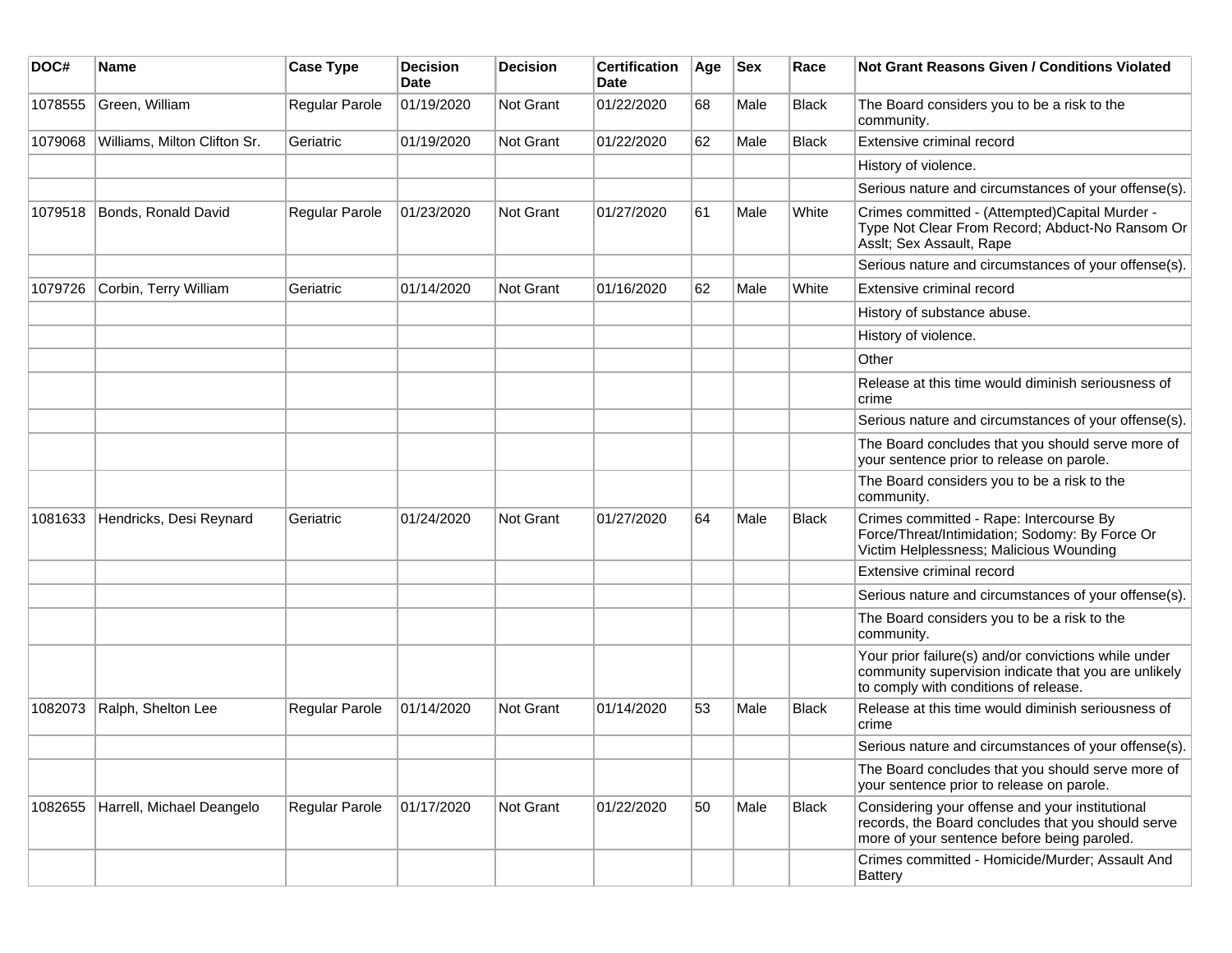| DOC#    | Name                      | <b>Case Type</b>      | <b>Decision</b><br>Date | <b>Decision</b> | <b>Certification</b><br>Date | Age | <b>Sex</b> | Race         | Not Grant Reasons Given / Conditions Violated                                                                                                        |
|---------|---------------------------|-----------------------|-------------------------|-----------------|------------------------------|-----|------------|--------------|------------------------------------------------------------------------------------------------------------------------------------------------------|
| 1082655 | Harrell, Michael Deangelo | <b>Regular Parole</b> | 01/17/2020              | Not Grant       | 01/22/2020                   | 50  | Male       | <b>Black</b> | Extensive criminal record                                                                                                                            |
|         |                           |                       |                         |                 |                              |     |            |              | Release at this time would diminish seriousness of<br>crime                                                                                          |
|         |                           |                       |                         |                 |                              |     |            |              | The Board concludes that you should serve more of<br>your sentence prior to release on parole.                                                       |
| 1083914 | Williams, Samuel Andrew   | <b>Regular Parole</b> | 01/24/2020              | Not Grant       | 01/27/2020                   | 45  | Male       | White        | Considering your offense and your institutional<br>records, the Board concludes that you should serve<br>more of your sentence before being paroled. |
|         |                           |                       |                         |                 |                              |     |            |              | Extensive criminal record                                                                                                                            |
|         |                           |                       |                         |                 |                              |     |            |              | History of substance abuse.                                                                                                                          |
|         |                           |                       |                         |                 |                              |     |            |              | Serious nature and circumstances of your offense(s).                                                                                                 |
| 1084004 | Robinson, John Edward Jr. | Regular Parole        | 01/25/2020              | Not Grant       | 01/27/2020                   | 62  | Male       | <b>Black</b> | Crimes committed - Homicide/Murder; Robbery;<br><b>Malicious Wounding</b>                                                                            |
|         |                           |                       |                         |                 |                              |     |            |              | History of violence.                                                                                                                                 |
|         |                           |                       |                         |                 |                              |     |            |              | Release at this time would diminish seriousness of<br>crime                                                                                          |
| 1085171 | Price, Weldon Theodore    | <b>Regular Parole</b> | 01/14/2020              | Not Grant       | 01/16/2020                   | 50  | Male       | <b>Black</b> | Crimes committed - Sex Assault, Rape; Robbery;<br><b>Malicious Wounding</b>                                                                          |
|         |                           |                       |                         |                 |                              |     |            |              | Release at this time would diminish seriousness of<br>crime                                                                                          |
|         |                           |                       |                         |                 |                              |     |            |              | Serious nature and circumstances of your offense(s).                                                                                                 |
| 1088731 | Wyatt, Dale Victor        | Regular Parole        | 01/05/2020              | Not Grant       | 01/06/2020                   | 51  | Male       | <b>Black</b> | Considering your offense and your institutional<br>records, the Board concludes that you should serve<br>more of your sentence before being paroled. |
|         |                           |                       |                         |                 |                              |     |            |              | Conviction of a new crime while incarcerated                                                                                                         |
|         |                           |                       |                         |                 |                              |     |            |              | Serious nature and circumstances of your offense(s).                                                                                                 |
|         |                           |                       |                         |                 |                              |     |            |              | You need to show a longer period of stable<br>adjustment.                                                                                            |
| 1089226 | Bey, Tony Wells           | Regular Parole        | 01/06/2020              | Not Grant       | 01/06/2020                   | 57  | Male       | <b>Black</b> | Crimes committed - Kidnap/Abduct; Sex Asslt-<br>Attempted Rape; Felonious Injury Corr Employee                                                       |
|         |                           |                       |                         |                 |                              |     |            |              | Release at this time would diminish seriousness of<br>crime                                                                                          |
|         |                           |                       |                         |                 |                              |     |            |              | The Board concludes that you should serve more of<br>your sentence prior to release on parole.                                                       |
| 1090703 | Eaton, David Francis      | <b>Regular Parole</b> | 01/18/2020              | Not Grant       | 01/22/2020                   | 70  | Male       | White        | Crimes committed - Indecent Liberties: W/Child<br><15Y; Indecent Liberties: W/Child <15Y; Sodomy:<br>Family Member To Child                          |
|         |                           |                       |                         |                 |                              |     |            |              | Extensive criminal record                                                                                                                            |
|         |                           |                       |                         |                 |                              |     |            |              | The Board concludes that you should serve more of<br>your sentence prior to release on parole.                                                       |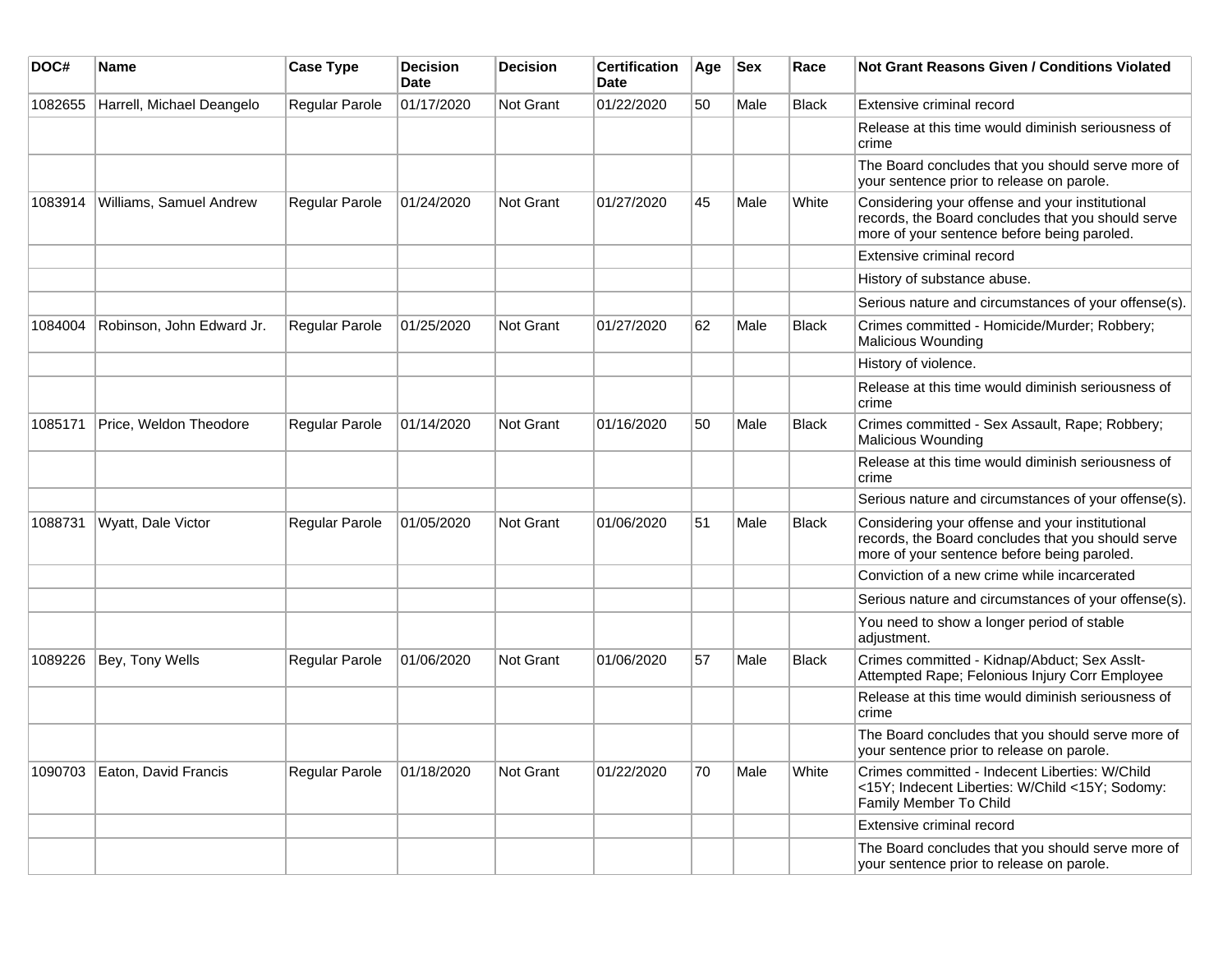| DOC#    | Name                      | <b>Case Type</b>      | <b>Decision</b><br><b>Date</b> | <b>Decision</b>  | <b>Certification</b><br><b>Date</b> | Age | $ $ Sex      | Race         | Not Grant Reasons Given / Conditions Violated                                                                                                         |
|---------|---------------------------|-----------------------|--------------------------------|------------------|-------------------------------------|-----|--------------|--------------|-------------------------------------------------------------------------------------------------------------------------------------------------------|
| 1090703 | Eaton, David Francis      | Regular Parole        | 01/18/2020                     | <b>Not Grant</b> | 01/22/2020                          | 70  | Male         | White        | Your prior failure(s) and/or convictions while under<br>community supervision indicate that you are unlikely<br>to comply with conditions of release. |
| 1091479 | Smith, Regina Elizabet    | Geriatric             | 01/18/2020                     | <b>Not Grant</b> | 01/22/2020                          | 61  | Female Black |              | Crimes committed - Homicide-1st Degree;<br>Kidnap/Abduct; Statutory Burglary                                                                          |
|         |                           |                       |                                |                  |                                     |     |              |              | Extensive criminal record                                                                                                                             |
|         |                           |                       |                                |                  |                                     |     |              |              | Serious nature and circumstances of your offense(s).                                                                                                  |
|         |                           |                       |                                |                  |                                     |     |              |              | Your prior failure(s) and/or convictions while under<br>community supervision indicate that you are unlikely<br>to comply with conditions of release. |
| 1091875 | Coward, Kelvin Donnell    | Regular Parole        | 01/17/2020                     | <b>Not Grant</b> | 01/22/2020                          | 57  | Male         | <b>Black</b> | Considering your offense and your institutional<br>records, the Board concludes that you should serve<br>more of your sentence before being paroled.  |
|         |                           |                       |                                |                  |                                     |     |              |              | Extensive criminal record                                                                                                                             |
|         |                           |                       |                                |                  |                                     |     |              |              | Release at this time would diminish seriousness of<br>crime                                                                                           |
|         |                           |                       |                                |                  |                                     |     |              |              | Your prior failure(s) and/or convictions while under<br>community supervision indicate that you are unlikely<br>to comply with conditions of release. |
| 1092100 | Logan, Morris Steven      | Regular Parole        | 01/19/2020                     | Not Grant        | 01/22/2020                          | 50  | Male         | <b>Black</b> | Release at this time would diminish seriousness of<br>crime                                                                                           |
|         |                           |                       |                                |                  |                                     |     |              |              | Serious nature and circumstances of your offense(s).                                                                                                  |
|         |                           |                       |                                |                  |                                     |     |              |              | You need to show a longer period of stable<br>adjustment.                                                                                             |
|         |                           |                       |                                |                  |                                     |     |              |              | Your record of institutional infractions indicates a<br>disregard for rules and that you are not ready to<br>conform to society.                      |
| 1094413 | Knight, James Herbert Jr. | Regular Parole        | 01/16/2020                     | <b>Not Grant</b> | 01/22/2020                          | 48  | Male         | Black        | Release at this time would diminish seriousness of<br>crime                                                                                           |
|         |                           |                       |                                |                  |                                     |     |              |              | Serious nature and circumstances of your offense(s).                                                                                                  |
| 1095858 | Fields, Dennis            | <b>Regular Parole</b> | 01/07/2020                     | Not Grant        | 01/09/2020                          | 57  | Male         | <b>Black</b> | Crimes committed - Homicide-1st Degree; Burglary;<br>Weapon Offense                                                                                   |
|         |                           |                       |                                |                  |                                     |     |              |              | Release at this time would diminish seriousness of<br>crime                                                                                           |
|         |                           |                       |                                |                  |                                     |     |              |              | Serious nature and circumstances of your offense(s).                                                                                                  |
| 1096119 | Newman, Oneil Alphonso    | <b>Regular Parole</b> | 01/29/2020                     | Not Grant        | 01/29/2020                          | 48  | Male         | <b>Black</b> | Crimes committed - Homicide/Murder; Homicide-1st<br>Degree; Kidnap/Abduct                                                                             |
|         |                           |                       |                                |                  |                                     |     |              |              | Release at this time would diminish seriousness of<br>crime                                                                                           |
|         |                           |                       |                                |                  |                                     |     |              |              | Serious nature and circumstances of your offense(s).                                                                                                  |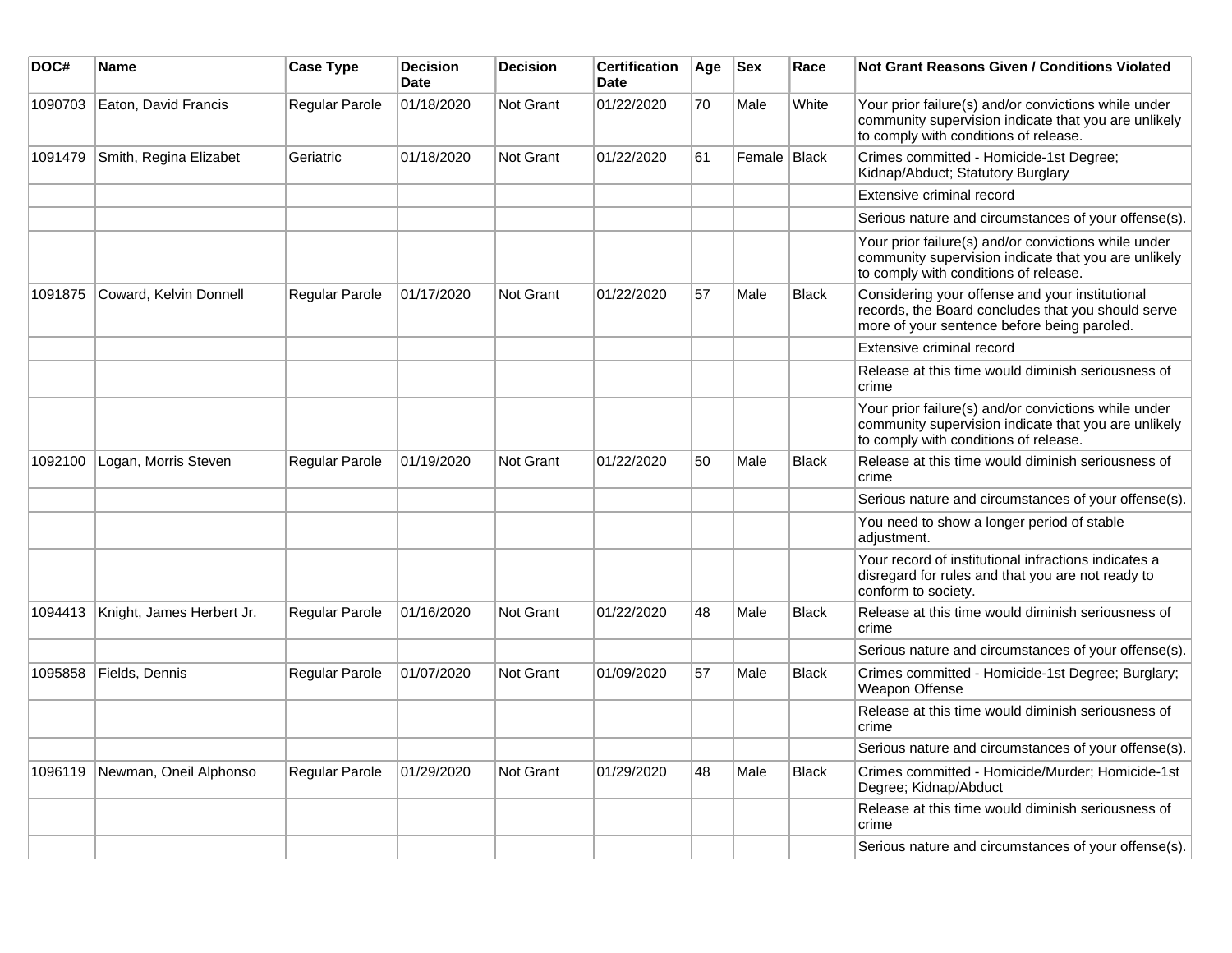| DOC#    | <b>Name</b>               | <b>Case Type</b>      | <b>Decision</b><br>Date | <b>Decision</b>  | <b>Certification</b><br>Date | Age | <b>Sex</b> | Race         | <b>Not Grant Reasons Given / Conditions Violated</b>                                                                                                        |
|---------|---------------------------|-----------------------|-------------------------|------------------|------------------------------|-----|------------|--------------|-------------------------------------------------------------------------------------------------------------------------------------------------------------|
| 1097291 | Mauzy, Thomas Albert Jr.  | Regular Parole        | 01/06/2020              | Not Grant        | 01/06/2020                   | 57  | Male       | White        | Release at this time would diminish seriousness of<br>crime                                                                                                 |
|         |                           |                       |                         |                  |                              |     |            |              | Serious nature and circumstances of your offense(s).                                                                                                        |
|         |                           |                       |                         |                  |                              |     |            |              | The Board concludes that you should serve more of<br>your sentence prior to release on parole.                                                              |
| 1097626 | Mills, Bernard            | Regular Parole        | 01/23/2020              | <b>Not Grant</b> | 01/24/2020                   | 60  | Male       | <b>Black</b> | Release at this time would diminish seriousness of<br>crime                                                                                                 |
|         |                           |                       |                         |                  |                              |     |            |              | Serious nature and circumstances of your offense(s).                                                                                                        |
|         |                           |                       |                         |                  |                              |     |            |              | The Board concludes that you should serve more of<br>your sentence prior to release on parole.                                                              |
| 1097692 | Carmon, Edward Earl Jr.   | <b>Regular Parole</b> | 01/27/2020              | <b>Not Grant</b> | 01/28/2020                   | 50  | Male       | <b>Black</b> | Extensive criminal record                                                                                                                                   |
|         |                           |                       |                         |                  |                              |     |            |              | History of violence.                                                                                                                                        |
|         |                           |                       |                         |                  |                              |     |            |              | Release at this time would diminish seriousness of<br>crime                                                                                                 |
|         |                           |                       |                         |                  |                              |     |            |              | Your prior failure(s) and/or convictions while under<br>community supervision indicate that you are unlikely<br>to comply with conditions of release.       |
| 1100593 | Reynolds, Edward Lee Jr.  | Regular Parole        | 01/14/2020              | Not Grant        | 01/16/2020                   | 56  | Male       | <b>Black</b> | Extensive criminal record                                                                                                                                   |
|         |                           |                       |                         |                  |                              |     |            |              | History of violence.                                                                                                                                        |
|         |                           |                       |                         |                  |                              |     |            |              | Your prior failure(s) and/or convictions while under<br>community supervision indicate that you are unlikely<br>to comply with conditions of release.       |
| 1103704 | Sills, Richard Julius Jr. | <b>Regular Parole</b> | 01/17/2020              | <b>Not Grant</b> | 01/22/2020                   | 52  | Male       | <b>Black</b> | Extensive criminal record                                                                                                                                   |
|         |                           |                       |                         |                  |                              |     |            |              | You need to show a longer period of stable<br>adjustment.                                                                                                   |
|         |                           |                       |                         |                  |                              |     |            |              | Your prior failure(s) and/or convictions while under<br>community supervision indicate that you are unlikely<br>to comply with conditions of release.       |
| 1104629 | Lee, Larry Maurice        | <b>Board Review</b>   | 01/14/2020              | <b>Not Grant</b> | 01/14/2020                   | 62  | Male       | Black        | Release at this time would diminish seriousness of<br>crime                                                                                                 |
|         |                           |                       |                         |                  |                              |     |            |              | The Board concludes that you should serve more of<br>your sentence prior to release on parole.                                                              |
|         |                           |                       |                         |                  |                              |     |            |              | You need further participation in institutional work<br>and/or educational programs to indicate your positive<br>progression towards re-entry into society. |
|         |                           |                       |                         |                  |                              |     |            |              | Your prior failure(s) and/or convictions while under<br>community supervision indicate that you are unlikely<br>to comply with conditions of release.       |
| 1105225 | Matheny, David Wayne      | Regular Parole        | 01/18/2020              | Not Grant        | 01/22/2020                   | 57  | Male       | White        | Crimes committed - Robbery; Robbery; Breaking<br>And Entering                                                                                               |
|         |                           |                       |                         |                  |                              |     |            |              | History of substance abuse.                                                                                                                                 |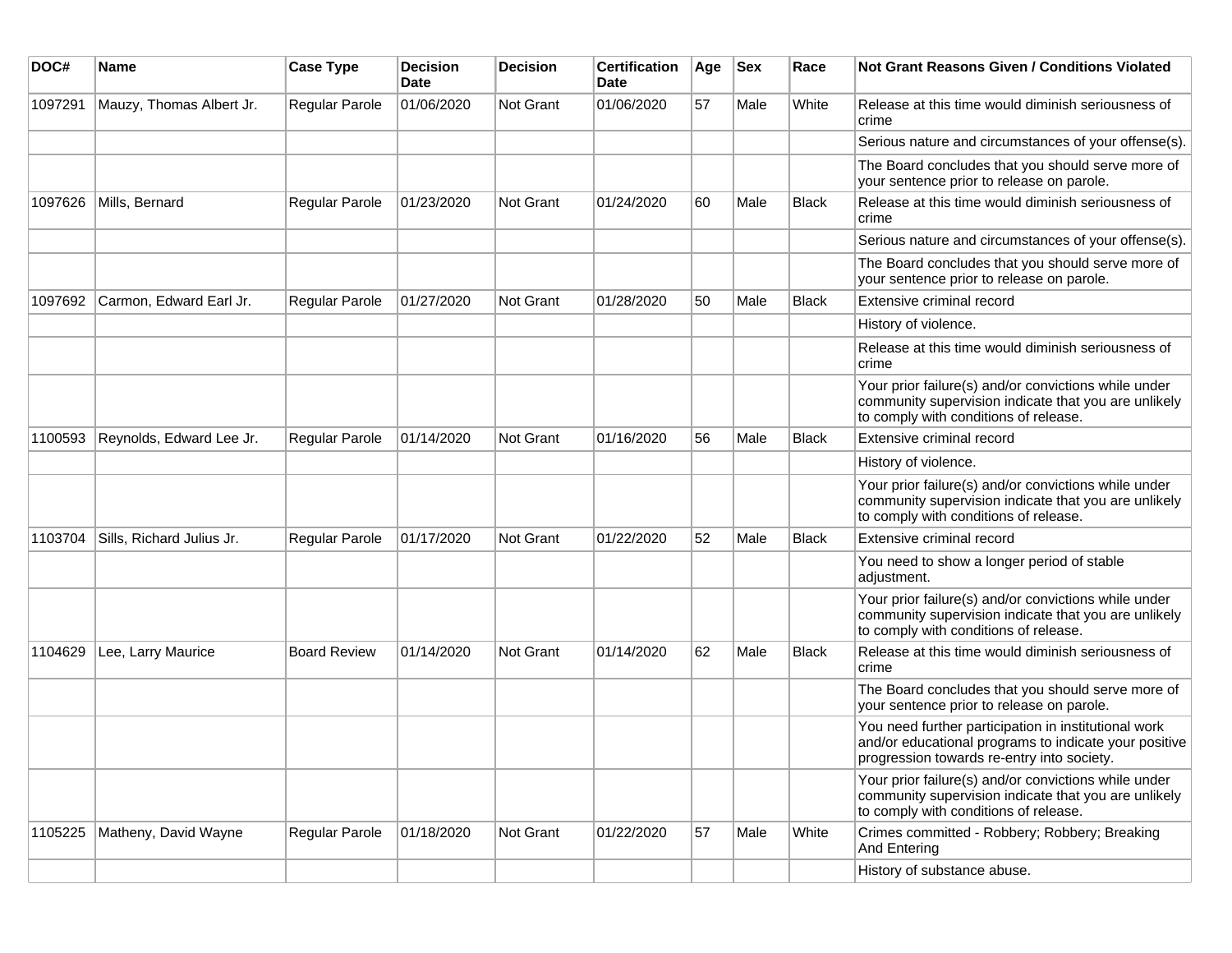| DOC#    | Name                             | <b>Case Type</b> | <b>Decision</b><br><b>Date</b> | <b>Decision</b> | <b>Certification</b><br><b>Date</b> | Age | <b>Sex</b> | Race         | <b>Not Grant Reasons Given / Conditions Violated</b>                                                                                                        |
|---------|----------------------------------|------------------|--------------------------------|-----------------|-------------------------------------|-----|------------|--------------|-------------------------------------------------------------------------------------------------------------------------------------------------------------|
| 1105225 | Matheny, David Wayne             | Regular Parole   | 01/18/2020                     | Not Grant       | 01/22/2020                          | 57  | Male       | White        | Other                                                                                                                                                       |
|         |                                  |                  |                                |                 |                                     |     |            |              | The Board concludes that you should serve more of<br>your sentence prior to release on parole.                                                              |
| 1106000 | Ballance, Kevin Marvin           | Regular Parole   | 01/23/2020                     | Not Grant       | 01/27/2020                          | 53  | Male       | White        | No Interest in Parole                                                                                                                                       |
| 1114590 | Bailey, Frank Thompson           | Regular Parole   | 01/19/2020                     | Not Grant       | 01/22/2020                          | 52  | Male       | <b>Black</b> | Crimes committed - Homicide/Murder; Use Of<br>Firearm In Felony                                                                                             |
|         |                                  |                  |                                |                 |                                     |     |            |              | Other                                                                                                                                                       |
|         |                                  |                  |                                |                 |                                     |     |            |              | Serious nature and circumstances of your offense(s).                                                                                                        |
|         |                                  |                  |                                |                 |                                     |     |            |              | The Board considers you to be a risk to the<br>community.                                                                                                   |
| 1115043 | Maggard, Freddie Lane            | Regular Parole   | 01/14/2020                     | Not Grant       | 01/16/2020                          | 61  | Male       | White        | Release at this time would diminish seriousness of<br>crime                                                                                                 |
|         |                                  |                  |                                |                 |                                     |     |            |              | Serious nature and circumstances of your offense(s).                                                                                                        |
|         |                                  |                  |                                |                 |                                     |     |            |              | The Board concludes that you should serve more of<br>your sentence prior to release on parole.                                                              |
|         |                                  |                  |                                |                 |                                     |     |            |              | You need further participation in institutional work<br>and/or educational programs to indicate your positive<br>progression towards re-entry into society. |
| 1115477 | Shepperson, Curtis<br>Vanderbilt | Regular Parole   | 01/16/2020                     | Not Grant       | 01/16/2020                          | 50  | Male       | <b>Black</b> | Crimes committed - Sex Assault, Rape; Sex Assault,<br>Rape; Unlawful Wound/Bodily Injury                                                                    |
|         |                                  |                  |                                |                 |                                     |     |            |              | Poor institutional adjustment (for example,<br>motivation/attitude, unfavorable reports, lack of<br>program involvement, etc.)                              |
|         |                                  |                  |                                |                 |                                     |     |            |              | The Board considers you to be a risk to the<br>community.                                                                                                   |
|         |                                  |                  |                                |                 |                                     |     |            |              | Your prior failure(s) and/or convictions while under<br>community supervision indicate that you are unlikely<br>to comply with conditions of release.       |
| 1115501 | Powell, Keith Lamont             | Regular Parole   | 01/26/2020                     | Not Grant       | 01/27/2020                          | 46  | Male       | <b>Black</b> | Considering your offense and your institutional<br>records, the Board concludes that you should serve<br>more of your sentence before being paroled.        |
|         |                                  |                  |                                |                 |                                     |     |            |              | Crimes committed - Robbery: On Or Near Street;<br>Assault: On Law Enf/Judge/DOC/Fire/Emerg Person;<br>Larc-Grand                                            |
|         |                                  |                  |                                |                 |                                     |     |            |              | History of substance abuse.                                                                                                                                 |
|         |                                  |                  |                                |                 |                                     |     |            |              | Other                                                                                                                                                       |
| 1116076 | Jackson, Elton Manning           | Geriatric        | 01/04/2020                     | Not Grant       | 01/06/2020                          | 64  | Male       | Black        | Crimes committed - Homicide-1st Degree                                                                                                                      |
|         |                                  |                  |                                |                 |                                     |     |            |              | Serious nature and circumstances of your offense(s).                                                                                                        |
|         |                                  |                  |                                |                 |                                     |     |            |              | The Board concludes that you should serve more of<br>your sentence prior to release on parole.                                                              |
|         | 1116214 Browning, Russell Wayne  | Regular Parole   | 01/19/2020                     | Not Grant       | 01/22/2020                          | 50  | Male       | White        | History of violence.                                                                                                                                        |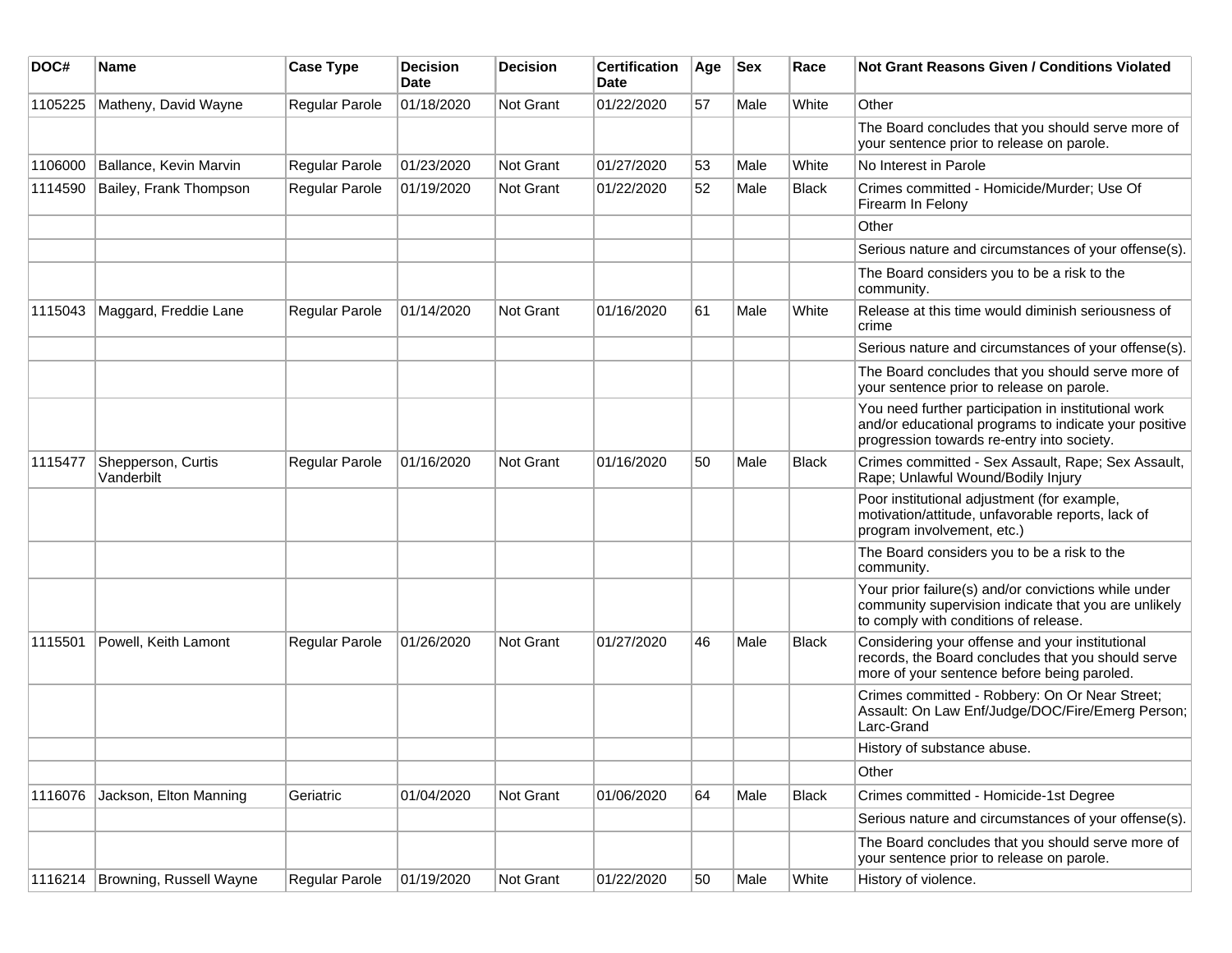| DOC#    | <b>Name</b>              | <b>Case Type</b>    | <b>Decision</b><br><b>Date</b> | <b>Decision</b>  | <b>Certification</b><br><b>Date</b> | Age | <b>Sex</b> | Race         | <b>Not Grant Reasons Given / Conditions Violated</b>                                                                                                                            |
|---------|--------------------------|---------------------|--------------------------------|------------------|-------------------------------------|-----|------------|--------------|---------------------------------------------------------------------------------------------------------------------------------------------------------------------------------|
| 1116214 | Browning, Russell Wayne  | Regular Parole      | 01/19/2020                     | Not Grant        | 01/22/2020                          | 50  | Male       | White        | Other                                                                                                                                                                           |
|         |                          |                     |                                |                  |                                     |     |            |              | Serious nature and circumstances of your offense(s).                                                                                                                            |
| 1117462 | Dotson, Johnny Lee       | Geriatric           | 01/07/2020                     | Not Grant        | 01/09/2020                          | 66  | Male       | White        | Crimes committed - Drugs: Sell/Provide For Resale<br>Sch I Or Ii; (Attempted) Drugs: Sell/Provide For<br>Resale Sch I Or Ii; Drugs: Manufacture/Distribute<br>Sch I, Ii, 3+ Off |
|         |                          |                     |                                |                  |                                     |     |            |              | Extensive criminal record                                                                                                                                                       |
|         |                          |                     |                                |                  |                                     |     |            |              | History of substance abuse.                                                                                                                                                     |
|         |                          |                     |                                |                  |                                     |     |            |              | Your prior failure(s) and/or convictions while under<br>community supervision indicate that you are unlikely<br>to comply with conditions of release.                           |
| 1117639 | Butler, Timothy Paul     | Regular Parole      | 01/18/2020                     | Not Grant        | 01/22/2020                          | 63  | Male       | White        | Crimes committed - Kidnap/Abduct; Sex Assault,<br>Rape; Sex Assault, Rape                                                                                                       |
|         |                          |                     |                                |                  |                                     |     |            |              | Extensive criminal record                                                                                                                                                       |
|         |                          |                     |                                |                  |                                     |     |            |              | Release at this time would diminish seriousness of<br>crime                                                                                                                     |
|         |                          |                     |                                |                  |                                     |     |            |              | Serious nature and circumstances of your offense(s).                                                                                                                            |
| 1118392 | Pugh, James Stuart       | Regular Parole      | 01/17/2020                     | <b>Not Grant</b> | 01/22/2020                          | 63  | Male       | White        | Extensive criminal record                                                                                                                                                       |
|         |                          |                     |                                |                  |                                     |     |            |              | History of violence.                                                                                                                                                            |
|         |                          |                     |                                |                  |                                     |     |            |              | Other                                                                                                                                                                           |
|         |                          |                     |                                |                  |                                     |     |            |              | Release at this time would diminish seriousness of<br>crime                                                                                                                     |
| 1118652 | Washington, Alvin Obrine | <b>Board Review</b> | 01/14/2020                     | Not Grant        | 01/14/2020                          | 63  | Male       | Black        | Release at this time would diminish seriousness of<br>crime                                                                                                                     |
|         |                          |                     |                                |                  |                                     |     |            |              | Serious nature and circumstances of your offense(s).                                                                                                                            |
|         |                          |                     |                                |                  |                                     |     |            |              | The Board concludes that you should serve more of<br>your sentence prior to release on parole.                                                                                  |
|         |                          |                     |                                |                  |                                     |     |            |              | You need further participation in institutional work<br>and/or educational programs to indicate your positive<br>progression towards re-entry into society.                     |
| 1118831 | Bevill, Charles Edward   | Regular Parole      | 01/15/2020                     | Not Grant        | 01/16/2020                          | 73  | Male       | <b>Black</b> | Other                                                                                                                                                                           |
|         |                          |                     |                                |                  |                                     |     |            |              | Release at this time would diminish seriousness of<br>crime                                                                                                                     |
|         |                          |                     |                                |                  |                                     |     |            |              | Serious nature and circumstances of your offense(s).                                                                                                                            |
| 1120275 | White, Marcus Aurelius   | Regular Parole      | 01/15/2020                     | Not Grant        | 01/16/2020                          | 44  | Male       | <b>Black</b> | Considering your offense and your institutional<br>records, the Board concludes that you should serve<br>more of your sentence before being paroled.                            |
|         |                          |                     |                                |                  |                                     |     |            |              | The Board concludes that you should serve more of<br>your sentence prior to release on parole.                                                                                  |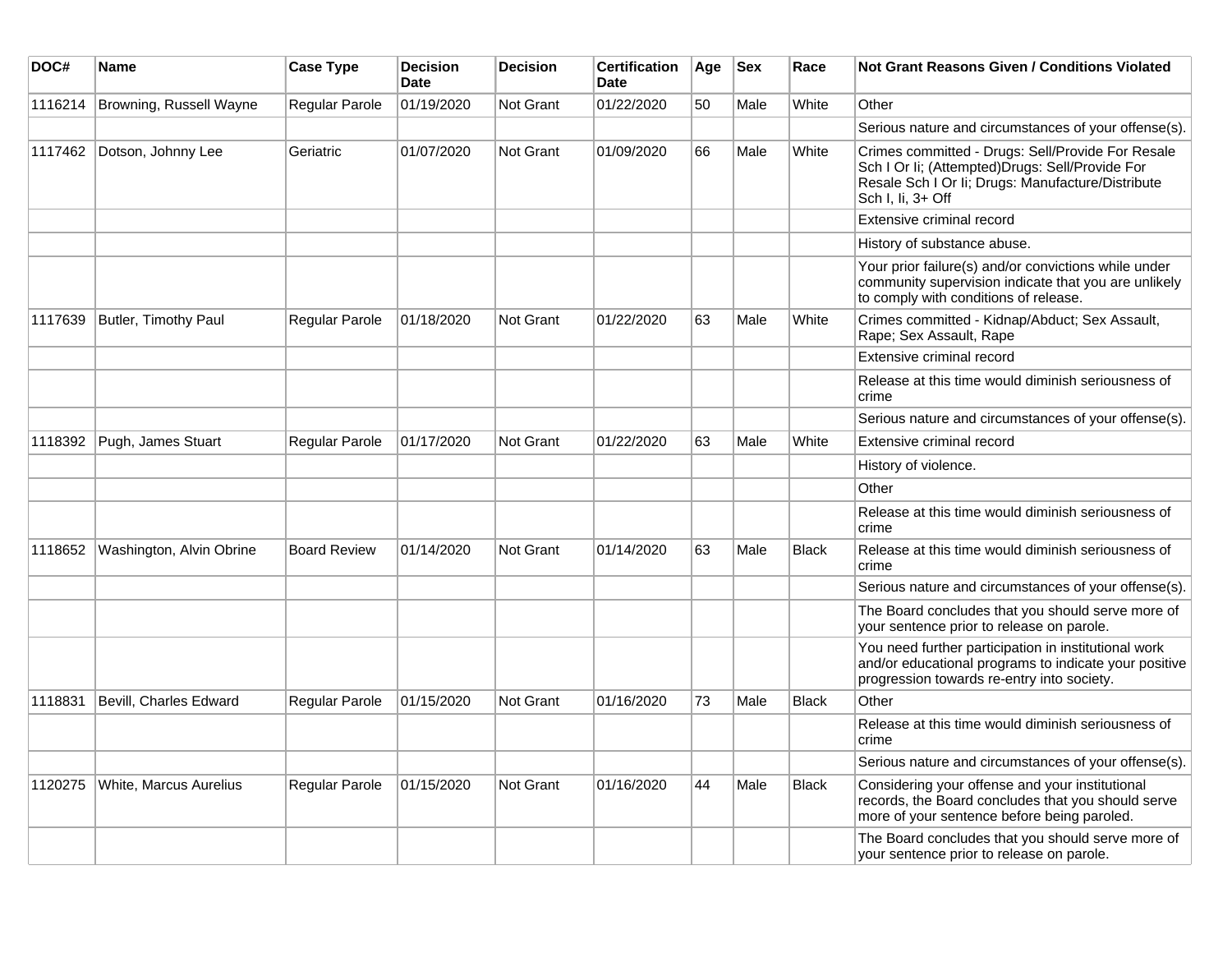| DOC#    | <b>Name</b>            | <b>Case Type</b> | <b>Decision</b><br><b>Date</b> | <b>Decision</b>  | <b>Certification</b><br>Date | Age | <b>Sex</b> | Race         | Not Grant Reasons Given / Conditions Violated                                                                                                               |
|---------|------------------------|------------------|--------------------------------|------------------|------------------------------|-----|------------|--------------|-------------------------------------------------------------------------------------------------------------------------------------------------------------|
| 1120275 | White, Marcus Aurelius | Regular Parole   | 01/15/2020                     | <b>Not Grant</b> | 01/16/2020                   | 44  | Male       | <b>Black</b> | Your prior failure(s) and/or convictions while under<br>community supervision indicate that you are unlikely<br>to comply with conditions of release.       |
| 1120874 | Davis, Sherman O       | Regular Parole   | 01/23/2020                     | <b>Not Grant</b> | 01/27/2020                   | 55  | Male       | <b>Black</b> | Conviction of a new crime while incarcerated                                                                                                                |
|         |                        |                  |                                |                  |                              |     |            |              | Serious nature and circumstances of your offense(s).                                                                                                        |
|         |                        |                  |                                |                  |                              |     |            |              | The Board concludes that you should serve more of<br>your sentence prior to release on parole.                                                              |
|         |                        |                  |                                |                  |                              |     |            |              | You need to show a longer period of stable<br>adjustment.                                                                                                   |
| 1122453 | Bragg, Albert S Jr.    | Regular Parole   | 01/25/2020                     | Not Grant        | 01/27/2020                   | 66  | Male       | White        | Release at this time would diminish seriousness of<br>crime                                                                                                 |
|         |                        |                  |                                |                  |                              |     |            |              | Serious nature and circumstances of your offense(s).                                                                                                        |
|         |                        |                  |                                |                  |                              |     |            |              | The Board concludes that you should serve more of<br>your sentence prior to release on parole.                                                              |
|         |                        |                  |                                |                  |                              |     |            |              | You need further participation in institutional work<br>and/or educational programs to indicate your positive<br>progression towards re-entry into society. |
| 1122660 | Davis, Darryl Mclace   | Regular Parole   | 01/27/2020                     | <b>Not Grant</b> | 01/27/2020                   | 54  | Male       | <b>Black</b> | Crimes committed - Battery, Sexual; Robbery;<br>Robbery                                                                                                     |
|         |                        |                  |                                |                  |                              |     |            |              | Extensive criminal record                                                                                                                                   |
|         |                        |                  |                                |                  |                              |     |            |              | The Board concludes that you should serve more of<br>your sentence prior to release on parole.                                                              |
|         |                        |                  |                                |                  |                              |     |            |              | Your prior failure(s) and/or convictions while under<br>community supervision indicate that you are unlikely<br>to comply with conditions of release.       |
| 1122896 | Hill, Norman           | Regular Parole   | 01/25/2020                     | <b>Not Grant</b> | 01/27/2020                   | 58  | Male       | <b>Black</b> | Conviction of a new crime while incarcerated                                                                                                                |
|         |                        |                  |                                |                  |                              |     |            |              | Extensive criminal record                                                                                                                                   |
|         |                        |                  |                                |                  |                              |     |            |              | Serious nature and circumstances of your offense(s).                                                                                                        |
|         |                        |                  |                                |                  |                              |     |            |              | You need further participation in institutional work<br>and/or educational programs to indicate your positive<br>progression towards re-entry into society. |
| 1123346 | Wyche, Lee Andrew      | Regular Parole   | 01/19/2020                     | Not Grant        | 01/22/2020                   | 67  | Male       | <b>Black</b> | Extensive criminal record                                                                                                                                   |
|         |                        |                  |                                |                  |                              |     |            |              | Serious nature and circumstances of your offense(s).                                                                                                        |
|         |                        |                  |                                |                  |                              |     |            |              | You need further participation in institutional work<br>and/or educational programs to indicate your positive<br>progression towards re-entry into society. |
|         |                        |                  |                                |                  |                              |     |            |              | You need to show a longer period of stable<br>adjustment.                                                                                                   |
| 1126545 | West, Larry Lee        | Regular Parole   | 01/09/2020                     | <b>Not Grant</b> | 01/09/2020                   | 48  | Male       | <b>Black</b> | No Interest in Parole                                                                                                                                       |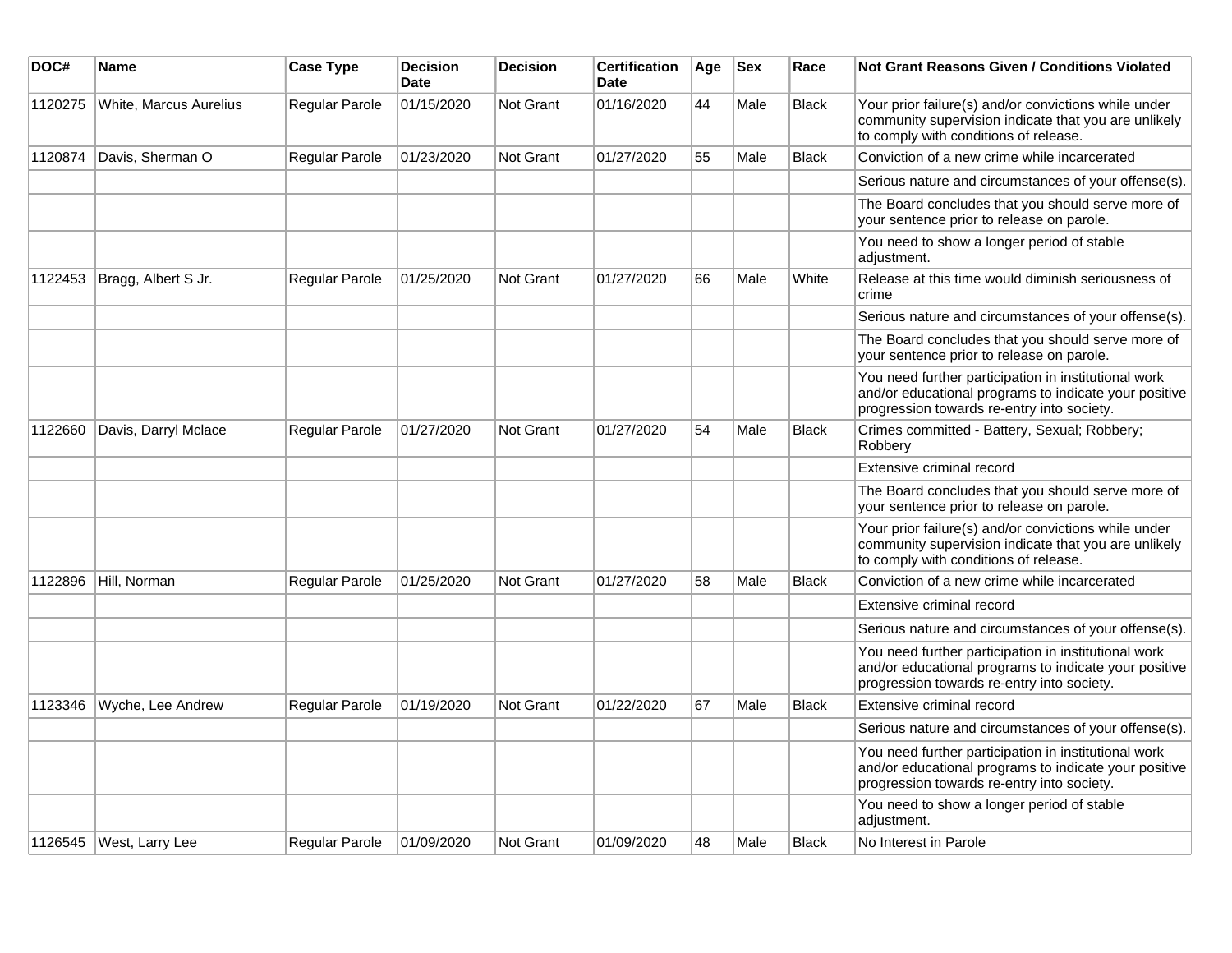| DOC#    | Name                    | <b>Case Type</b>      | <b>Decision</b><br><b>Date</b> | <b>Decision</b>  | <b>Certification</b><br><b>Date</b> | Age | $ $ Sex      | Race         | <b>Not Grant Reasons Given / Conditions Violated</b>                                                                                                 |
|---------|-------------------------|-----------------------|--------------------------------|------------------|-------------------------------------|-----|--------------|--------------|------------------------------------------------------------------------------------------------------------------------------------------------------|
| 1130250 | Smith, Ryland Dale      | <b>Regular Parole</b> | 01/26/2020                     | <b>Not Grant</b> | 01/27/2020                          | 58  | Male         | White        | Crimes committed - Aggravated Sexual Battery;<br>Aggravated Sexual Battery; Aggravated Sexual<br>Battery                                             |
|         |                         |                       |                                |                  |                                     |     |              |              | Serious nature and circumstances of your offense(s).                                                                                                 |
| 1130468 | Thacker, Charles Wayne  | <b>Regular Parole</b> | 01/28/2020                     | <b>Not Grant</b> | 01/29/2020                          | 53  | Male         | White        | Poor institutional adjustment (for example,<br>motivation/attitude, unfavorable reports, lack of<br>program involvement, etc.)                       |
|         |                         |                       |                                |                  |                                     |     |              |              | Release at this time would diminish seriousness of<br>crime                                                                                          |
|         |                         |                       |                                |                  |                                     |     |              |              | Serious nature and circumstances of your offense(s).                                                                                                 |
| 1131263 | Gary, Antonio Valentine | Regular Parole        | 01/17/2020                     | <b>Not Grant</b> | 01/22/2020                          | 58  | Male         | Black        | Crimes committed - Robbery; Robbery: On Or Near<br>Street; (Conspiracy) Robbery: On Or Near Street                                                   |
|         |                         |                       |                                |                  |                                     |     |              |              | Extensive criminal record                                                                                                                            |
|         |                         |                       |                                |                  |                                     |     |              |              | History of substance abuse.                                                                                                                          |
|         |                         |                       |                                |                  |                                     |     |              |              | The Board concludes that you should serve more of<br>your sentence prior to release on parole.                                                       |
| 1132140 | Mapson, Eugene Samuel   | <b>Regular Parole</b> | 01/05/2020                     | <b>Not Grant</b> | 01/06/2020                          | 77  | Male         | <b>Black</b> | Conviction of a new crime while incarcerated                                                                                                         |
|         |                         |                       |                                |                  |                                     |     |              |              | Crimes committed - Homicide-1st Degree; Burglary;<br>Escape                                                                                          |
|         |                         |                       |                                |                  |                                     |     |              |              | Extensive criminal record                                                                                                                            |
|         |                         |                       |                                |                  |                                     |     |              |              | Other                                                                                                                                                |
|         |                         |                       |                                |                  |                                     |     |              |              | Serious nature and circumstances of your offense(s).                                                                                                 |
| 1133564 | Towler, John Bedford    | <b>Regular Parole</b> | 01/06/2020                     | <b>Not Grant</b> | 01/06/2020                          | 73  | Male         | White        | Crimes committed - Homicide-1st Degree; Use Of<br>Firearm In Felony                                                                                  |
|         |                         |                       |                                |                  |                                     |     |              |              | Other                                                                                                                                                |
|         |                         |                       |                                |                  |                                     |     |              |              | Serious nature and circumstances of your offense(s).                                                                                                 |
| 1133749 | Wall, Gary Lamont       | Regular Parole        | 01/21/2020                     | <b>Not Grant</b> | 01/24/2020                          | 44  | Male         | <b>Black</b> | Considering your offense and your institutional<br>records, the Board concludes that you should serve<br>more of your sentence before being paroled. |
|         |                         |                       |                                |                  |                                     |     |              |              | Conviction of a new crime while incarcerated                                                                                                         |
|         |                         |                       |                                |                  |                                     |     |              |              | Crimes committed - Robbery; Robbery; Robbery                                                                                                         |
|         |                         |                       |                                |                  |                                     |     |              |              | Serious nature and circumstances of your offense(s).                                                                                                 |
|         |                         |                       |                                |                  |                                     |     |              |              | You need to show a longer period of stable<br>adjustment.                                                                                            |
| 1135217 | Zelenak, Katina Lynn    | Regular Parole        | 01/06/2020                     | Not Grant        | 01/06/2020                          | 47  | Female White |              | Other                                                                                                                                                |
|         |                         |                       |                                |                  |                                     |     |              |              | Release at this time would diminish seriousness of<br>crime                                                                                          |
|         |                         |                       |                                |                  |                                     |     |              |              | Serious nature and circumstances of your offense(s).                                                                                                 |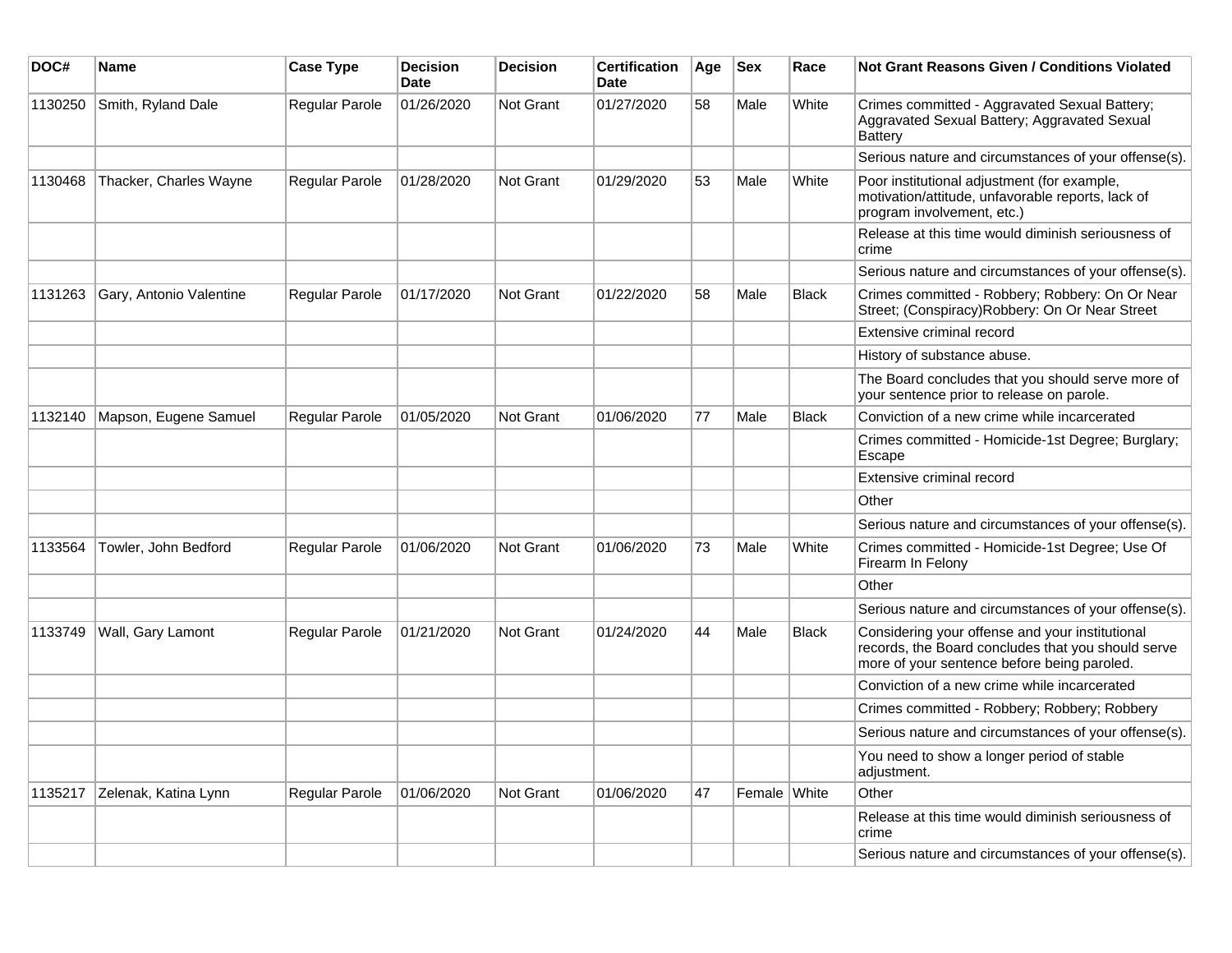| DOC#    | Name                                          | <b>Case Type</b>    | <b>Decision</b><br>Date | <b>Decision</b> | <b>Certification</b><br>Date | Age | <b>Sex</b> | Race                           | Not Grant Reasons Given / Conditions Violated                                                                                                         |
|---------|-----------------------------------------------|---------------------|-------------------------|-----------------|------------------------------|-----|------------|--------------------------------|-------------------------------------------------------------------------------------------------------------------------------------------------------|
| 1135322 | Davenport, James Alan                         | Geriatric           | 01/20/2020              | Not Grant       | 01/24/2020                   | 64  | Male       | White                          | Crimes committed - Forcible Sodomy; Forcible<br>Sodomy; Forcible Sodomy                                                                               |
|         |                                               |                     |                         |                 |                              |     |            |                                | Serious nature and circumstances of your offense(s).                                                                                                  |
| 1135570 | Mills, David Wayne                            | Regular Parole      | 01/29/2020              | Not Grant       | 01/31/2020                   | 55  | Male       | White                          | Serious nature and circumstances of your offense(s).                                                                                                  |
|         |                                               |                     |                         |                 |                              |     |            |                                | The Board concludes that you should serve more of<br>your sentence prior to release on parole.                                                        |
|         |                                               |                     |                         |                 |                              |     |            |                                | The Board considers you to be a risk to the<br>community.                                                                                             |
| 1137305 | Lipscomb, David Bryan                         | Geriatric           | 01/17/2020              | Not Grant       | 01/22/2020                   | 61  | Male       | Indian or<br>Alaskan<br>Native | American Extensive criminal record                                                                                                                    |
|         |                                               |                     |                         |                 |                              |     |            |                                | History of violence.                                                                                                                                  |
|         |                                               |                     |                         |                 |                              |     |            |                                | Release at this time would diminish seriousness of<br>crime                                                                                           |
| 1139081 | Glover, John Rodger                           | Geriatric           | 01/24/2020              | Not Grant       | 01/27/2020                   | 60  | Male       | <b>Black</b>                   | Extensive criminal record                                                                                                                             |
|         |                                               |                     |                         |                 |                              |     |            |                                | Other                                                                                                                                                 |
|         |                                               |                     |                         |                 |                              |     |            |                                | The Board concludes that you should serve more of<br>your sentence prior to release on parole.                                                        |
|         |                                               |                     |                         |                 |                              |     |            |                                | Your prior failure(s) and/or convictions while under<br>community supervision indicate that you are unlikely<br>to comply with conditions of release. |
| 1140198 | Spruill, Steven Lamarr                        | Regular Parole      | 01/14/2020              | Not Grant       | 01/16/2020                   | 63  | Male       | <b>Black</b>                   | Crimes committed - Sex Assault, Rape; Robbery;<br>Robbery                                                                                             |
|         |                                               |                     |                         |                 |                              |     |            |                                | Extensive criminal record                                                                                                                             |
|         |                                               |                     |                         |                 |                              |     |            |                                | The Board considers you to be a risk to the<br>community.                                                                                             |
|         |                                               |                     |                         |                 |                              |     |            |                                | You need to show a longer period of stable<br>adjustment.                                                                                             |
| 1140631 | Campbell, Darryl Christopher   Regular Parole |                     | 01/14/2020              | Not Grant       | 01/16/2020                   | 43  | Male       | <b>Black</b>                   | Crimes committed - Robbery: On Or Near Street;<br>Burglary: Enter House To Commit Larceny/A&B/Etc;<br>Drugs: Distrib/PWI Marijuana >1/2 Oz To 5 Lbs   |
|         |                                               |                     |                         |                 |                              |     |            |                                | History of violence.                                                                                                                                  |
|         |                                               |                     |                         |                 |                              |     |            |                                | Release at this time would diminish seriousness of<br>crime                                                                                           |
|         |                                               |                     |                         |                 |                              |     |            |                                | Serious nature and circumstances of your offense(s).                                                                                                  |
|         |                                               |                     |                         |                 |                              |     |            |                                | Your prior failure(s) and/or convictions while under<br>community supervision indicate that you are unlikely<br>to comply with conditions of release. |
| 1141224 | Sorrells, Gary Von                            | <b>Board Review</b> | 01/27/2020              | Not Grant       | 01/28/2020                   | 73  | Male       | White                          | Crimes committed - Abduct-No Ransom Or Asslt;<br>Abduct-No Ransom Or Asslt; Sex Assault, Rape                                                         |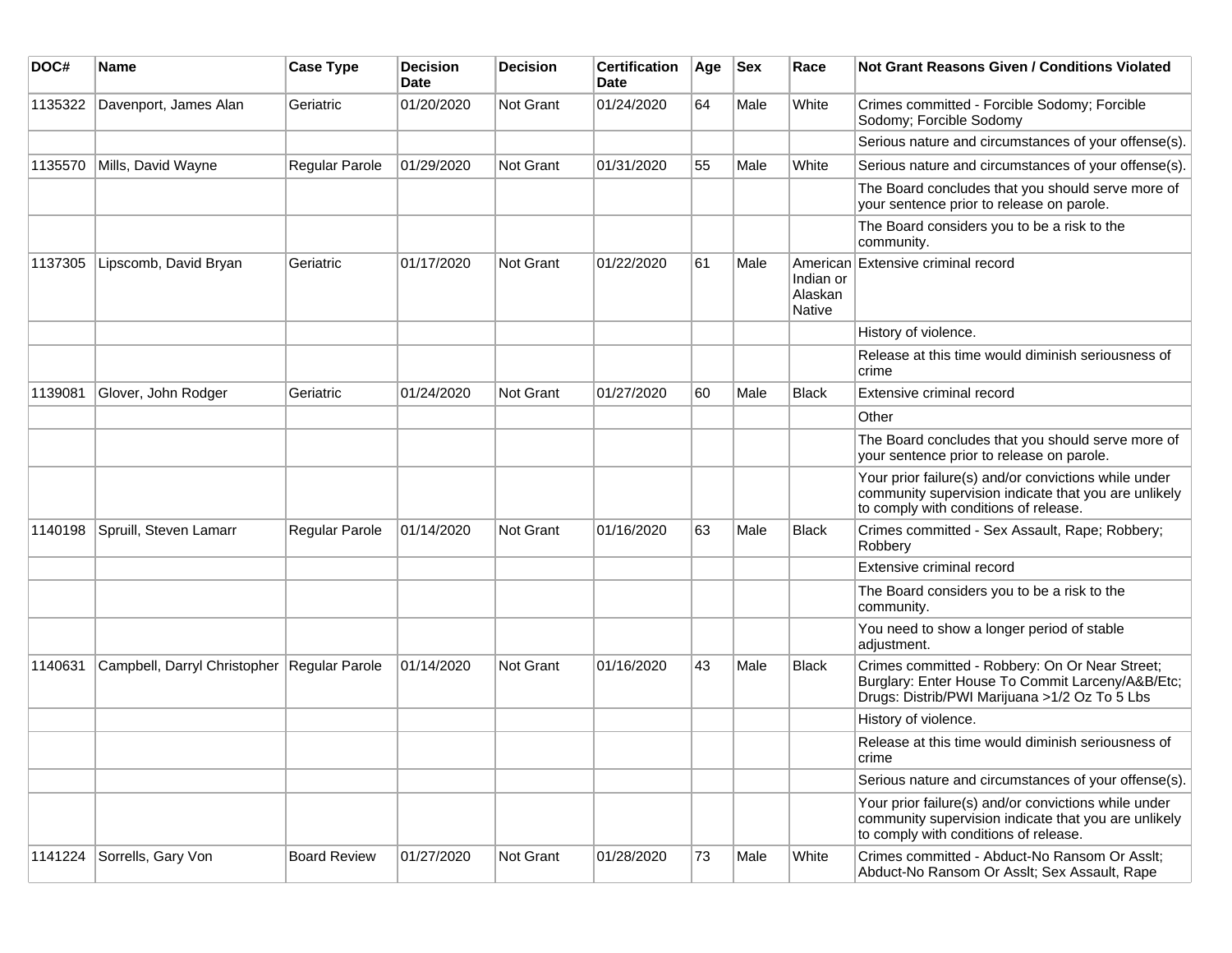| DOC#    | <b>Name</b>                | <b>Case Type</b>    | <b>Decision</b><br><b>Date</b> | <b>Decision</b> | <b>Certification</b><br>Date | Age | <b>Sex</b> | Race         | <b>Not Grant Reasons Given / Conditions Violated</b>                                                                                                  |
|---------|----------------------------|---------------------|--------------------------------|-----------------|------------------------------|-----|------------|--------------|-------------------------------------------------------------------------------------------------------------------------------------------------------|
| 1141224 | Sorrells, Gary Von         | <b>Board Review</b> | 01/27/2020                     | Not Grant       | 01/28/2020                   | 73  | Male       | White        | History of violence.                                                                                                                                  |
|         |                            |                     |                                |                 |                              |     |            |              | Serious nature and circumstances of your offense(s).                                                                                                  |
| 1142621 | Leonard, Silas Earl        | Regular Parole      | 01/14/2020                     | Not Grant       | 01/16/2020                   | 66  | Male       | <b>Black</b> | Release at this time would diminish seriousness of<br>crime                                                                                           |
|         |                            |                     |                                |                 |                              |     |            |              | Serious nature and circumstances of your offense(s).                                                                                                  |
| 1145261 | Burns, James Edward Jr.    | Regular Parole      | 01/14/2020                     | Not Grant       | 01/16/2020                   | 56  | Male       | <b>Black</b> | Crimes committed - Sex Assault, Rape; Robbery;<br><b>Burglary</b>                                                                                     |
|         |                            |                     |                                |                 |                              |     |            |              | Serious nature and circumstances of your offense(s).                                                                                                  |
|         |                            |                     |                                |                 |                              |     |            |              | The Board concludes that you should serve more of<br>your sentence prior to release on parole.                                                        |
| 1146683 | White, Edward Charles      | Regular Parole      | 01/21/2020                     | Not Grant       | 01/24/2020                   | 65  | Male       | <b>Black</b> | Considering your offense and your institutional<br>records, the Board concludes that you should serve<br>more of your sentence before being paroled.  |
|         |                            |                     |                                |                 |                              |     |            |              | Crimes committed - Sex Assault, Rape; Forcible<br>Sodomy; Breaking And Entering                                                                       |
|         |                            |                     |                                |                 |                              |     |            |              | Serious nature and circumstances of your offense(s).                                                                                                  |
| 1147252 | Owens, Michael             | Regular Parole      | 01/05/2020                     | Not Grant       | 01/06/2020                   | 63  | Male       | <b>Black</b> | Crimes committed - Homicide/Murder; Statutory<br>Burglary; Weapon Offense                                                                             |
|         |                            |                     |                                |                 |                              |     |            |              | Release at this time would diminish seriousness of<br>crime                                                                                           |
|         |                            |                     |                                |                 |                              |     |            |              | Serious nature and circumstances of your offense(s).                                                                                                  |
| 1147416 | Gammon, Christopher Lee    | Regular Parole      | 01/05/2020                     | Not Grant       | 01/06/2020                   | 41  | Male       | White        | Crimes committed - Homicide-1st Degree; Robbery;<br><b>Malicious Wounding</b>                                                                         |
|         |                            |                     |                                |                 |                              |     |            |              | History of violence.                                                                                                                                  |
|         |                            |                     |                                |                 |                              |     |            |              | Other                                                                                                                                                 |
|         |                            |                     |                                |                 |                              |     |            |              | The Board concludes that you should serve more of<br>your sentence prior to release on parole.                                                        |
| 1147461 | Horton, Anthony            | Regular Parole      | 01/06/2020                     | Not Grant       | 01/09/2020                   | 57  | Male       | <b>Black</b> | Crimes committed - Homicide/Murder; Malicious<br>Wounding; Malicious Wounding                                                                         |
|         |                            |                     |                                |                 |                              |     |            |              | Release at this time would diminish seriousness of<br>crime                                                                                           |
|         |                            |                     |                                |                 |                              |     |            |              | Serious nature and circumstances of your offense(s).                                                                                                  |
|         |                            |                     |                                |                 |                              |     |            |              | The Board concludes that you should serve more of<br>your sentence prior to release on parole.                                                        |
| 1147519 | Rogers, Isaiach Delano Jr. | Regular Parole      | 01/14/2020                     | Not Grant       | 01/16/2020                   | 64  | Male       | <b>Black</b> | Crimes committed - Kidnap/Abduct; Kidnap/Abduct;<br>Kidnap/Abduct                                                                                     |
|         |                            |                     |                                |                 |                              |     |            |              | Extensive criminal record                                                                                                                             |
|         |                            |                     |                                |                 |                              |     |            |              | Your prior failure(s) and/or convictions while under<br>community supervision indicate that you are unlikely<br>to comply with conditions of release. |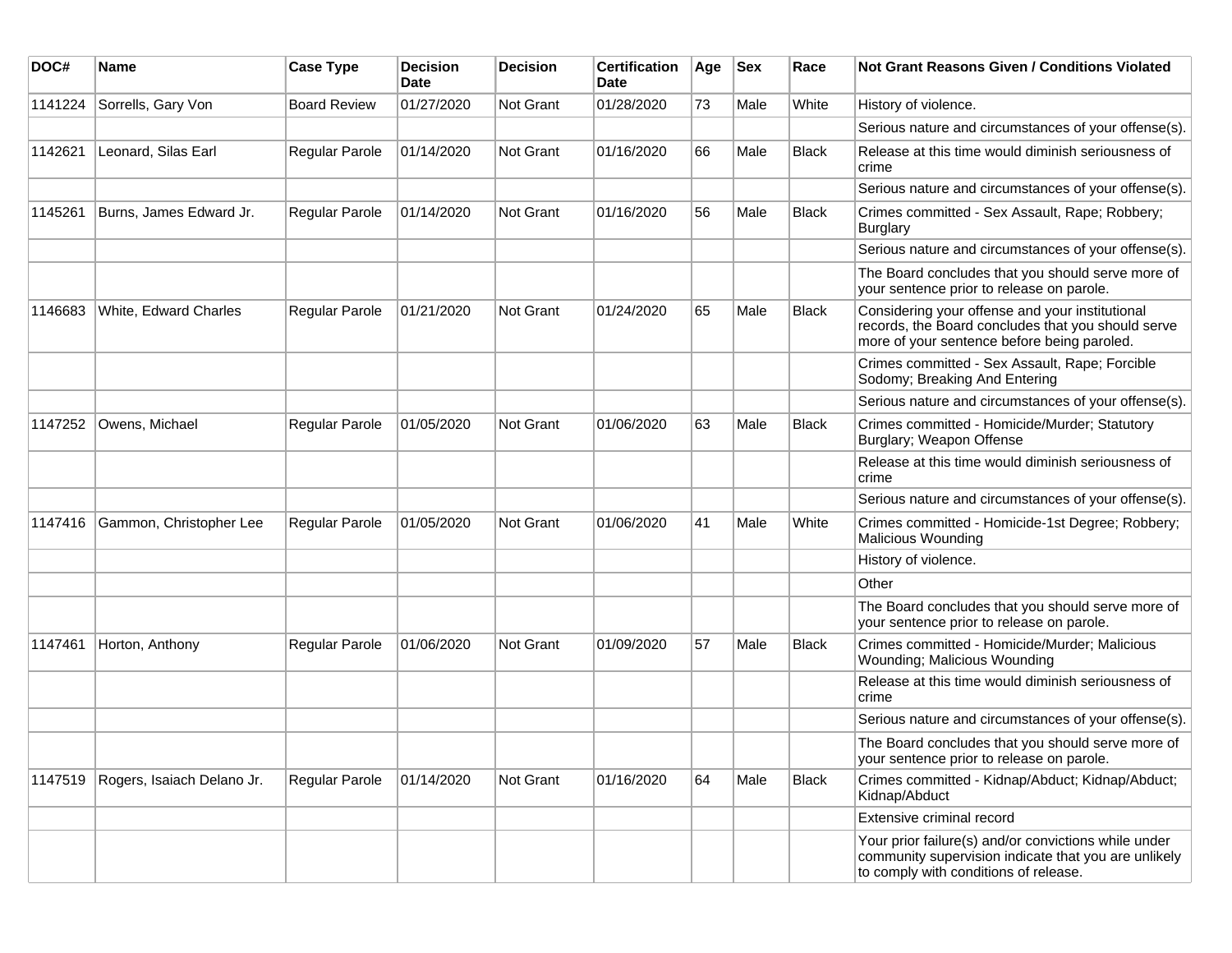| DOC#    | <b>Name</b>                   | <b>Case Type</b> | <b>Decision</b><br><b>Date</b> | <b>Decision</b> | <b>Certification</b><br>Date | Age | <b>Sex</b> | Race         | <b>Not Grant Reasons Given / Conditions Violated</b>                                                                                                  |
|---------|-------------------------------|------------------|--------------------------------|-----------------|------------------------------|-----|------------|--------------|-------------------------------------------------------------------------------------------------------------------------------------------------------|
| 1147531 | Evans, Chiles Oliver          | Regular Parole   | 01/26/2020                     | Not Grant       | 01/27/2020                   | 73  | Male       | White        | Crimes committed - Homicide-1st Degree; Abduct-<br>No Ransom Or Asslt; Robbery                                                                        |
|         |                               |                  |                                |                 |                              |     |            |              | Extensive criminal record                                                                                                                             |
|         |                               |                  |                                |                 |                              |     |            |              | History of violence.                                                                                                                                  |
|         |                               |                  |                                |                 |                              |     |            |              | Other                                                                                                                                                 |
|         |                               |                  |                                |                 |                              |     |            |              | Your prior failure(s) and/or convictions while under<br>community supervision indicate that you are unlikely<br>to comply with conditions of release. |
| 1149032 | Mcclure, Charles L            | Regular Parole   | 01/17/2020                     | Not Grant       | 01/22/2020                   | 56  | Male       | White        | Crimes committed - Kidnap/Abduct; Kidnap/Abduct;<br>Sex Assault, Rape                                                                                 |
|         |                               |                  |                                |                 |                              |     |            |              | Extensive criminal record                                                                                                                             |
|         |                               |                  |                                |                 |                              |     |            |              | Release at this time would diminish seriousness of<br>crime                                                                                           |
|         |                               |                  |                                |                 |                              |     |            |              | Your prior failure(s) and/or convictions while under<br>community supervision indicate that you are unlikely<br>to comply with conditions of release. |
| 1149294 | Bailey, Jerome Glen           | Geriatric        | 01/18/2020                     | Not Grant       | 01/22/2020                   | 66  | Male       | White        | Crimes committed - Aggravated Sexual Battery;<br>Aggravated Sexual Battery; Adultery/Fornication:<br>Incest W/ Own Child, Etc.                        |
|         |                               |                  |                                |                 |                              |     |            |              | Extensive criminal record                                                                                                                             |
|         |                               |                  |                                |                 |                              |     |            |              | Serious nature and circumstances of your offense(s).                                                                                                  |
|         |                               |                  |                                |                 |                              |     |            |              | The Board considers you to be a risk to the<br>community.                                                                                             |
| 1149405 | Ridings, James Nelson         | Regular Parole   | 01/14/2020                     | Not Grant       | 01/14/2020                   | 61  | Male       | White        | Crimes committed - Homicide-1st Degree                                                                                                                |
|         |                               |                  |                                |                 |                              |     |            |              | Release at this time would diminish seriousness of<br>crime                                                                                           |
|         |                               |                  |                                |                 |                              |     |            |              | Serious nature and circumstances of your offense(s).                                                                                                  |
|         |                               |                  |                                |                 |                              |     |            |              | The Board concludes that you should serve more of<br>your sentence prior to release on parole.                                                        |
| 1149976 | Rucker, Barry Lynn            | Geriatric        | 01/20/2020                     | Not Grant       | 01/24/2020                   | 61  | Male       | White        | Crimes committed - Kidnap/Abduct; Sex Assault,<br>Rape; Forcible Sodomy                                                                               |
|         |                               |                  |                                |                 |                              |     |            |              | Extensive criminal record                                                                                                                             |
|         |                               |                  |                                |                 |                              |     |            |              | Release at this time would diminish seriousness of<br>crime                                                                                           |
|         |                               |                  |                                |                 |                              |     |            |              | The Board considers you to be a risk to the<br>community.                                                                                             |
|         |                               |                  |                                |                 |                              |     |            |              | Your prior failure(s) and/or convictions while under<br>community supervision indicate that you are unlikely<br>to comply with conditions of release. |
|         | 1150094 Tyler, Roger Franklin | Regular Parole   | 01/21/2020                     | Not Grant       | 01/24/2020                   | 56  | Male       | <b>Black</b> | Extensive criminal record                                                                                                                             |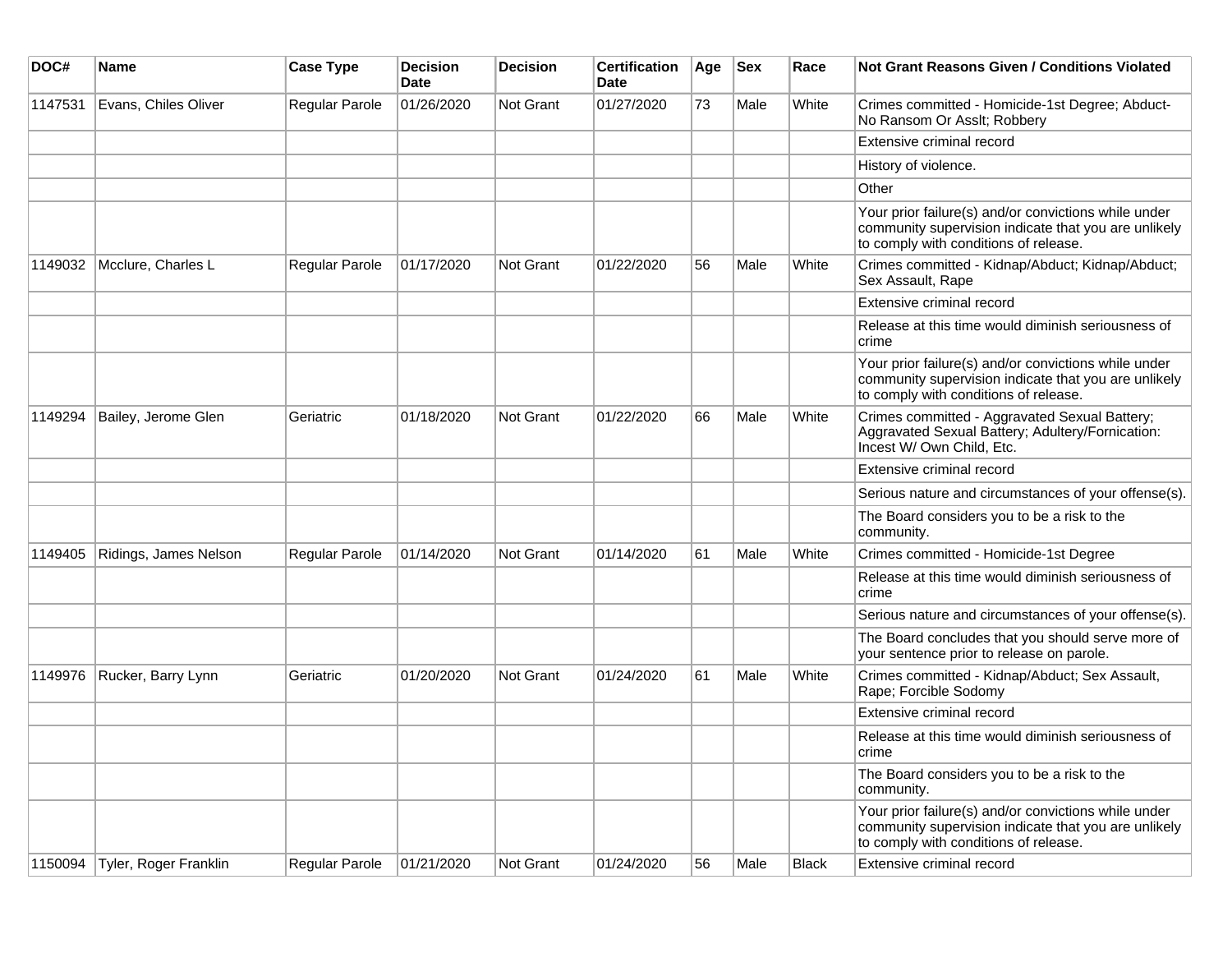| DOC#    | <b>Name</b>                      | <b>Case Type</b> | <b>Decision</b><br><b>Date</b> | <b>Decision</b>  | <b>Certification</b><br><b>Date</b> | Age | <b>Sex</b>   | Race         | Not Grant Reasons Given / Conditions Violated                                                                                                               |
|---------|----------------------------------|------------------|--------------------------------|------------------|-------------------------------------|-----|--------------|--------------|-------------------------------------------------------------------------------------------------------------------------------------------------------------|
| 1150094 | Tyler, Roger Franklin            | Regular Parole   | 01/21/2020                     | <b>Not Grant</b> | 01/24/2020                          | 56  | Male         | <b>Black</b> | History of violence.                                                                                                                                        |
|         |                                  |                  |                                |                  |                                     |     |              |              | Release at this time would diminish seriousness of<br>crime                                                                                                 |
|         |                                  |                  |                                |                  |                                     |     |              |              | You need further participation in institutional work<br>and/or educational programs to indicate your positive<br>progression towards re-entry into society. |
| 1150445 | Harper, Jeanette G               | Regular Parole   | 01/14/2020                     | Not Grant        | 01/14/2020                          | 63  | Female White |              | No Interest in Parole                                                                                                                                       |
| 1152675 | James, Deshawn Walter            | Regular Parole   | 01/23/2020                     | <b>Not Grant</b> | 01/27/2020                          | 43  | Male         | Black        | Considering your offense and your institutional<br>records, the Board concludes that you should serve<br>more of your sentence before being paroled.        |
|         |                                  |                  |                                |                  |                                     |     |              |              | Extensive criminal record                                                                                                                                   |
|         |                                  |                  |                                |                  |                                     |     |              |              | Release at this time would diminish seriousness of<br>crime                                                                                                 |
|         |                                  |                  |                                |                  |                                     |     |              |              | Serious nature and circumstances of your offense(s).                                                                                                        |
|         |                                  |                  |                                |                  |                                     |     |              |              | You need further participation in institutional work<br>and/or educational programs to indicate your positive<br>progression towards re-entry into society. |
|         |                                  |                  |                                |                  |                                     |     |              |              | Your record of institutional infractions indicates a<br>disregard for rules and that you are not ready to<br>conform to society.                            |
| 1154279 | Tucker, Tyrone Terrence          | Regular Parole   | 01/18/2020                     | Not Grant        | 01/22/2020                          | 54  | Male         | <b>Black</b> | Crimes committed - Abduct-No Ransom Or Asslt:<br>Sex Assault, Rape; Weapon Offense                                                                          |
|         |                                  |                  |                                |                  |                                     |     |              |              | Release at this time would diminish seriousness of<br>crime                                                                                                 |
|         |                                  |                  |                                |                  |                                     |     |              |              | The Board considers you to be a risk to the<br>community.                                                                                                   |
| 1154303 | Dunlap, Nathaniel                | Regular Parole   | 01/31/2020                     | Not Grant        | 01/31/2020                          | 48  | Male         | <b>Black</b> | No Interest in Parole                                                                                                                                       |
| 1156107 | Wiggins, George W Jr.            | Regular Parole   | 01/14/2020                     | <b>Not Grant</b> | 01/14/2020                          | 46  | Male         | <b>Black</b> | Considering your offense and your institutional<br>records, the Board concludes that you should serve<br>more of your sentence before being paroled.        |
|         |                                  |                  |                                |                  |                                     |     |              |              | Serious nature and circumstances of your offense(s).                                                                                                        |
|         |                                  |                  |                                |                  |                                     |     |              |              | Your prior failure(s) and/or convictions while under<br>community supervision indicate that you are unlikely<br>to comply with conditions of release.       |
| 1156324 | Herring, Robert Michael          | Geriatric        | 12/31/2019                     | Not Grant        | 01/06/2020                          | 65  | Male         | White        | No Interest in Parole                                                                                                                                       |
| 1157436 | Smith, Delbert Martin            | Regular Parole   | 01/18/2020                     | <b>Not Grant</b> | 01/22/2020                          | 53  | Male         | White        | Crimes committed - Homicide-1st Degree; Robbery;<br>Use Of Firearm In Felony                                                                                |
|         |                                  |                  |                                |                  |                                     |     |              |              | The Board concludes that you should serve more of<br>your sentence prior to release on parole.                                                              |
|         | 1158013 Miller, Everett Christop | Regular Parole   | 01/29/2020                     | <b>Not Grant</b> | 01/31/2020                          | 58  | Male         | <b>Black</b> | Crimes committed - Homicide/Murder; Larc-Grand                                                                                                              |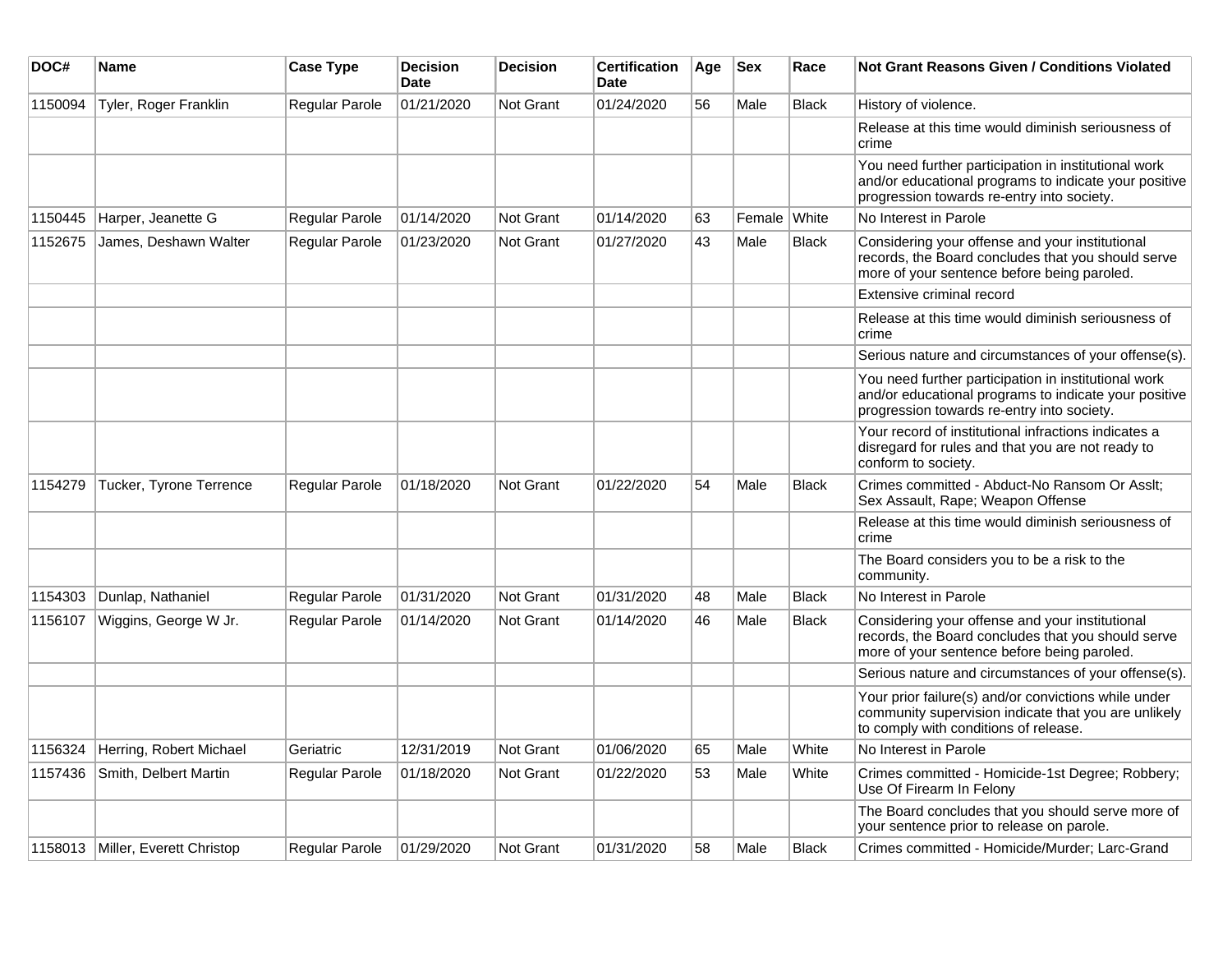| DOC#    | <b>Name</b>              | <b>Case Type</b>      | <b>Decision</b><br><b>Date</b> | <b>Decision</b> | <b>Certification</b><br>Date | Age | <b>Sex</b>   | Race         | <b>Not Grant Reasons Given / Conditions Violated</b>                                                                             |
|---------|--------------------------|-----------------------|--------------------------------|-----------------|------------------------------|-----|--------------|--------------|----------------------------------------------------------------------------------------------------------------------------------|
| 1158013 | Miller, Everett Christop | Regular Parole        | 01/29/2020                     | Not Grant       | 01/31/2020                   | 58  | Male         | Black        | Release at this time would diminish seriousness of<br>crime                                                                      |
|         |                          |                       |                                |                 |                              |     |              |              | Serious nature and circumstances of your offense(s).                                                                             |
|         |                          |                       |                                |                 |                              |     |              |              | The Board concludes that you should serve more of<br>your sentence prior to release on parole.                                   |
| 1158019 | Simmons, Deborah Kaye    | Geriatric             | 01/25/2020                     | Not Grant       | 01/27/2020                   | 64  | Female White |              | Crimes committed - Homicide-2Nd-Degree;<br>Possession Of Weapon; Use Of Firearm In Felony                                        |
|         |                          |                       |                                |                 |                              |     |              |              | Release at this time would diminish seriousness of<br>crime                                                                      |
|         |                          |                       |                                |                 |                              |     |              |              | Serious nature and circumstances of your offense(s).                                                                             |
| 1159569 | Quach, Khanh Cong        | Regular Parole        | 01/16/2020                     | Not Grant       | 01/22/2020                   | 52  | Male         | White        | Crimes committed - Homicide-1st Degree; Use Of<br>Firearm In Felony; Possess Firearm-Felon                                       |
|         |                          |                       |                                |                 |                              |     |              |              | Release at this time would diminish seriousness of<br>crime                                                                      |
|         |                          |                       |                                |                 |                              |     |              |              | Serious nature and circumstances of your offense(s).                                                                             |
|         |                          |                       |                                |                 |                              |     |              |              | The Board concludes that you should serve more of<br>your sentence prior to release on parole.                                   |
| 1159753 | Harrell, David Lee III   | Regular Parole        | 01/14/2020                     | Not Grant       | 01/16/2020                   | 55  | Male         | <b>Black</b> | History of violence.                                                                                                             |
|         |                          |                       |                                |                 |                              |     |              |              | Release at this time would diminish seriousness of<br>crime                                                                      |
|         |                          |                       |                                |                 |                              |     |              |              | Your record of institutional infractions indicates a<br>disregard for rules and that you are not ready to<br>conform to society. |
| 1160375 | Gwyn, Melvin Douglas     | Regular Parole        | 01/10/2020                     | Not Grant       | 01/13/2020                   | 50  | Male         | White        | Release at this time would diminish seriousness of<br>crime                                                                      |
|         |                          |                       |                                |                 |                              |     |              |              | Serious nature and circumstances of your offense(s).                                                                             |
|         |                          |                       |                                |                 |                              |     |              |              | The Board concludes that you should serve more of<br>your sentence prior to release on parole.                                   |
| 1162224 | Dunbar, Jerry Lee        | <b>Regular Parole</b> | 01/25/2020                     | Not Grant       | 01/27/2020                   | 58  | Male         | <b>Black</b> | Release at this time would diminish seriousness of<br>crime                                                                      |
|         |                          |                       |                                |                 |                              |     |              |              | Serious nature and circumstances of your offense(s).                                                                             |
|         |                          |                       |                                |                 |                              |     |              |              | The Board concludes that you should serve more of<br>your sentence prior to release on parole.                                   |
| 1162886 | Wolfe, Carson Edward     | <b>Regular Parole</b> | 01/23/2020                     | Not Grant       | 01/27/2020                   | 61  | Male         | White        | Crimes committed - Homicide-1st Degree; Homicide-<br>1st Degree; Homicide-2Nd-Degree                                             |
|         |                          |                       |                                |                 |                              |     |              |              | Release at this time would diminish seriousness of<br>crime                                                                      |
|         |                          |                       |                                |                 |                              |     |              |              | Serious nature and circumstances of your offense(s).                                                                             |
| 1163949 | Corcoran, John Bernard   | Regular Parole        | 01/28/2020                     | Not Grant       | 01/29/2020                   | 73  | Male         | White        | Crimes committed - Abduct-No Ransom Or Asslt;<br>Sex Assault, Rape; Sex Asslt-Carnal Abuse                                       |
|         |                          |                       |                                |                 |                              |     |              |              | Other                                                                                                                            |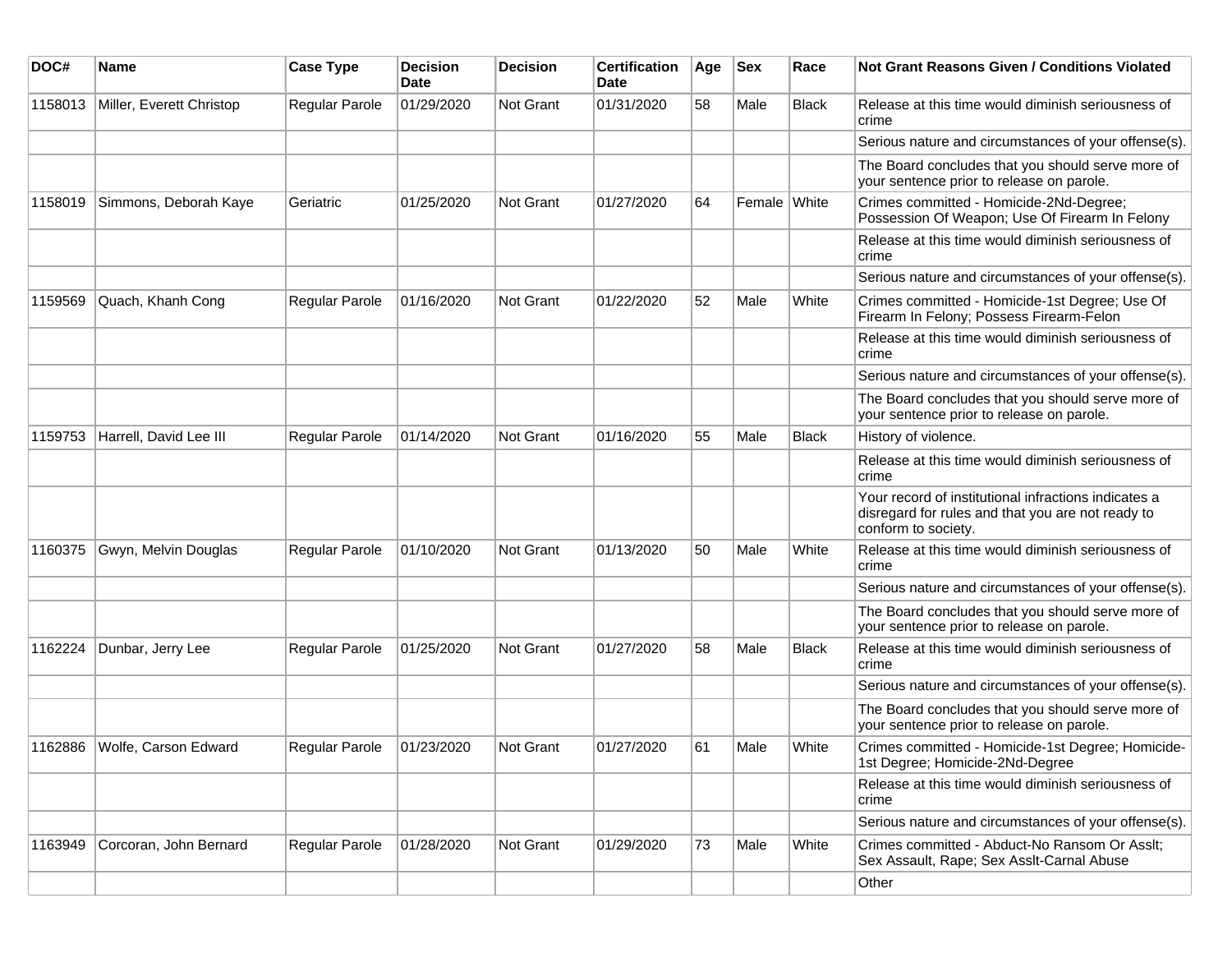| DOC#    | Name                      | <b>Case Type</b>      | <b>Decision</b><br>Date | <b>Decision</b>  | <b>Certification</b><br>Date | Age | <b>Sex</b> | Race         | <b>Not Grant Reasons Given / Conditions Violated</b>                                                                                                        |
|---------|---------------------------|-----------------------|-------------------------|------------------|------------------------------|-----|------------|--------------|-------------------------------------------------------------------------------------------------------------------------------------------------------------|
| 1163949 | Corcoran, John Bernard    | <b>Regular Parole</b> | 01/28/2020              | Not Grant        | 01/29/2020                   | 73  | Male       | White        | Release at this time would diminish seriousness of<br>crime                                                                                                 |
|         |                           |                       |                         |                  |                              |     |            |              | Serious nature and circumstances of your offense(s).                                                                                                        |
| 1165474 | Hinson, Bradford Allen    | <b>Regular Parole</b> | 01/06/2020              | <b>Not Grant</b> | 01/06/2020                   | 43  | Male       | White        | History of violence.                                                                                                                                        |
|         |                           |                       |                         |                  |                              |     |            |              | Release at this time would diminish seriousness of<br>crime                                                                                                 |
|         |                           |                       |                         |                  |                              |     |            |              | Serious nature and circumstances of your offense(s).                                                                                                        |
|         |                           |                       |                         |                  |                              |     |            |              | The Board considers you to be a risk to the<br>community.                                                                                                   |
| 1166240 | White, Juan               | Regular Parole        | 01/22/2020              | Not Grant        | 01/24/2020                   | 55  | Male       | <b>Black</b> | No Interest in Parole                                                                                                                                       |
| 1166314 | Richardson, Antonio L     | Geriatric             | 01/25/2020              | <b>Not Grant</b> | 01/27/2020                   | 60  | Male       | Black        | Extensive criminal record                                                                                                                                   |
|         |                           |                       |                         |                  |                              |     |            |              | Release at this time would diminish seriousness of<br>crime                                                                                                 |
|         |                           |                       |                         |                  |                              |     |            |              | Serious nature and circumstances of your offense(s).                                                                                                        |
|         |                           |                       |                         |                  |                              |     |            |              | The Board considers you to be a risk to the<br>community.                                                                                                   |
| 1166512 | Woods, Jason              | <b>Regular Parole</b> | 01/14/2020              | <b>Not Grant</b> | 01/14/2020                   | 50  | Male       | Black        | Crimes committed - Kidnap/Abduct; Aggravated<br>Sexual Battery; Robbery                                                                                     |
|         |                           |                       |                         |                  |                              |     |            |              | Extensive criminal record                                                                                                                                   |
|         |                           |                       |                         |                  |                              |     |            |              | The Board considers you to be a risk to the<br>community.                                                                                                   |
|         |                           |                       |                         |                  |                              |     |            |              | You need to show a longer period of stable<br>adjustment.                                                                                                   |
| 1166845 | Maness, Guy Edward        | Regular Parole        | 01/29/2020              | <b>Not Grant</b> | 01/31/2020                   | 57  | Male       | White        | Conviction of a new crime while incarcerated                                                                                                                |
|         |                           |                       |                         |                  |                              |     |            |              | Crimes committed - Homicide-1st Degree; Prisoner:<br>Poss Sch III Drug/Marij/Synth                                                                          |
|         |                           |                       |                         |                  |                              |     |            |              | Release at this time would diminish seriousness of<br>crime                                                                                                 |
|         |                           |                       |                         |                  |                              |     |            |              | You need to show a longer period of stable<br>adjustment.                                                                                                   |
| 1169780 | Riddick, Ruben Elijah Jr. | <b>Regular Parole</b> | 01/14/2020              | <b>Not Grant</b> | 01/14/2020                   | 59  | Male       | Black        | Crimes committed - Drugs: Possess Sch I Or li                                                                                                               |
|         |                           |                       |                         |                  |                              |     |            |              | Other                                                                                                                                                       |
|         |                           |                       |                         |                  |                              |     |            |              | Release at this time would diminish seriousness of<br>crime                                                                                                 |
|         |                           |                       |                         |                  |                              |     |            |              | You need further participation in institutional work<br>and/or educational programs to indicate your positive<br>progression towards re-entry into society. |
| 1170193 | Eason, John               | Regular Parole        | 01/22/2020              | Not Grant        | 01/24/2020                   | 55  | Male       | Black        | No Interest in Parole                                                                                                                                       |
| 1170773 | Chapman, Howard Lee       | Regular Parole        | 01/14/2020              | Not Grant        | 01/16/2020                   | 43  | Male       | Black        | Crimes committed - Homicide-1st Degree; Robbery -<br>Attempted                                                                                              |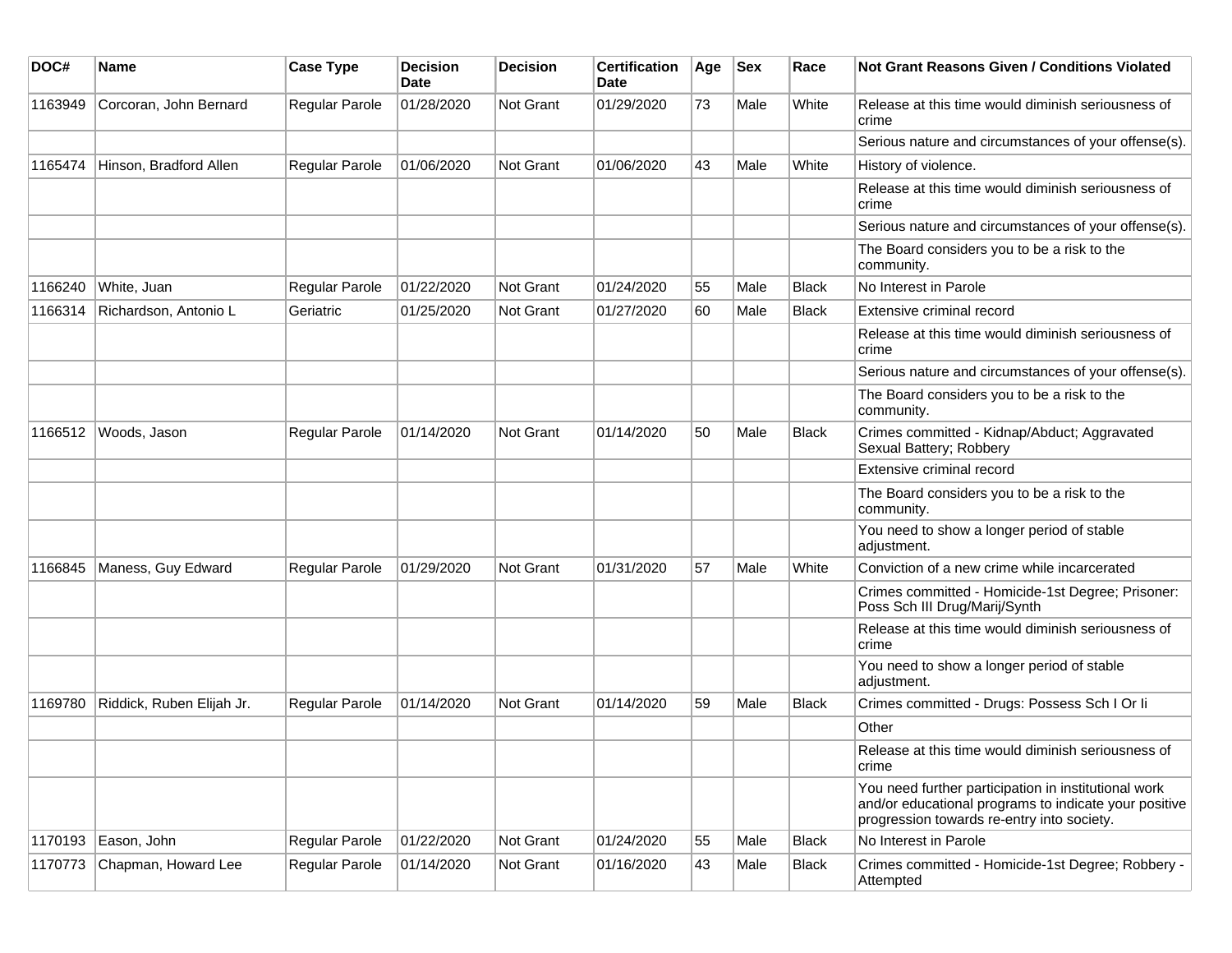| DOC#    | Name                     | <b>Case Type</b>      | <b>Decision</b><br><b>Date</b> | <b>Decision</b>  | <b>Certification</b><br>Date | Age | <b>Sex</b>   | Race         | <b>Not Grant Reasons Given / Conditions Violated</b>                                                                                                        |
|---------|--------------------------|-----------------------|--------------------------------|------------------|------------------------------|-----|--------------|--------------|-------------------------------------------------------------------------------------------------------------------------------------------------------------|
| 1170773 | Chapman, Howard Lee      | Regular Parole        | 01/14/2020                     | Not Grant        | 01/16/2020                   | 43  | Male         | <b>Black</b> | Release at this time would diminish seriousness of<br>crime                                                                                                 |
|         |                          |                       |                                |                  |                              |     |              |              | Serious nature and circumstances of your offense(s).                                                                                                        |
|         |                          |                       |                                |                  |                              |     |              |              | The Board concludes that you should serve more of<br>your sentence prior to release on parole.                                                              |
|         |                          |                       |                                |                  |                              |     |              |              | Your record of institutional infractions indicates a<br>disregard for rules and that you are not ready to<br>conform to society.                            |
| 1172178 | Bayes, Garland Richard   | <b>Regular Parole</b> | 01/30/2020                     | Not Grant        | 01/31/2020                   | 51  | Male         | <b>Black</b> | Crimes committed - Robbery; Robbery; Robbery -<br>Attempted                                                                                                 |
|         |                          |                       |                                |                  |                              |     |              |              | History of violence.                                                                                                                                        |
|         |                          |                       |                                |                  |                              |     |              |              | Poor institutional adjustment (for example,<br>motivation/attitude, unfavorable reports, lack of<br>program involvement, etc.)                              |
|         |                          |                       |                                |                  |                              |     |              |              | The Board concludes that you should serve more of<br>your sentence prior to release on parole.                                                              |
|         |                          |                       |                                |                  |                              |     |              |              | You need further participation in institutional work<br>and/or educational programs to indicate your positive<br>progression towards re-entry into society. |
| 1173036 | Hill, Ernest Oliver Jr.  | Geriatric             | 01/27/2020                     | Not Grant        | 01/28/2020                   | 63  | Male         | <b>Black</b> | Crimes committed - Sex Assault, Rape; Forcible<br>Sodomy; Robbery                                                                                           |
|         |                          |                       |                                |                  |                              |     |              |              | You need further participation in institutional work<br>and/or educational programs to indicate your positive<br>progression towards re-entry into society. |
| 1173510 | Middleton, Jeffrey A     | Regular Parole        | 01/06/2020                     | Not Grant        | 01/09/2020                   | 56  | Male         | White        | Crimes committed - Kidnap/Abduct; Kidnap/Abduct;<br>Sex Assault, Rape                                                                                       |
|         |                          |                       |                                |                  |                              |     |              |              | Extensive criminal record                                                                                                                                   |
|         |                          |                       |                                |                  |                              |     |              |              | Release at this time would diminish seriousness of<br>crime                                                                                                 |
| 1174329 | Anderson, Monique Nicole | Regular Parole        | 01/16/2020                     | Not Grant        | 01/22/2020                   | 42  | Female Black |              | No Interest in Parole                                                                                                                                       |
| 1174436 | Johnson, Charles         | Regular Parole        | 01/20/2020                     | <b>Not Grant</b> | 01/24/2020                   | 78  | Male         | <b>Black</b> | Crimes committed - Sex Assault, Rape; Sodomy                                                                                                                |
|         |                          |                       |                                |                  |                              |     |              |              | History of substance abuse.                                                                                                                                 |
|         |                          |                       |                                |                  |                              |     |              |              | History of violence.                                                                                                                                        |
|         |                          |                       |                                |                  |                              |     |              |              | Release at this time would diminish seriousness of<br>crime                                                                                                 |
|         |                          |                       |                                |                  |                              |     |              |              | Serious nature and circumstances of your offense(s).                                                                                                        |
| 1174705 | Burwell, Milvin Andrew   | Regular Parole        | 01/18/2020                     | <b>Not Grant</b> | 01/22/2020                   | 48  | Male         | <b>Black</b> | Crimes committed - Homicide-1st Degree; Homicide-<br>1st Degree; Homicide-1st Degree                                                                        |
|         |                          |                       |                                |                  |                              |     |              |              | Serious nature and circumstances of your offense(s).                                                                                                        |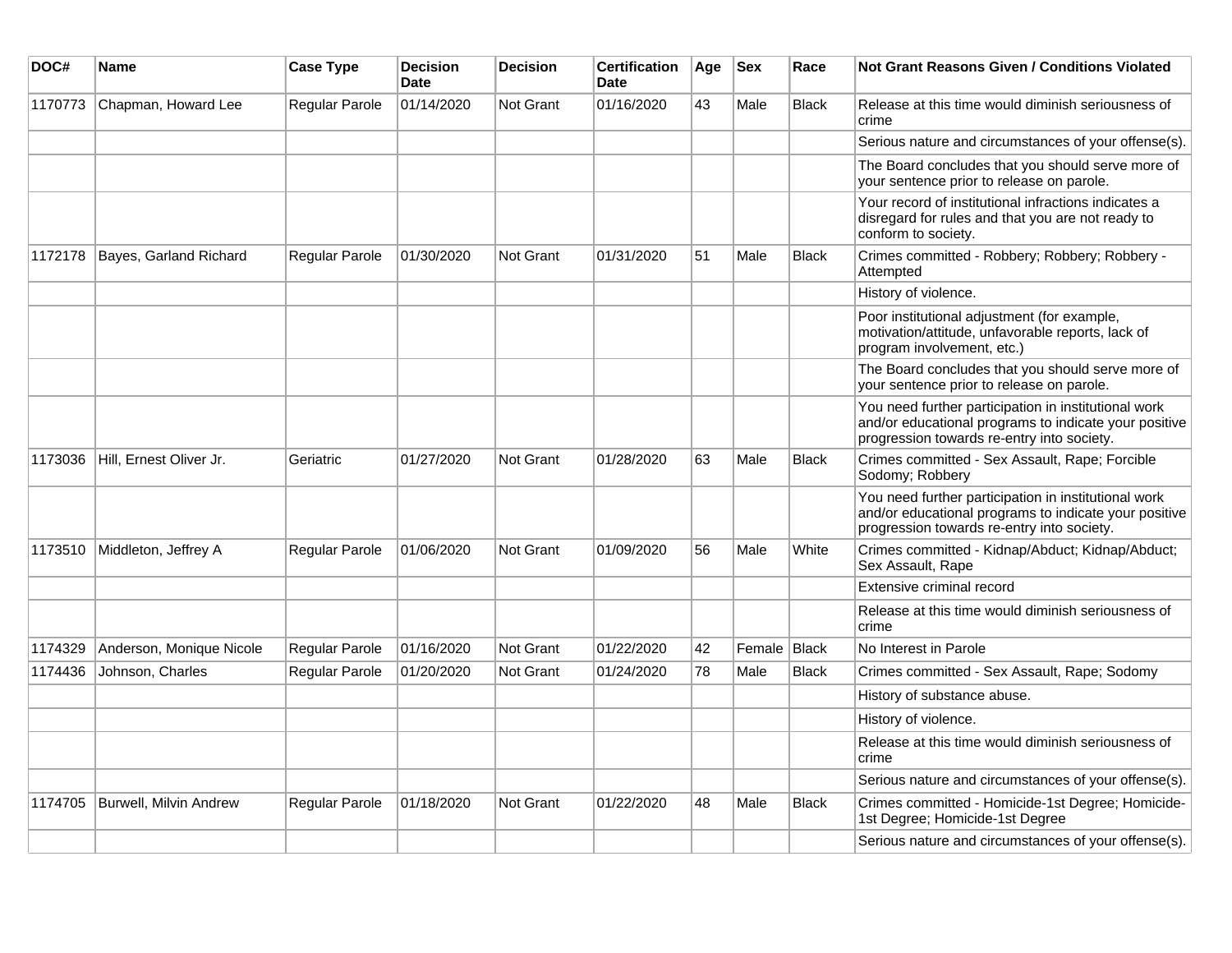| DOC#    | Name                       | <b>Case Type</b>      | <b>Decision</b><br><b>Date</b> | <b>Decision</b>  | <b>Certification</b><br><b>Date</b> | Age | <b>Sex</b> | Race         | <b>Not Grant Reasons Given / Conditions Violated</b>                                                                                                        |
|---------|----------------------------|-----------------------|--------------------------------|------------------|-------------------------------------|-----|------------|--------------|-------------------------------------------------------------------------------------------------------------------------------------------------------------|
| 1174705 | Burwell, Milvin Andrew     | Regular Parole        | 01/18/2020                     | <b>Not Grant</b> | 01/22/2020                          | 48  | Male       | <b>Black</b> | Your record of institutional infractions indicates a<br>disregard for rules and that you are not ready to<br>conform to society.                            |
| 1175538 | Moore, William Henry       | Regular Parole        | 01/23/2020                     | Not Grant        | 01/27/2020                          | 69  | Male       | Black        | Crimes committed - Homicide-1st Degree                                                                                                                      |
|         |                            |                       |                                |                  |                                     |     |            |              | History of violence.                                                                                                                                        |
|         |                            |                       |                                |                  |                                     |     |            |              | Release at this time would diminish seriousness of<br>crime                                                                                                 |
|         |                            |                       |                                |                  |                                     |     |            |              | Serious nature and circumstances of your offense(s).                                                                                                        |
|         |                            |                       |                                |                  |                                     |     |            |              | The Board considers you to be a risk to the<br>community.                                                                                                   |
| 1178170 | Anderson, Fred Samuel      | <b>Regular Parole</b> | 01/07/2020                     | <b>Not Grant</b> | 01/09/2020                          | 57  | Male       | <b>Black</b> | No Interest in Parole                                                                                                                                       |
| 1179474 | Thomas, Carl Anthony       | Regular Parole        | 01/19/2020                     | <b>Not Grant</b> | 01/22/2020                          | 60  | Male       | <b>Black</b> | History of violence.                                                                                                                                        |
|         |                            |                       |                                |                  |                                     |     |            |              | Serious nature and circumstances of your offense(s).                                                                                                        |
| 1179590 | Meredith, Ronald Layne Jr. | <b>Regular Parole</b> | 01/14/2020                     | <b>Not Grant</b> | 01/16/2020                          | 66  | Male       | White        | Crimes committed - (Solicit Felony)Murder:<br>Homicide; Monument: Intentional Damage, Value <<br>\$1000; Monument: Intentional Damage, Value <<br>\$1000    |
|         |                            |                       |                                |                  |                                     |     |            |              | Release at this time would diminish seriousness of<br>crime                                                                                                 |
|         |                            |                       |                                |                  |                                     |     |            |              | The Board considers you to be a risk to the<br>community.                                                                                                   |
|         |                            |                       |                                |                  |                                     |     |            |              | You need further participation in institutional work<br>and/or educational programs to indicate your positive<br>progression towards re-entry into society. |
| 1181499 | Foster, Roger Edward       | <b>Regular Parole</b> | 01/26/2020                     | <b>Not Grant</b> | 01/27/2020                          | 57  | Male       | <b>Black</b> | Considering your offense and your institutional<br>records, the Board concludes that you should serve<br>more of your sentence before being paroled.        |
|         |                            |                       |                                |                  |                                     |     |            |              | History of violence.                                                                                                                                        |
|         |                            |                       |                                |                  |                                     |     |            |              | Release at this time would diminish seriousness of<br>crime                                                                                                 |
|         |                            |                       |                                |                  |                                     |     |            |              | The Board concludes that you should serve more of<br>your sentence prior to release on parole.                                                              |
| 1181729 | Thorpe, William Lavelle    | Regular Parole        | 01/06/2020                     | <b>Not Grant</b> | 01/06/2020                          | 52  | Male       | <b>Black</b> | Crimes committed - Forcible Sodomy; Forcible<br>Sodomy; Burglary                                                                                            |
|         |                            |                       |                                |                  |                                     |     |            |              | Release at this time would diminish seriousness of<br>crime                                                                                                 |
|         |                            |                       |                                |                  |                                     |     |            |              | Serious nature and circumstances of your offense(s).                                                                                                        |
| 1186718 | Bowe, Edward Lessell       | <b>Regular Parole</b> | 01/21/2020                     | <b>Not Grant</b> | 01/21/2020                          | 55  | Male       | <b>Black</b> | Crimes committed - Sex Assault, Rape; Robbery;<br>Malicious Wounding                                                                                        |
|         |                            |                       |                                |                  |                                     |     |            |              | Extensive criminal record                                                                                                                                   |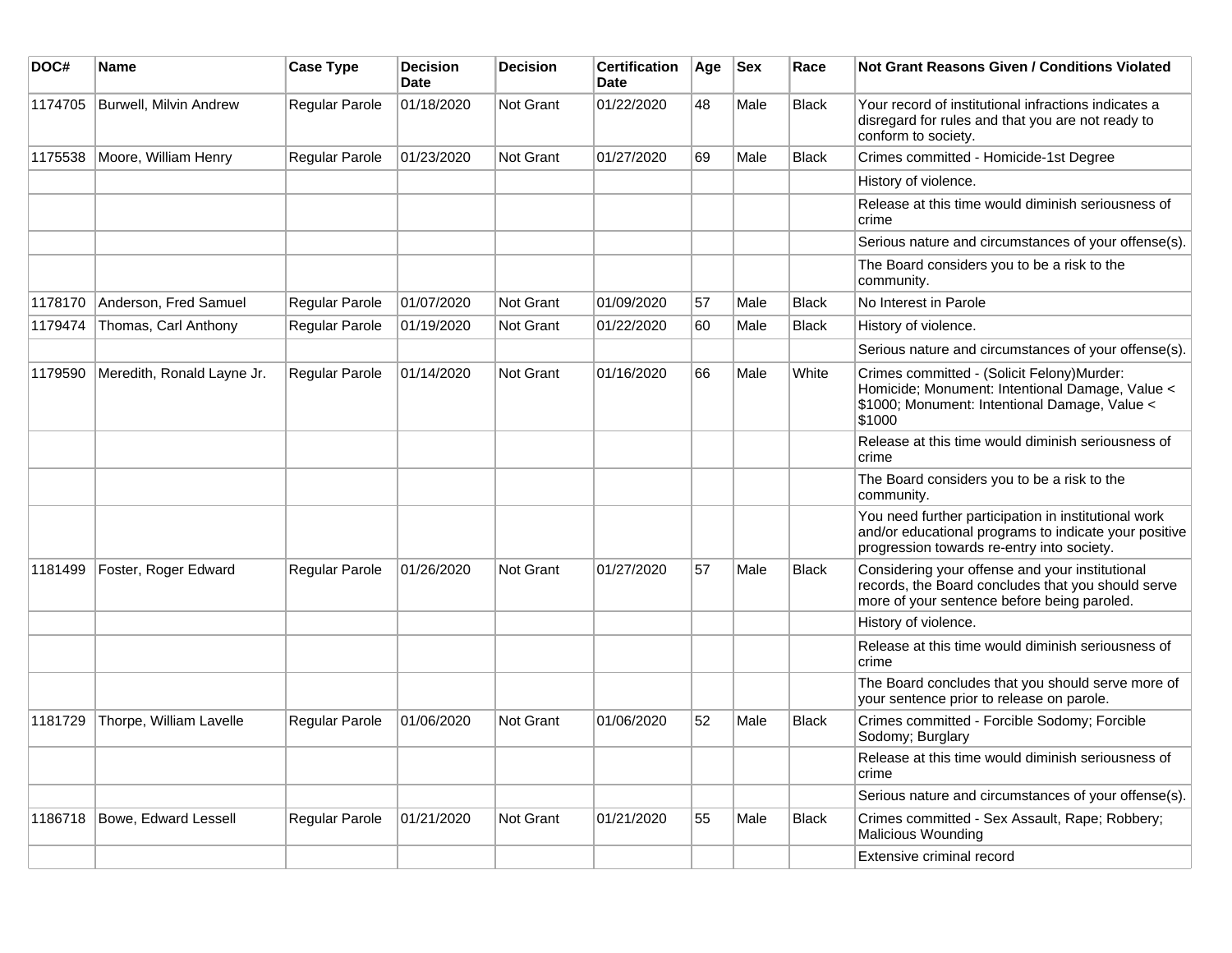| DOC#    | <b>Name</b>             | <b>Case Type</b>      | <b>Decision</b><br><b>Date</b> | <b>Decision</b> | <b>Certification</b><br><b>Date</b> | Age | <b>Sex</b>   | Race         | <b>Not Grant Reasons Given / Conditions Violated</b>                                                                                                                          |
|---------|-------------------------|-----------------------|--------------------------------|-----------------|-------------------------------------|-----|--------------|--------------|-------------------------------------------------------------------------------------------------------------------------------------------------------------------------------|
| 1186718 | Bowe, Edward Lessell    | Regular Parole        | 01/21/2020                     | Not Grant       | 01/21/2020                          | 55  | Male         | <b>Black</b> | The Board considers you to be a risk to the<br>community.                                                                                                                     |
| 1188664 | Green, Larry James Sr.  | Geriatric             | 01/10/2020                     | Not Grant       | 01/13/2020                          | 77  | Male         | <b>Black</b> | Crimes committed - Aggravated Sexual Battery: Use<br>Of Weapon, Force; Aggravated Sexual Battery: Use<br>Of Weapon, Force; Object Sexual Penetration: By<br>Force Or Helpless |
|         |                         |                       |                                |                 |                                     |     |              |              | Other                                                                                                                                                                         |
|         |                         |                       |                                |                 |                                     |     |              |              | Serious nature and circumstances of your offense(s).                                                                                                                          |
|         |                         |                       |                                |                 |                                     |     |              |              | Your prior failure(s) and/or convictions while under<br>community supervision indicate that you are unlikely<br>to comply with conditions of release.                         |
| 1189662 | Harris, Charles Vincent | <b>Regular Parole</b> | 01/22/2020                     | Not Grant       | 01/22/2020                          | 75  | Male         | <b>Black</b> | Serious nature and circumstances of your offense(s).                                                                                                                          |
|         |                         |                       |                                |                 |                                     |     |              |              | The Board concludes that you should serve more of<br>your sentence prior to release on parole.                                                                                |
|         |                         |                       |                                |                 |                                     |     |              |              | The Board considers you to be a risk to the<br>community.                                                                                                                     |
|         |                         |                       |                                |                 |                                     |     |              |              | You need to show a longer period of stable<br>adjustment.                                                                                                                     |
| 1192696 | Hughes, Linda Jean      | Geriatric             | 01/15/2020                     | Not Grant       | 01/16/2020                          | 61  | Female White |              | Crimes committed - Murder: 1st Degree;<br>Prescriptions: Obtain By Fraud/Forgery/Etc; Firearm:<br>Use In Commission Of Felony, 1st Off                                        |
|         |                         |                       |                                |                 |                                     |     |              |              | Release at this time would diminish seriousness of<br>crime                                                                                                                   |
|         |                         |                       |                                |                 |                                     |     |              |              | Serious nature and circumstances of your offense(s).                                                                                                                          |
| 1201774 | Laws, Lonzo Pucci       | Regular Parole        | 01/15/2020                     | Not Grant       | 01/16/2020                          | 59  | Male         | <b>Black</b> | Crimes committed - Kidnap/Abduct; Sex Assault,<br>Rape; Sex Assault, Rape                                                                                                     |
|         |                         |                       |                                |                 |                                     |     |              |              | Serious nature and circumstances of your offense(s).                                                                                                                          |
|         |                         |                       |                                |                 |                                     |     |              |              | The Board considers you to be a risk to the<br>community.                                                                                                                     |
|         |                         |                       |                                |                 |                                     |     |              |              | Your record of institutional infractions indicates a<br>disregard for rules and that you are not ready to<br>conform to society.                                              |
| 1203313 | Dutton, Robert Allen    | Geriatric             | 01/26/2020                     | Not Grant       | 01/27/2020                          | 68  | Male         | White        | Crimes committed - Murder: 1st Degree; Burglary:<br>Enter House To Murder/Rape/Etc; Firearm: Use In<br>Commission Of Felony, 1st Off                                          |
|         |                         |                       |                                |                 |                                     |     |              |              | Release at this time would diminish seriousness of<br>crime                                                                                                                   |
|         |                         |                       |                                |                 |                                     |     |              |              | Serious nature and circumstances of your offense(s).                                                                                                                          |
| 1205935 | Wall, Henry E           | Geriatric             | 01/14/2020                     | Not Grant       | 01/14/2020                          | 60  | Male         | Black        | Release at this time would diminish seriousness of<br>crime                                                                                                                   |
|         |                         |                       |                                |                 |                                     |     |              |              | Serious nature and circumstances of your offense(s).                                                                                                                          |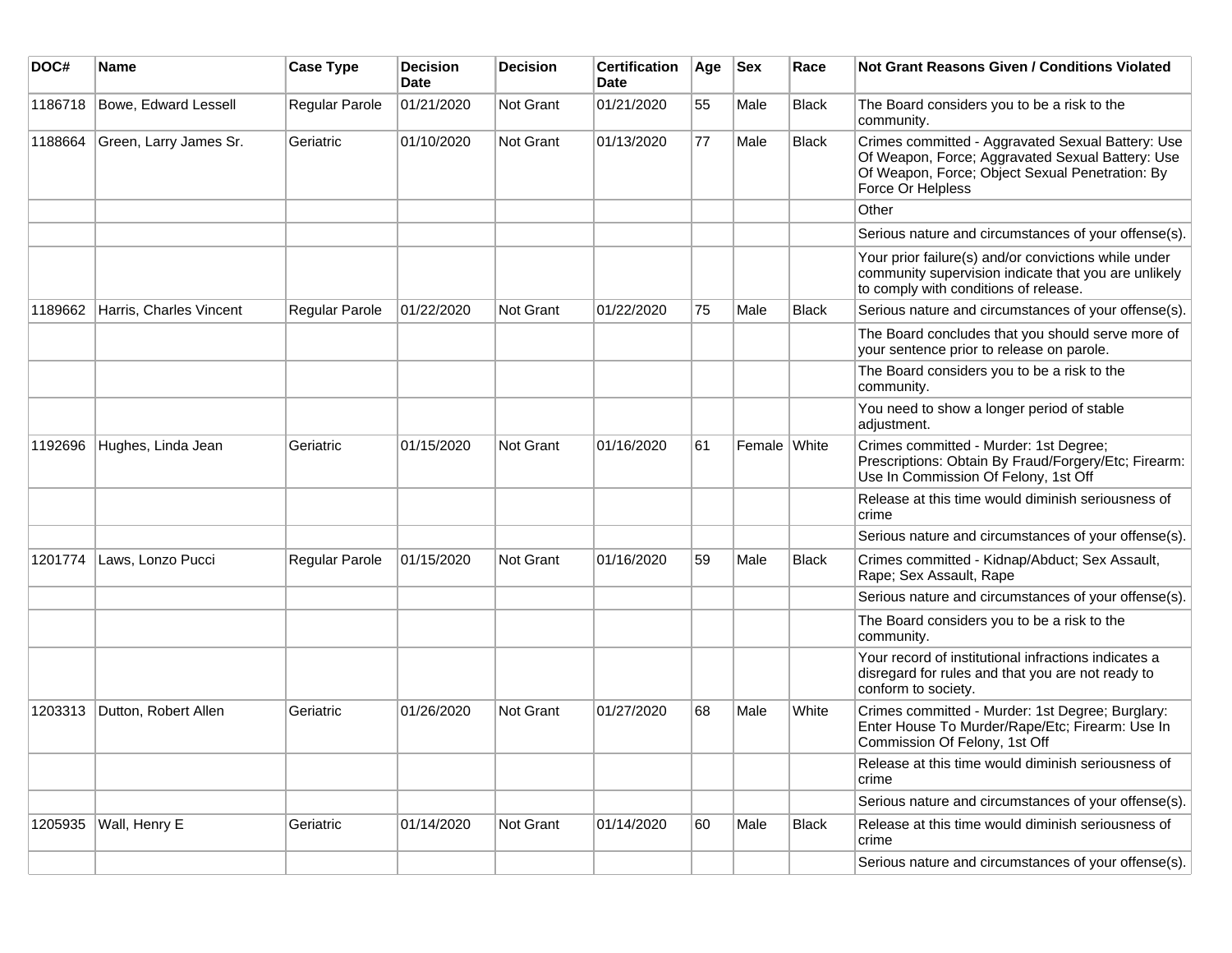| DOC#    | <b>Name</b>                     | <b>Case Type</b> | <b>Decision</b><br><b>Date</b> | <b>Decision</b> | <b>Certification</b><br>Date | Age | <b>Sex</b>   | Race         | Not Grant Reasons Given / Conditions Violated                                                                                                                    |
|---------|---------------------------------|------------------|--------------------------------|-----------------|------------------------------|-----|--------------|--------------|------------------------------------------------------------------------------------------------------------------------------------------------------------------|
| 1205935 | Wall, Henry E                   | Geriatric        | 01/14/2020                     | Not Grant       | 01/14/2020                   | 60  | Male         | <b>Black</b> | The Board concludes that you should serve more of<br>your sentence prior to release on parole.                                                                   |
|         |                                 |                  |                                |                 |                              |     |              |              | You need further participation in institutional work<br>and/or educational programs to indicate your positive<br>progression towards re-entry into society.      |
| 1398080 | Miller, Laura Tredway           | Geriatric        | 01/06/2020                     | Not Grant       | 01/06/2020                   | 60  | Female White |              | Crimes committed - Murder: 2nd Degree                                                                                                                            |
|         |                                 |                  |                                |                 |                              |     |              |              | Release at this time would diminish seriousness of<br>crime                                                                                                      |
|         |                                 |                  |                                |                 |                              |     |              |              | Serious nature and circumstances of your offense(s).                                                                                                             |
|         |                                 |                  |                                |                 |                              |     |              |              | The Board concludes that you should serve more of<br>your sentence prior to release on parole.                                                                   |
| 1406187 | Hout, Randy Ray                 | Geriatric        | 01/06/2020                     | Not Grant       | 01/06/2020                   | 64  | Male         | White        | Release at this time would diminish seriousness of<br>crime                                                                                                      |
|         |                                 |                  |                                |                 |                              |     |              |              | Serious nature and circumstances of your offense(s).                                                                                                             |
| 1422913 | Spencer, William                | Geriatric        | 01/19/2020                     | Not Grant       | 01/22/2020                   | 60  | Male         | <b>Black</b> | Extensive criminal record                                                                                                                                        |
|         |                                 |                  |                                |                 |                              |     |              |              | History of violence.                                                                                                                                             |
|         |                                 |                  |                                |                 |                              |     |              |              | Other                                                                                                                                                            |
|         |                                 |                  |                                |                 |                              |     |              |              | Release at this time would diminish seriousness of<br>crime                                                                                                      |
|         |                                 |                  |                                |                 |                              |     |              |              | Serious nature and circumstances of your offense(s).                                                                                                             |
| 1429602 | Sadowski, Edward Joseph         | Geriatric        | 01/19/2020                     | Not Grant       | 01/22/2020                   | 77  | Male         | White        | Crimes committed - (Attempted)Indecent Liberties:<br>W/Child <15Y; (Attempted)Indecent Liberties:<br>W/Child <15Y; Child Pornography: Reproduce/Sell<br>$2+$ Off |
|         |                                 |                  |                                |                 |                              |     |              |              | Release at this time would diminish seriousness of<br>crime                                                                                                      |
|         |                                 |                  |                                |                 |                              |     |              |              | Serious nature and circumstances of your offense(s).                                                                                                             |
|         |                                 |                  |                                |                 |                              |     |              |              | The Board considers you to be a risk to the<br>community.                                                                                                        |
| 1429925 | Tizon, Maria De Las<br>Mercedes | Geriatric        | 01/06/2020                     | Not Grant       | 01/09/2020                   | 74  | Female White |              | Considering your offense and your institutional<br>records, the Board concludes that you should serve<br>more of your sentence before being paroled.             |
|         |                                 |                  |                                |                 |                              |     |              |              | Crimes committed - Murder: 2nd Degree; Firearm:<br>Use In Commission Of Felony, 1st Off                                                                          |
|         |                                 |                  |                                |                 |                              |     |              |              | Release at this time would diminish seriousness of<br>crime                                                                                                      |
|         |                                 |                  |                                |                 |                              |     |              |              | Serious nature and circumstances of your offense(s).                                                                                                             |
|         |                                 |                  |                                |                 |                              |     |              |              | You need to show a longer period of stable<br>adjustment.                                                                                                        |
|         | 1431755 Cruz, Jose Luis         | Geriatric        | 01/26/2020                     | Not Grant       | 01/27/2020                   | 65  | Male         | White        | Crimes committed - Murder: 2nd Degree                                                                                                                            |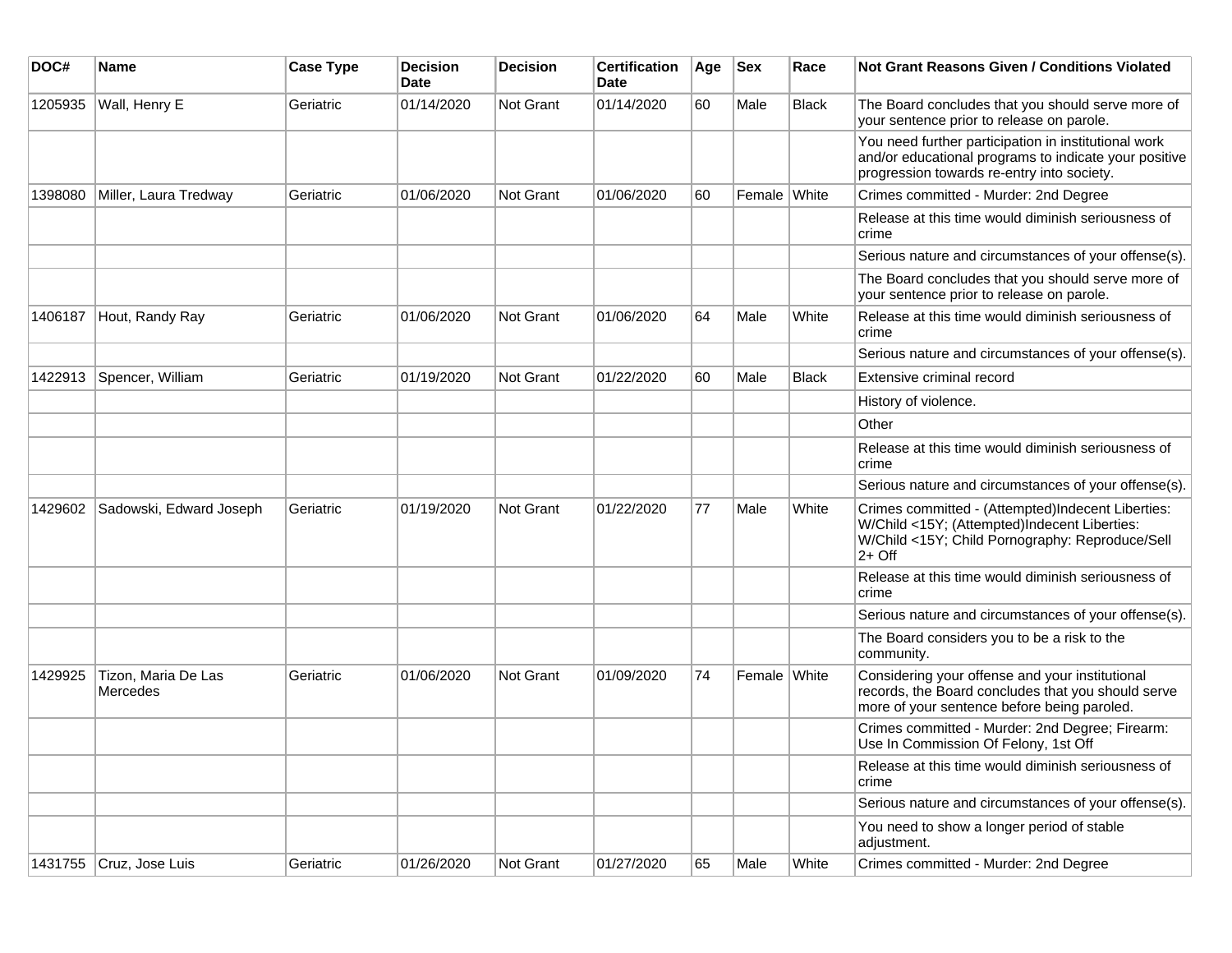| DOC#    | Name                                 | <b>Case Type</b>    | <b>Decision</b><br>Date | <b>Decision</b>  | <b>Certification</b><br>Date | Age | <b>Sex</b> | Race         | <b>Not Grant Reasons Given / Conditions Violated</b>                                                                                                        |
|---------|--------------------------------------|---------------------|-------------------------|------------------|------------------------------|-----|------------|--------------|-------------------------------------------------------------------------------------------------------------------------------------------------------------|
| 1431755 | Cruz, Jose Luis                      | Geriatric           | 01/26/2020              | Not Grant        | 01/27/2020                   | 65  | Male       | White        | Release at this time would diminish seriousness of<br>crime                                                                                                 |
|         |                                      |                     |                         |                  |                              |     |            |              | Serious nature and circumstances of your offense(s).                                                                                                        |
| 1436221 | Pharis, William Earnest              | Geriatric           | 01/30/2020              | Not Grant        | 01/31/2020                   | 78  | Male       | White        | Crimes committed - Sodomy: Victim <13 Yrs;<br>Sodomy: Victim <13 Yrs; Sodomy: Victim <13 Yrs                                                                |
|         |                                      |                     |                         |                  |                              |     |            |              | Release at this time would diminish seriousness of<br>crime                                                                                                 |
|         |                                      |                     |                         |                  |                              |     |            |              | You need further participation in institutional work<br>and/or educational programs to indicate your positive<br>progression towards re-entry into society. |
| 1440860 | Simpson, Peter Wayne                 | Geriatric           | 01/25/2020              | Not Grant        | 01/27/2020                   | 65  | Male       | <b>Black</b> | Release at this time would diminish seriousness of<br>crime                                                                                                 |
|         |                                      |                     |                         |                  |                              |     |            |              | Serious nature and circumstances of your offense(s).                                                                                                        |
|         |                                      |                     |                         |                  |                              |     |            |              | You need further participation in institutional work<br>and/or educational programs to indicate your positive<br>progression towards re-entry into society. |
| 1450914 | Cuevas-Gonzalez, Jose<br>Maria       | Geriatric           | 01/22/2020              | <b>Not Grant</b> | 01/27/2020                   | 65  | Male       | White        | Crimes committed - Manslaughter: Voluntary;<br>Malicious Wounding; Firearm: Possess By Alien Not<br>Lawfully In U.S.                                        |
|         |                                      |                     |                         |                  |                              |     |            |              | Serious nature and circumstances of your offense(s).                                                                                                        |
|         |                                      |                     |                         |                  |                              |     |            |              | The Board concludes that you should serve more of<br>your sentence prior to release on parole.                                                              |
|         |                                      |                     |                         |                  |                              |     |            |              | The Board considers you to be a risk to the<br>community.                                                                                                   |
| 1514915 | Smith, Dennis Laverne                | Geriatric           | 01/27/2020              | <b>Not Grant</b> | 01/28/2020                   | 67  | Male       | White        | Release at this time would diminish seriousness of<br>crime                                                                                                 |
|         |                                      |                     |                         |                  |                              |     |            |              | Serious nature and circumstances of your offense(s).                                                                                                        |
| 1638947 | Washington Schraa, William<br>Andrew | <b>Board Review</b> | 01/10/2020              | <b>Not Grant</b> | 01/10/2020                   | 24  | Male       | White        | Considering your offense and your institutional<br>records, the Board concludes that you should serve<br>more of your sentence before being paroled.        |
|         |                                      |                     |                         |                  |                              |     |            |              | Poor institutional adjustment (for example,<br>motivation/attitude, unfavorable reports, lack of<br>program involvement, etc.)                              |
|         |                                      |                     |                         |                  |                              |     |            |              | Serious nature and circumstances of your offense(s).                                                                                                        |
|         |                                      |                     |                         |                  |                              |     |            |              | You need further participation in institutional work<br>and/or educational programs to indicate your positive<br>progression towards re-entry into society. |
| 1771725 | Aronhalt, Ronald Wayne               | Regular Parole      | 01/14/2020              | Not Grant        | 01/16/2020                   | 52  | Male       | White        | Crimes committed - Rape: Intercourse W/ Victim <13<br>Yrs                                                                                                   |
|         |                                      |                     |                         |                  |                              |     |            |              | Release at this time would diminish seriousness of<br>crime                                                                                                 |
|         |                                      |                     |                         |                  |                              |     |            |              | Serious nature and circumstances of your offense(s).                                                                                                        |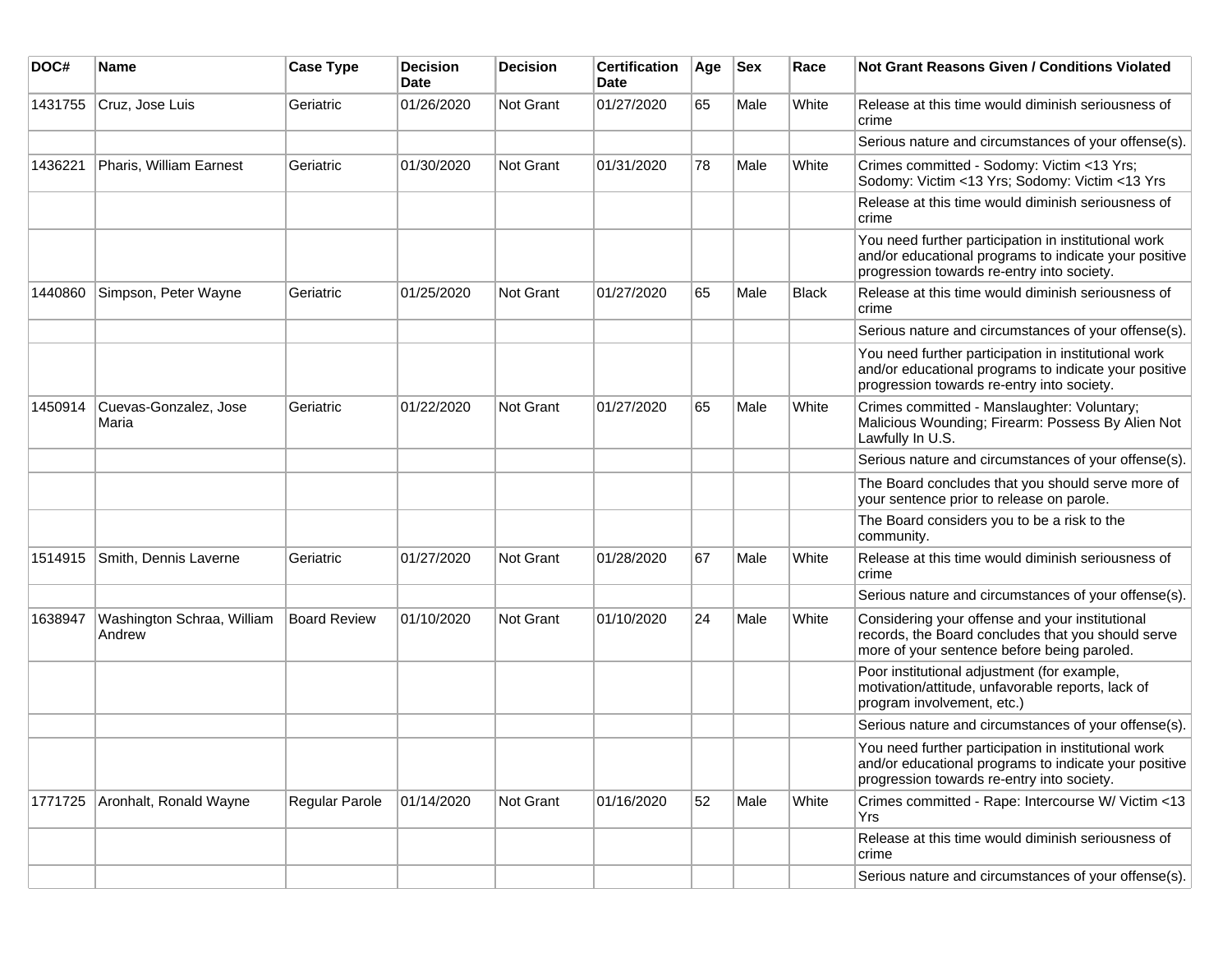| DOC#    | <b>Name</b>                                    | <b>Case Type</b> | <b>Decision</b><br>Date | <b>Decision</b>  | Certification<br><b>Date</b> | Age | <b>Sex</b> | Race         | <b>Not Grant Reasons Given / Conditions Violated</b>                                                                                                                          |
|---------|------------------------------------------------|------------------|-------------------------|------------------|------------------------------|-----|------------|--------------|-------------------------------------------------------------------------------------------------------------------------------------------------------------------------------|
| 1771725 | Aronhalt, Ronald Wayne                         | Regular Parole   | 01/14/2020              | Not Grant        | 01/16/2020                   | 52  | Male       | White        | The Board concludes that you should serve more of<br>your sentence prior to release on parole.                                                                                |
| 1929116 | Dawson, Nicholas Alexander<br><b>Dimitrius</b> | Regular Parole   | 01/09/2020              | <b>Not Grant</b> | 01/09/2020                   | 20  | Male       | White        | No Interest in Parole                                                                                                                                                         |
| 1958241 | Brown, Brian Michael                           | Regular Parole   | 01/15/2020              | Not Grant        | 01/16/2020                   | 19  | Male       | White        | Crimes committed - Burglary: Enter House To<br>Commit Larceny/A&B/Etc; Burglary: Enter House To<br>Commit Larceny/A&B/Etc; Burglary: Enter House To<br>Commit Larceny/A&B/Etc |
|         |                                                |                  |                         |                  |                              |     |            |              | Release at this time would diminish seriousness of<br>crime                                                                                                                   |
|         |                                                |                  |                         |                  |                              |     |            |              | You need further participation in institutional work<br>and/or educational programs to indicate your positive<br>progression towards re-entry into society.                   |
| 1985754 | Robinson, Kamaar Jalen                         | Regular Parole   | 01/16/2020              | <b>Not Grant</b> | 01/22/2020                   | 18  | Male       | <b>Black</b> | Crimes committed - Robbery: Bank Or Bank Type<br>Institution                                                                                                                  |
|         |                                                |                  |                         |                  |                              |     |            |              | Release at this time would diminish seriousness of<br>crime                                                                                                                   |
|         |                                                |                  |                         |                  |                              |     |            |              | You need further participation in institutional work<br>and/or educational programs to indicate your positive<br>progression towards re-entry into society.                   |
| 1988228 | Kelley, Michael Lee                            | Regular Parole   | 01/06/2020              | <b>Not Grant</b> | 01/06/2020                   | 20  | Male       | White        | Release at this time would diminish seriousness of<br>crime                                                                                                                   |
|         |                                                |                  |                         |                  |                              |     |            |              | You need further participation in institutional work<br>and/or educational programs to indicate your positive<br>progression towards re-entry into society.                   |
|         |                                                |                  |                         |                  |                              |     |            |              | You need to show a longer period of stable<br>adjustment.                                                                                                                     |
| 1988907 | Wright, Tyreke Jerrod                          | Regular Parole   | 01/14/2020              | Not Grant        | 01/16/2020                   | 19  | Male       | <b>Black</b> | Poor institutional adjustment (for example,<br>motivation/attitude, unfavorable reports, lack of<br>program involvement, etc.)                                                |
|         |                                                |                  |                         |                  |                              |     |            |              | Release at this time would diminish seriousness of<br>crime                                                                                                                   |
|         |                                                |                  |                         |                  |                              |     |            |              | The Board concludes that you should serve more of<br>your sentence prior to release on parole.                                                                                |
|         |                                                |                  |                         |                  |                              |     |            |              | Your prior failure(s) and/or convictions while under<br>community supervision indicate that you are unlikely<br>to comply with conditions of release.                         |
| 2021613 | Pena, Christian Andres                         | Regular Parole   | 01/18/2020              | <b>Not Grant</b> | 01/22/2020                   | 18  | Male       | White        | Considering your offense and your institutional<br>records, the Board concludes that you should serve<br>more of your sentence before being paroled.                          |
|         |                                                |                  |                         |                  |                              |     |            |              | Extensive criminal record                                                                                                                                                     |
|         |                                                |                  |                         |                  |                              |     |            |              | Other                                                                                                                                                                         |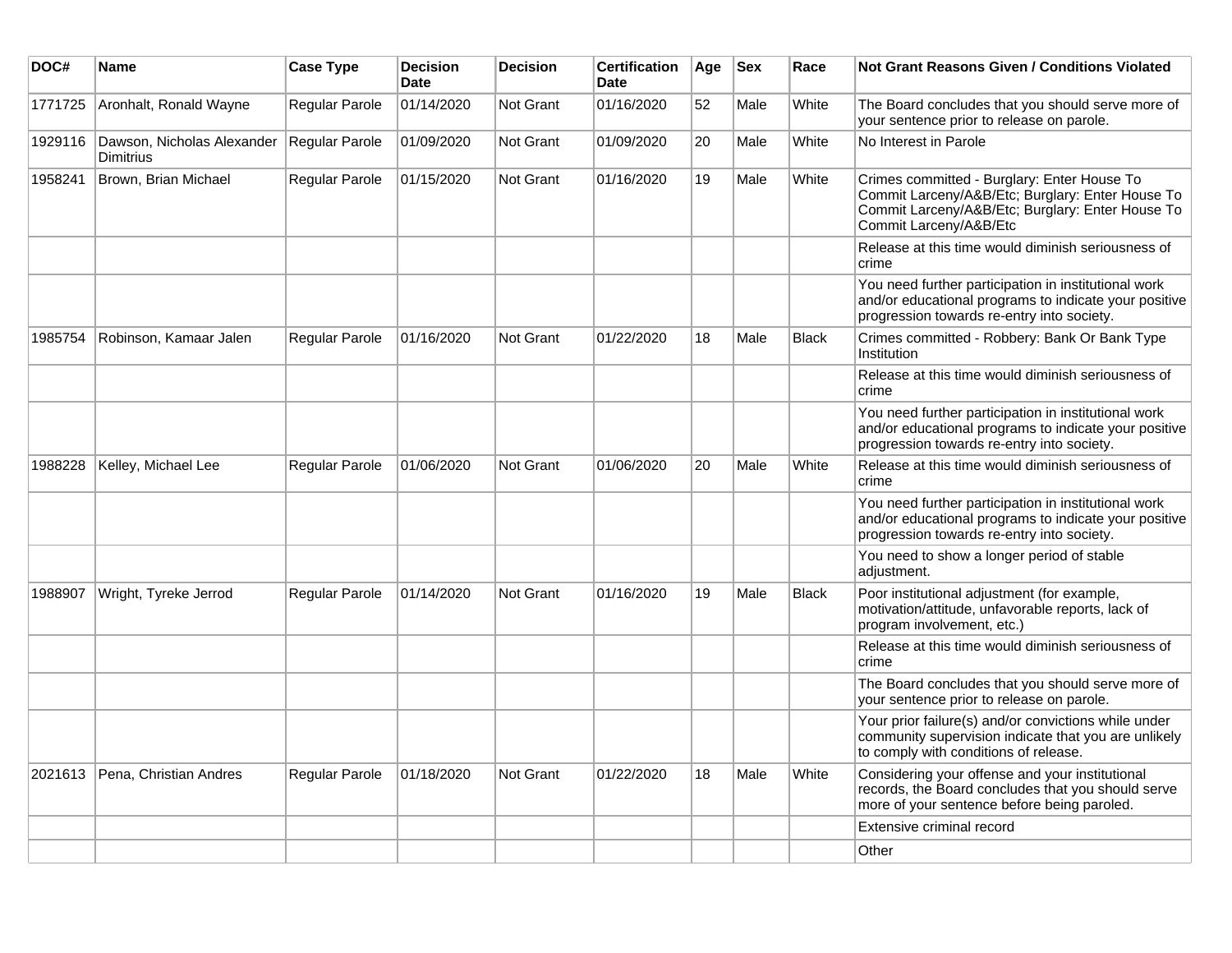| DOC#    | <b>Name</b>              | <b>Case Type</b>     | <b>Decision</b><br><b>Date</b> | <b>Decision</b> | <b>Certification</b><br><b>Date</b> | Age | <b>Sex</b> | Race         | <b>Not Grant Reasons Given / Conditions Violated</b>                                                                                                                                                                                             |
|---------|--------------------------|----------------------|--------------------------------|-----------------|-------------------------------------|-----|------------|--------------|--------------------------------------------------------------------------------------------------------------------------------------------------------------------------------------------------------------------------------------------------|
| 1005679 | Medlin, Timothy Leo      | Violation<br>Hearing | 01/08/2020                     | Revoke          | 01/09/2020                          | 55  | Male       | White        |                                                                                                                                                                                                                                                  |
|         |                          |                      |                                |                 |                                     |     |            |              | 06. I will follow the Probation and Parole Officer's<br>instructions and will be truthful, cooperative, and<br>report as instructed.                                                                                                             |
| 1009044 | Roope, David Lee         | Violation<br>Hearing | 01/25/2020                     | Revoke          | 01/30/2020                          | 77  | Male       | White        |                                                                                                                                                                                                                                                  |
|         |                          |                      |                                |                 |                                     |     |            |              | 06. I will follow the Probation and Parole Officer's<br>instructions and will be truthful, cooperative, and<br>report as instructed.                                                                                                             |
| 1015218 | Johnson, Cornelius A.    | Violation<br>Hearing | 01/26/2020                     | Revoke          | 01/28/2020                          | 44  | Male       | <b>Black</b> |                                                                                                                                                                                                                                                  |
|         |                          |                      |                                |                 |                                     |     |            |              | 06. I will follow the Probation and Parole Officer's<br>instructions and will be truthful, cooperative, and<br>report as instructed.                                                                                                             |
|         |                          |                      |                                |                 |                                     |     |            |              | 08. I will not unlawfully use, possess or distribute<br>controlled substances or related paraphernalia.                                                                                                                                          |
|         |                          |                      |                                |                 |                                     |     |            |              | 10. I will not change my residence without the<br>permission of the Probation and Parole Officer. I will<br>not leave the State of Virginia or travel outside of a<br>designated area without permission of the Probation<br>and Parole Officer. |
| 1058595 | Barnes, Lyndon Darell    | Violation<br>Hearing | 01/01/2020                     | Revoke          | 01/02/2020                          | 55  | Male       | <b>Black</b> |                                                                                                                                                                                                                                                  |
|         |                          |                      |                                |                 |                                     |     |            |              | 01. I will obey all Federal, State and local laws and<br>ordinances.                                                                                                                                                                             |
| 1058919 | Tansimore, Antonio Sedro | Violation<br>Hearing | 01/20/2020                     | Revoke          | 01/21/2020                          | 47  | Male       | <b>Black</b> |                                                                                                                                                                                                                                                  |
|         |                          |                      |                                |                 |                                     |     |            |              | 01. I will obey all Federal, State and local laws and<br>ordinances.                                                                                                                                                                             |
|         |                          |                      |                                |                 |                                     |     |            |              | 08. I will not unlawfully use, possess or distribute<br>controlled substances or related paraphernalia.                                                                                                                                          |
| 1099047 | Mccray, Kent             | Violation<br>Hearing | 01/02/2020                     | Revoke          | 01/02/2020                          | 54  | Male       | <b>Black</b> |                                                                                                                                                                                                                                                  |
|         |                          |                      |                                |                 |                                     |     |            |              | 01. I will obey all Federal, State and local laws and<br>ordinances.                                                                                                                                                                             |
|         |                          |                      |                                |                 |                                     |     |            |              | 06. I will follow the Probation and Parole Officer's<br>instructions and will be truthful, cooperative, and<br>report as instructed.                                                                                                             |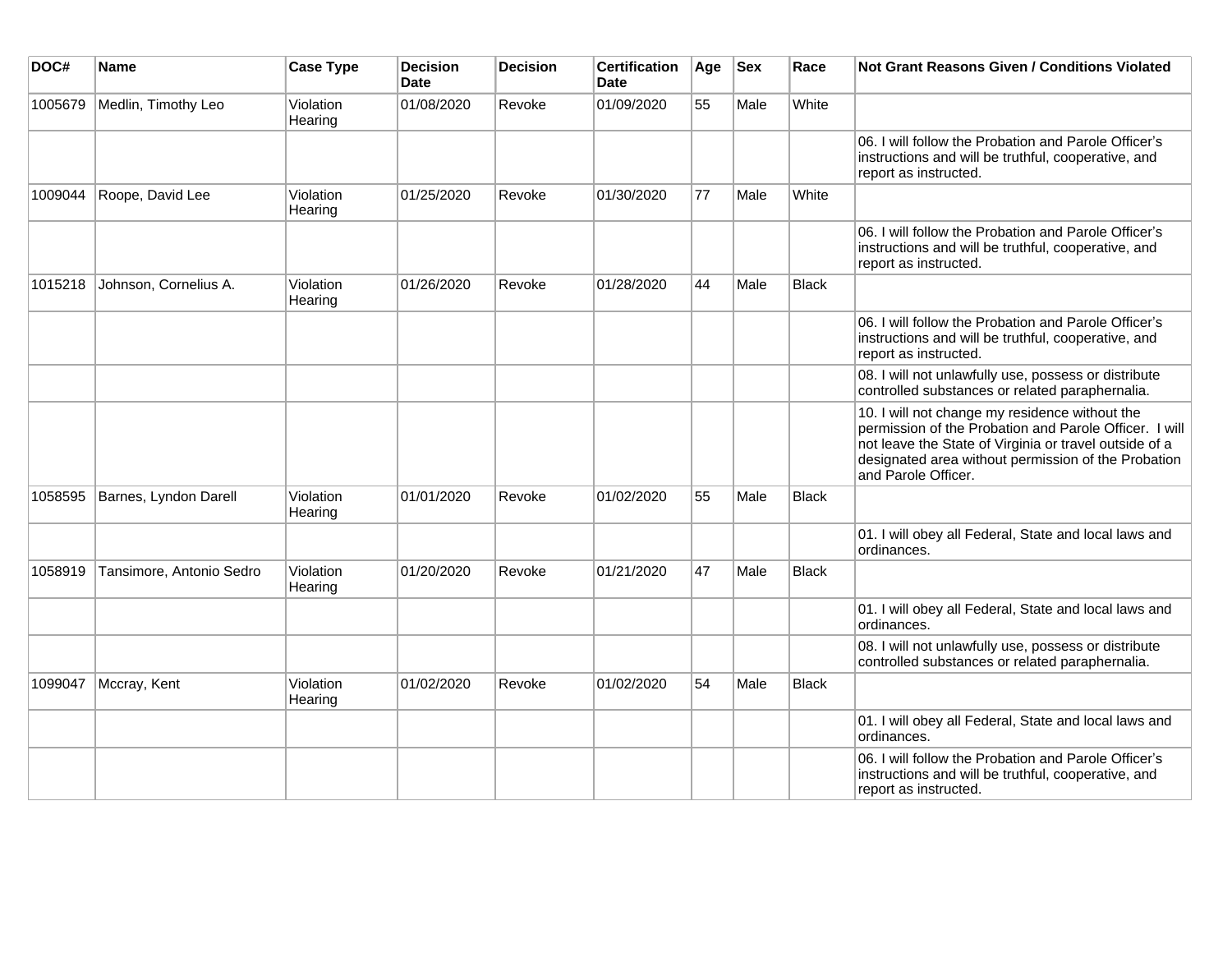| DOC#    | Name                      | Case Type            | <b>Decision</b><br><b>Date</b> | <b>Decision</b> | <b>Certification</b><br><b>Date</b> | Age | <b>Sex</b> | Race  | <b>Not Grant Reasons Given / Conditions Violated</b>                                                                                                                                                                                                                                         |
|---------|---------------------------|----------------------|--------------------------------|-----------------|-------------------------------------|-----|------------|-------|----------------------------------------------------------------------------------------------------------------------------------------------------------------------------------------------------------------------------------------------------------------------------------------------|
| 1099047 | Mccray, Kent              | Violation<br>Hearing | 01/02/2020                     | Revoke          | 01/02/2020                          | 54  | Male       | Black | 11. I will not abscond from supervision. I understand<br>I will be considered an absconder when my<br>whereabouts are no longer known to my supervising<br>officer. I freely, voluntarily and intelligently waive<br>any right I may have to extradition if arrested outside<br>of Virginia. |
| 1107745 | Harvey, Maurice V         | Violation<br>Hearing | 12/26/2019                     | ≀Revoke         | 01/02/2020                          | 54  | Male       | Black |                                                                                                                                                                                                                                                                                              |
|         |                           |                      |                                |                 |                                     |     |            |       | 06. I will follow the Probation and Parole Officer's<br>instructions and will be truthful, cooperative, and<br>report as instructed.                                                                                                                                                         |
| 1126122 | Fisher, James Aubrey Jr.  | Violation<br>Hearing | 01/29/2020                     | Revoke          | 01/30/2020                          | 54  | Male       | White |                                                                                                                                                                                                                                                                                              |
|         |                           |                      |                                |                 |                                     |     |            |       | 06. I will follow the Probation and Parole Officer's<br>instructions and will be truthful, cooperative, and<br>report as instructed.                                                                                                                                                         |
| 1145980 | Harrison, Charles Kenneth | Violation<br>Hearing | 01/25/2020                     | Revoke          | 01/28/2020                          | 50  | Male       | White |                                                                                                                                                                                                                                                                                              |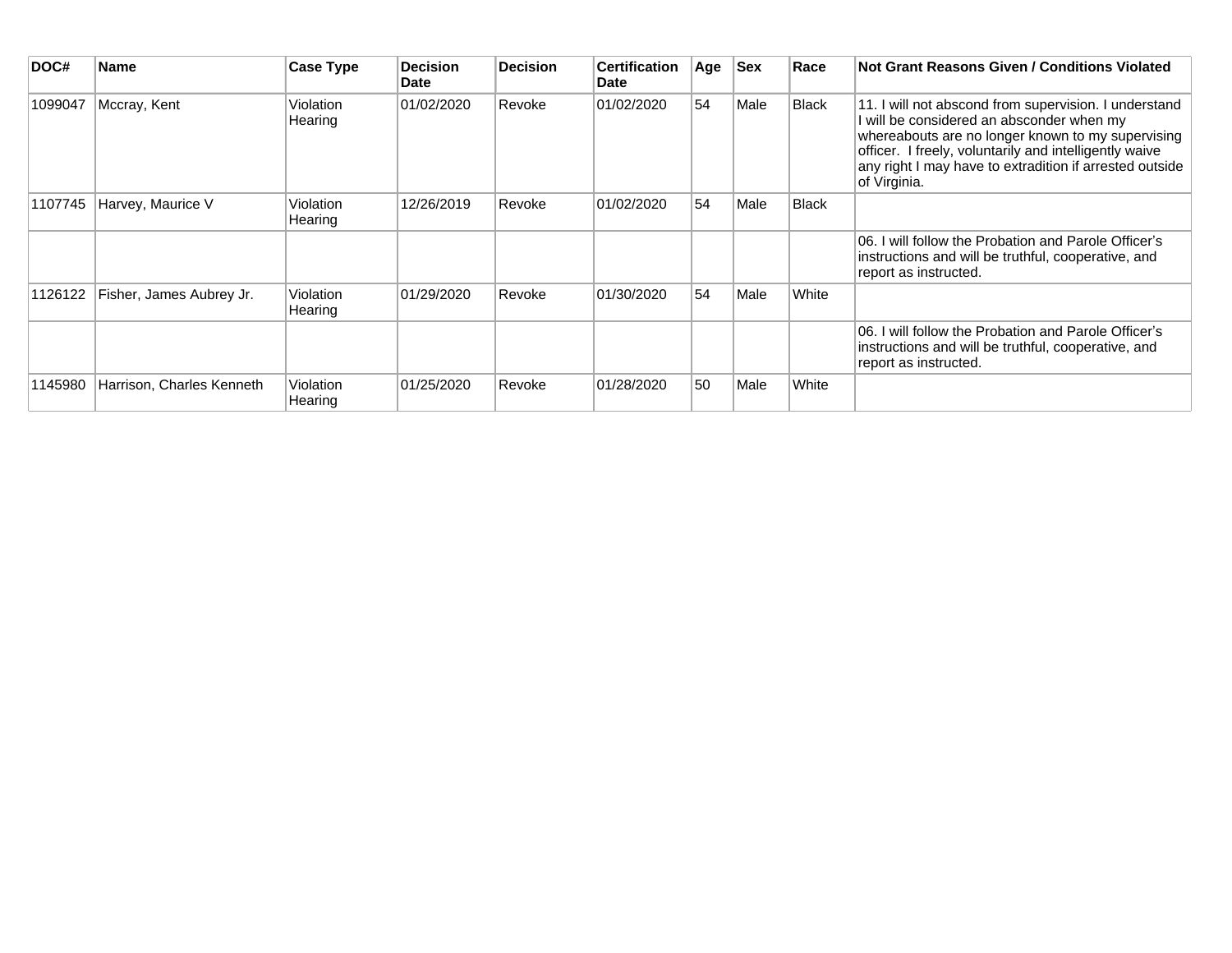| DOC#    | Name                      | <b>Case Type</b>     | <b>Decision</b><br><b>Date</b> | <b>Decision</b> | <b>Certification</b><br>Date | Age | <b>Sex</b> | Race         | <b>Not Grant Reasons Given / Conditions Violated</b>                                                                                                                                                                                                                                                                                                                                                                                                                                                                                                                                                                                                                                                                                                                                                                                                                                                                                                                                                                                                                                                                                                                                                                                                                                                                                                                                                                                                                                                                                                                                              |
|---------|---------------------------|----------------------|--------------------------------|-----------------|------------------------------|-----|------------|--------------|---------------------------------------------------------------------------------------------------------------------------------------------------------------------------------------------------------------------------------------------------------------------------------------------------------------------------------------------------------------------------------------------------------------------------------------------------------------------------------------------------------------------------------------------------------------------------------------------------------------------------------------------------------------------------------------------------------------------------------------------------------------------------------------------------------------------------------------------------------------------------------------------------------------------------------------------------------------------------------------------------------------------------------------------------------------------------------------------------------------------------------------------------------------------------------------------------------------------------------------------------------------------------------------------------------------------------------------------------------------------------------------------------------------------------------------------------------------------------------------------------------------------------------------------------------------------------------------------------|
| 1145980 | Harrison, Charles Kenneth | Violation<br>Hearing | 01/25/2020                     | Revoke          | 01/28/2020                   | 50  | Male       | White        | Sex offender assessment. Virginia Parole Board's<br>Mandatory Parole Conditions upon release on<br>Mandatory Parole:<br>1. Sex offender assessment, not at the discretion of<br>the parole officer, and follow any treatment<br>recommendations treatment;<br>2. No contact with victims, neither directly, indirectly,<br>through third parties, or electronic means;<br>3. No unsupervised contact with any minor child<br>younger than age 18 including family members;<br>4. Forever prohibited from going within 100 feet of<br>the premises of any place owned or operated by a<br>locality or private entity that he knows or should<br>know is a school, daycare center, playground,<br>athletic field or facility, gymnasium or any other<br>facility or business known to accommodate children<br>younger than age 18;<br>5. May not be in possession of pornography or any<br>obscene materials;<br>6. May not patronize any establishment in the sex<br>industry, to include but not limited to houses of<br>prostitution; topless bars; X-rated stores or<br>bookstores:<br>7. No alcohol;<br>8. Substance abuse assessment and treatment; if<br>deemed necessary by your parole officer;<br>9. May not be in possession of any electronic device<br>with internet access without prior approval from your<br>supervising parole officer;<br>10. You must abide by any and all other conditions<br>of release imposed by your supervising parole<br>officer.<br>The supervising parole officer may petition the Board<br>at any time for modification of any mandatory<br>condition. |
| 1147729 | Lane, Dennis Renado       | Violation<br>Hearing | 01/03/2020                     | Revoke          | 01/06/2020                   | 45  | Male       | <b>Black</b> |                                                                                                                                                                                                                                                                                                                                                                                                                                                                                                                                                                                                                                                                                                                                                                                                                                                                                                                                                                                                                                                                                                                                                                                                                                                                                                                                                                                                                                                                                                                                                                                                   |
|         |                           |                      |                                |                 |                              |     |            |              | 01. I will obey all Federal, State and local laws and<br>ordinances.                                                                                                                                                                                                                                                                                                                                                                                                                                                                                                                                                                                                                                                                                                                                                                                                                                                                                                                                                                                                                                                                                                                                                                                                                                                                                                                                                                                                                                                                                                                              |
| 1180477 | Walker, Frederick Eugene  | Violation<br>Hearing | 01/06/2020                     | Revoke          | 01/07/2020                   | 61  | Male       | <b>Black</b> |                                                                                                                                                                                                                                                                                                                                                                                                                                                                                                                                                                                                                                                                                                                                                                                                                                                                                                                                                                                                                                                                                                                                                                                                                                                                                                                                                                                                                                                                                                                                                                                                   |
|         |                           |                      |                                |                 |                              |     |            |              | 01. I will obey all Federal, State and local laws and<br>ordinances.                                                                                                                                                                                                                                                                                                                                                                                                                                                                                                                                                                                                                                                                                                                                                                                                                                                                                                                                                                                                                                                                                                                                                                                                                                                                                                                                                                                                                                                                                                                              |
|         |                           |                      |                                |                 |                              |     |            |              | 02. I will report any arrest, including traffic tickets,<br>within 3 days to the Probation and Parole Officer.                                                                                                                                                                                                                                                                                                                                                                                                                                                                                                                                                                                                                                                                                                                                                                                                                                                                                                                                                                                                                                                                                                                                                                                                                                                                                                                                                                                                                                                                                    |